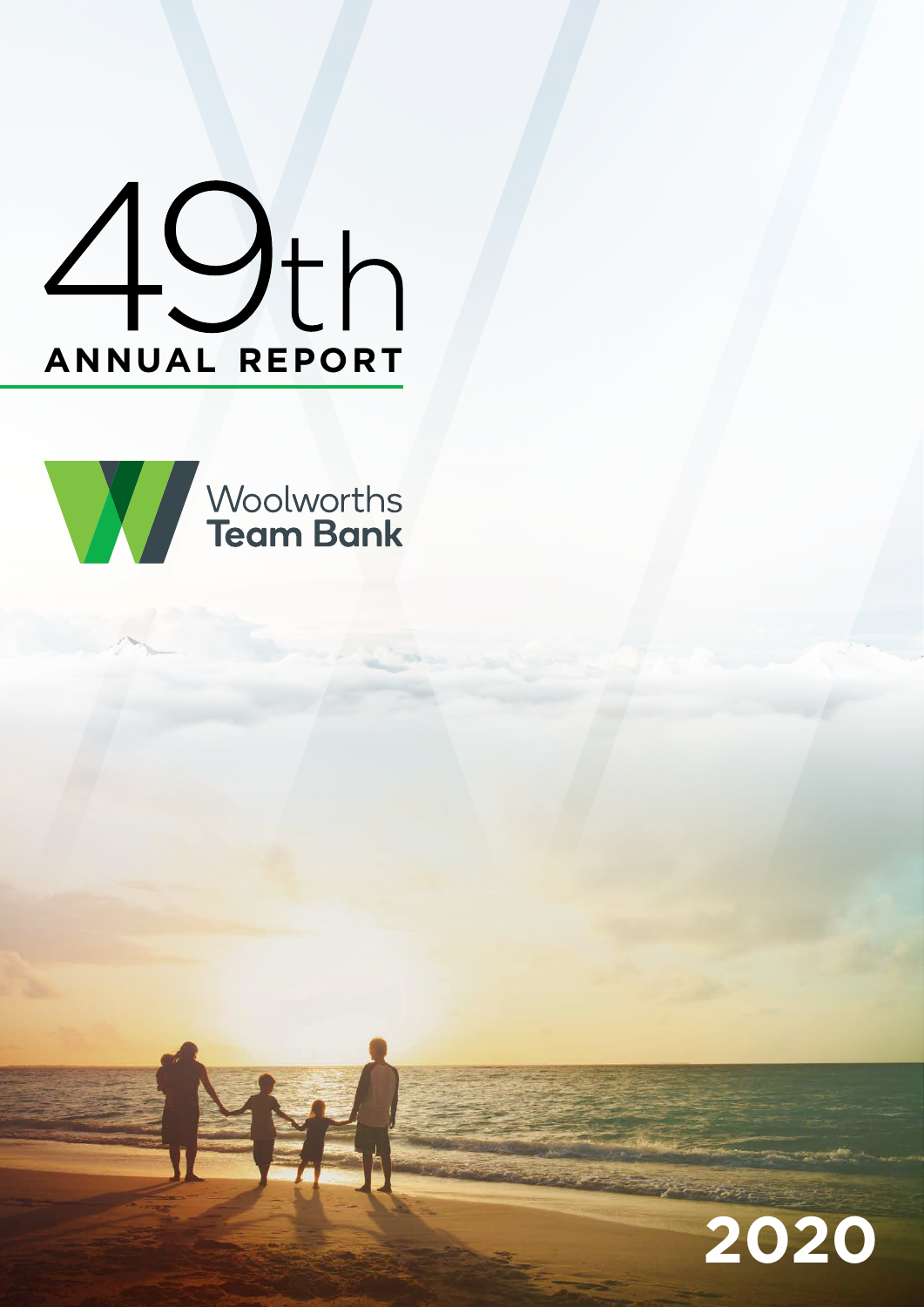# **List of our Products and Services**

# **MEMBERSHIP**

Exclusively for employees of the Woolworths Group and their families - once a member always a member

# **LOANS**

Personal, Car and Home

# **VISA CREDIT CARD**

Uncomplicated - low interest rate and up to 55 days interest free

# **TERM DEPOSIT ACCOUNTS**

From 3 months to 2 years

# **SPECIFIC SAVINGS ACCOUNTS**

Goal account, Christmas Club account, Youth and Deeming accounts, Mortgage Offset accounts and Cash Management account

# **EASY ACCESS TO SAVINGS**

Visa Debit Card, rediCard, Cheque book, Internet Banking and ATM's (NAB, rediATM and BOQ)

# **ELECTRONIC BANKING**

BPAY, Telephone, Internet, Bank@Post, Electronic Statements and Mobile Phone Banking (including the WTB app, Apple Pay, Android Pay and Samsung Pay)

# **NETPLUS ACCOUNT**

Convenient at-call access to your savings through Internet Banking and ATMs

# **PAYROLL DEPOSIT SERVICE**

Have your pay, or part of your pay, deposited directly into your account to make paying bills easier through our direct debit system

#### **INSURANCE**

Health, Car, Home and Contents, Boat, Caravan, Travel and Landlords

# **FINANCIAL PLANNING**

High quality, personalised financial advisory service - first interview free

# **TRAVEL**

Loans, Foreign Currency, VISA Credit card, VISA Debit card, Insurance, Traveler's cheques and Access Prepaid Mastercard

#### **SUREPLAN**

Pre-paid Funeral Service

#### **CAR SEARCH**

Free car buying service

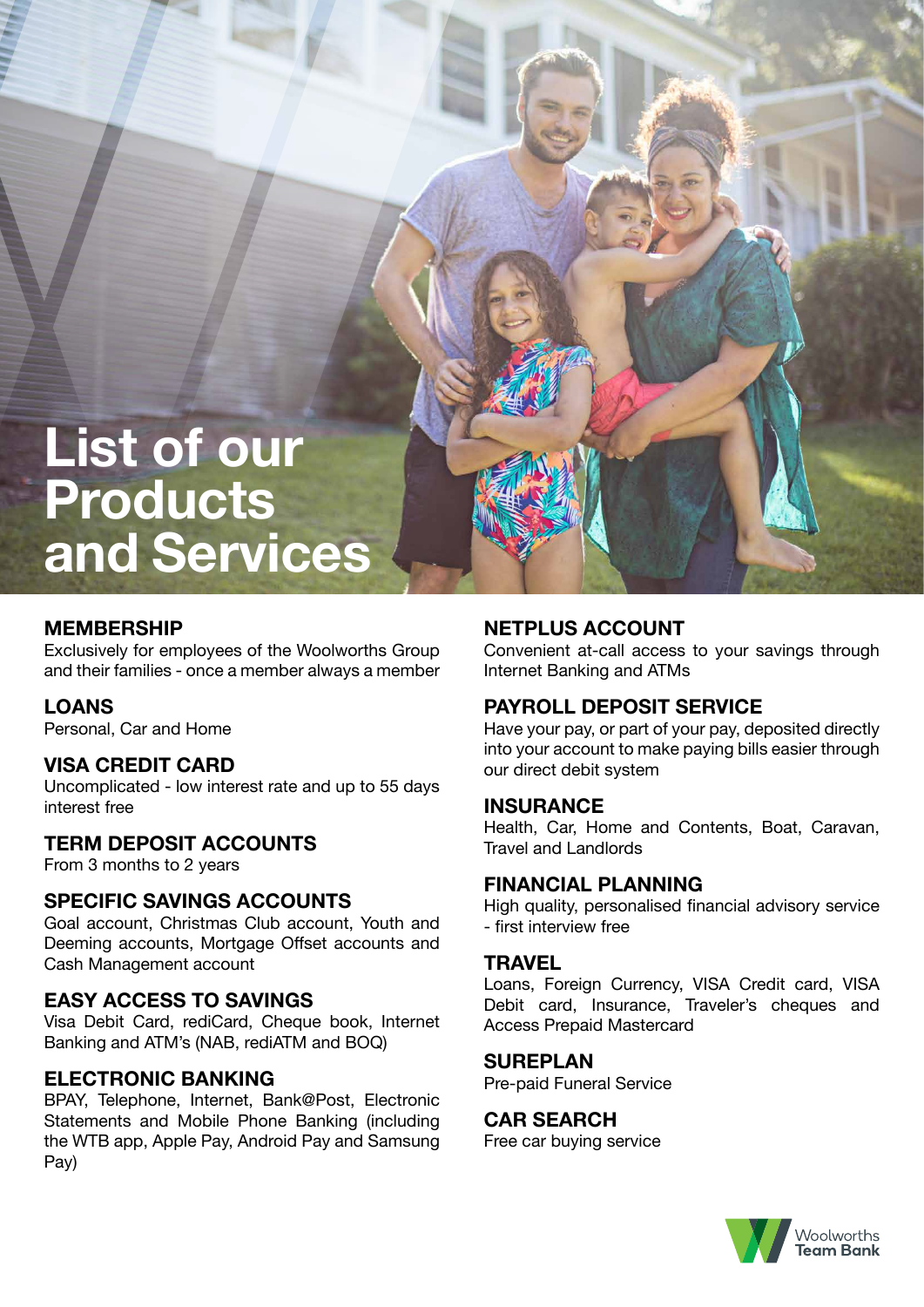# **Contents**

- Notice of Annual General Meeting
- Corporate Directory
- Chairman's Report
- Directors' Report
- Directors' Declaration
- Auditor's Independence Declaration
- Independent Auditor's Report
- Complete Set of Financial Statements
- Notes to the Financial Statements for the year ended 30 June 2020

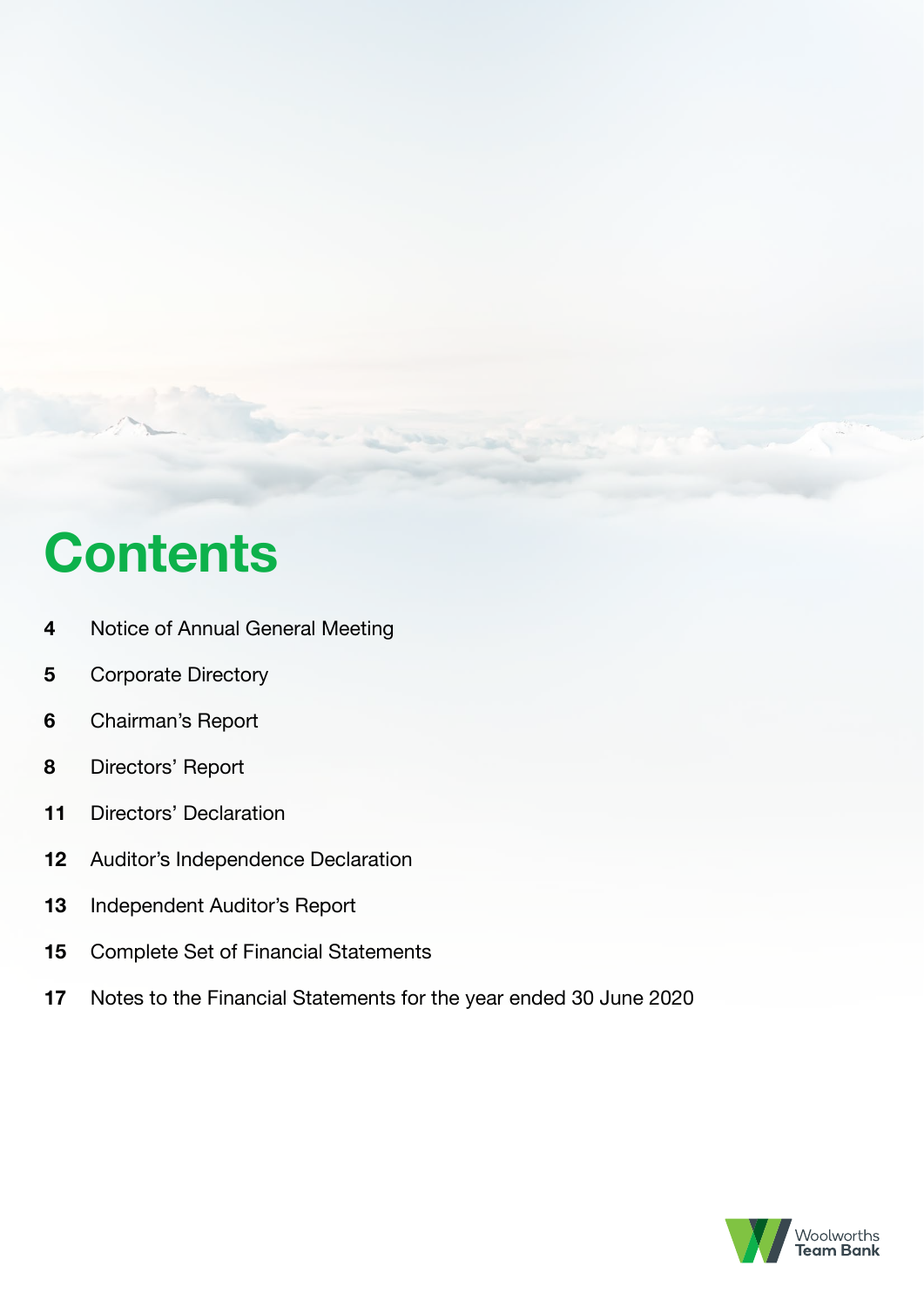# **NOTICE OF ANNUAL GENERAL MEETING**



Notice is hereby given that the 49th Annual General Meeting of Woolworths Team Bank Limited

(ABN: 67 087 651 803, AFSL & Australian Credit Licence No.240720 ) will be held at 5.00 pm AEST on Wednesday 11 November 2020 in the Woolworths State Office, 522-550 Wellington Road, Mulgrave, Victoria with links to Norwest NSW and other locations.

# **AGENDA AND ITEMS OF BUSINESS**

- 1. Welcome and opening by the Chair of the Board.
- 2. Apologies.
- 3. Table the Minutes of the 48th Annual General Meeting held on 6 November 2019.
- 4. Receive the Bank's Annual Report containing the Chairman's Report, Directors' Report, Directors' Declaration, Auditor's Independence Declaration, Independent Auditor's Report and Financial Statements for the financial year ended 30 June 2020.
- 5. Appointment of Directors.
- 6. To consider other business items.
- 7. To close the meeting.

#### **By order of the Board**

**RODNEY ATTRILL** Company Secretary

**21st October 2020**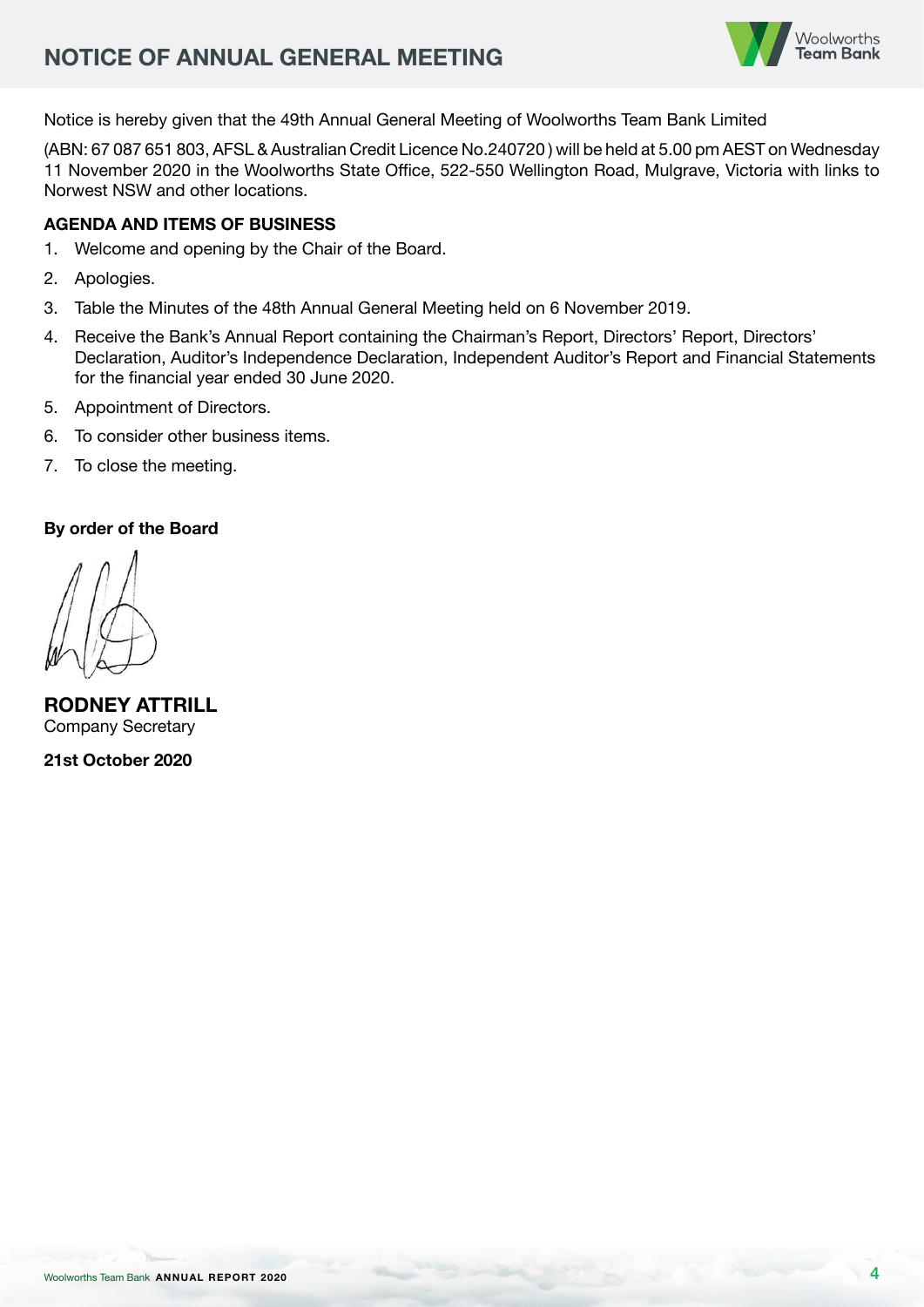

# **WOOLWORTHS TEAM BANK LIMITED**

| <b>Chairman</b>                                | A.E. Parle                                                                                                                                                                                                                                                             |
|------------------------------------------------|------------------------------------------------------------------------------------------------------------------------------------------------------------------------------------------------------------------------------------------------------------------------|
| <b>Deputy Chairman</b>                         | A.M. Wilson                                                                                                                                                                                                                                                            |
| <b>Directors</b>                               | C.M. Elliott, B. Ashley, P.D. Ryan, D.J. Rowan, C. Cramond, J Ogg,<br>P. Hathaway                                                                                                                                                                                      |
| <b>Management and</b><br><b>Administration</b> | <b>Rodney Attrill</b><br><b>Chief Executive Officer</b>                                                                                                                                                                                                                |
|                                                | <b>Bill McLardie</b><br>Deputy General Manager                                                                                                                                                                                                                         |
|                                                | Savinda Pathirana<br><b>Finance Manager</b>                                                                                                                                                                                                                            |
|                                                | Josephine McCabe<br><b>Administration Manager</b>                                                                                                                                                                                                                      |
|                                                | <b>Stephen Cook</b><br><b>Business Development Manager</b>                                                                                                                                                                                                             |
|                                                | Rajah Ramanathan<br><b>Chief Risk and Compliance Officer</b>                                                                                                                                                                                                           |
| <b>Branch Staff</b>                            |                                                                                                                                                                                                                                                                        |
| <b>Victoria</b>                                | Bruce Bello, Geoff Duncan, Lynette Emerson, Debra Yallop,<br>Wendy Huang, Mary-Jaine Saylon, Amy Simcox, Vicki Tellatin,<br>Pam Sleeman, Kerryn Keating                                                                                                                |
| <b>New South Wales</b>                         | Rosalind Carr, Brendan Flynn, Allison Micallef, Diane Micallef,<br>Donna Myers, Simone Dimech                                                                                                                                                                          |
| Queensland                                     | Sue McIntyre                                                                                                                                                                                                                                                           |
| <b>South Australia</b>                         | <b>Victoria Neville</b>                                                                                                                                                                                                                                                |
| <b>Auditors</b>                                | Grant Thornton Audit Pty Ltd (External)<br>MVA Bennett Pty. Ltd (Internal)                                                                                                                                                                                             |
| <b>Solicitor</b>                               | Daniels Bengtsson Pty Ltd                                                                                                                                                                                                                                              |
| <b>Bankers</b>                                 | <b>CUSCAL</b><br>National Australia Bank                                                                                                                                                                                                                               |
| <b>Affiliation</b>                             | <b>CUSCAL</b>                                                                                                                                                                                                                                                          |
| <b>Registered Office</b>                       | 522-550 Wellington Road, Mulgrave, Victoria 3170                                                                                                                                                                                                                       |
| <b>Postal Address</b>                          | Private Bag 10, Mulgrave North, Victoria 3170                                                                                                                                                                                                                          |
| <b>Office Hours</b>                            | Monday to Friday 8.30 am - 4.30 pm                                                                                                                                                                                                                                     |
| <b>Member Insurance</b>                        | QBE Bond & Package Insurance<br>QBE Insurance (Australia) Limited<br>QBE Travel Insurance (Australia) Limited<br>QBE Mortgage Guarantee Insurance<br>Genworth Mortgage Guarantee Insurance<br>NIB Travel Insurance (Australia) Limited<br>NIB Private Health Insurance |
| <b>Financial Planning</b>                      | <b>Bridges Financial Services Pty Ltd</b>                                                                                                                                                                                                                              |
| <b>Industry Association</b>                    | <b>Customer Owned Banking Association (COBA)</b>                                                                                                                                                                                                                       |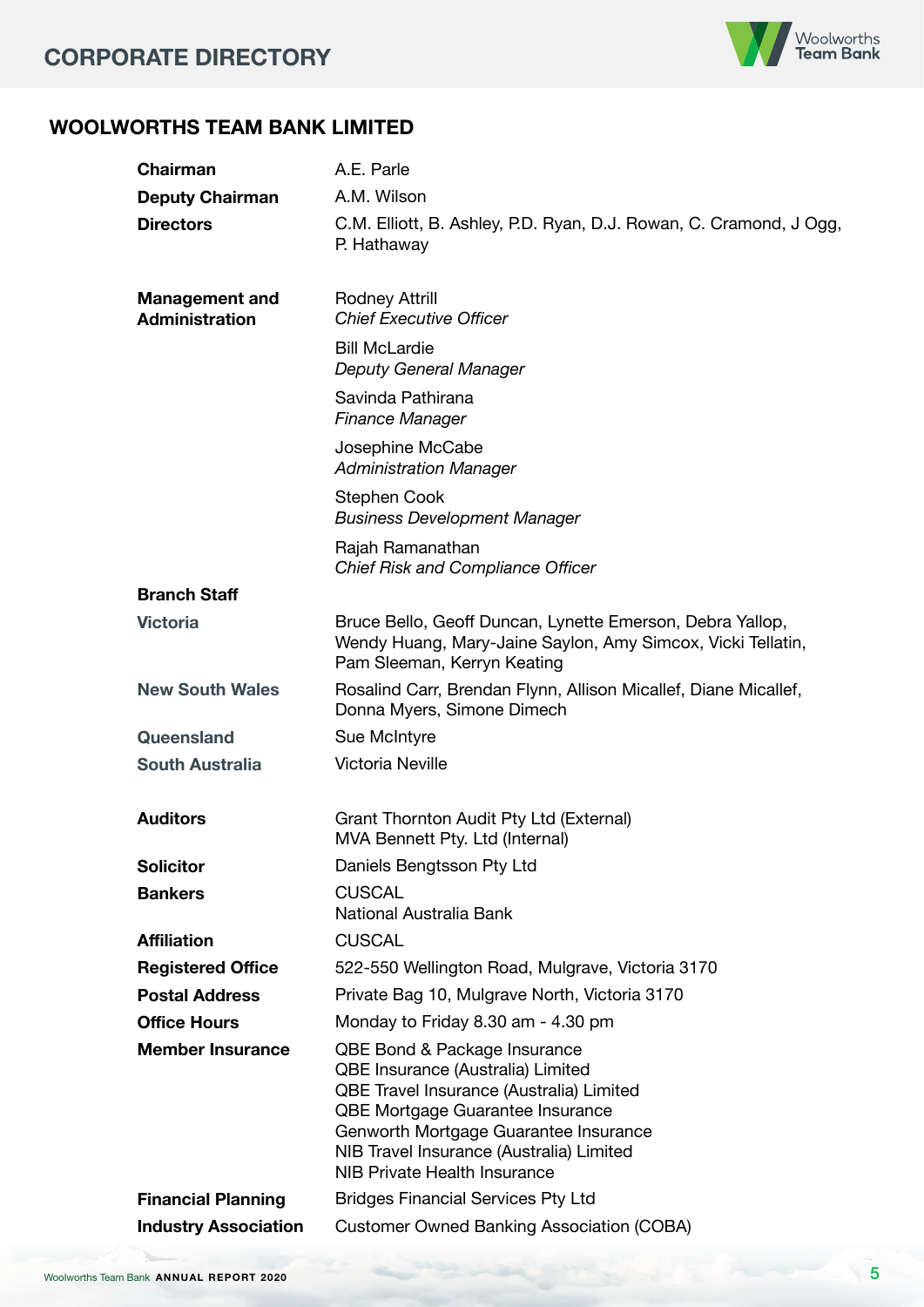



# *Hello members*

The Board of Directors are pleased to present this year's financial statements to our members, our 49th year of operating and servicing the team members of the Woolworths Group and their families.

#### **Financial Overview**

The operating profit for the financial year after tax was \$76,320 (2019: \$255,877) with the total asset position of \$127.02m (2019: \$127.2m).

Our Capital Adequacy of 15.37% (2019: 15.03%) and Liquidity of 18.76% (2019: 14.95%) remain strong and are comfortably in excess of the required regulatory benchmarks.

The underlying profit after income tax was impacted through the year from the costs of the Covid-19 pandemic and we were able to manage this situation within our financial means to ensure the members were supported when they needed it the most and with minimal impact on the balance sheet of Woolworths Team Bank (WTB).

#### **Our People and Culture**

The change from Woolworths Employees' Credit Union (WECU) to Woolworths Team Bank has been a positive move for both our members and team within WTB, it brings a fresh outlook on providing competitive products for the Woolworths team and their families to better manage their financial situation, this has never been more important than in the current Covid-19 pandemic.

During the year there were a number of improvements and changes made within WTB, these included:

- A new CEO appointed to replace Steve Sampson who retired mid-year.
- Improvements in our Home Loan product suite to ensure a competitive and attractive product is being made available to the members.
- We moved our international money transfer product to SendFX to ensure improved quality and service for the members.

#### **Covid-19 Pandemic**

WTB continue to monitor the unprecedented Covid-19 pandemic and its impact on the economy, whilst the duration of this challenge is not known WTB has ensured that we support our membership and team members in a positive way.

Through the year we provided assistance to a number of members through deferrals of home loan payments for up to 6 months along with redemption of Term Deposits without penalty when needed.

WTB will continue this support and ensure that through these ever-changing times we are there for you, our members, as we have been in the past and will be in the future.

#### **Delivering more for our members**

As seen with the improvement in our International Money Transfers product our leadership team will continue to review our products and partnerships to ensure that the best possible offering is available to the members.

Moving forward we will continue to invest in delivering the best possible experience to apply, enquire and access WTB via our branches, digital offering or the Business Development Team out in the supermarkets and stores.

With the Woolworths Group team members spread across Australia we will continue to invest in our digital channels to ensure we can deliver value wherever our WTB members are located, it will also ensure that new members wanting to join can do so in a few simple and easy steps.

Our new member onboarding platforms will be enhanced along with a number of commonly used forms placed onto our website for ease of use for members and our social clubs, additionally the enhanced lending applications will become available for member use.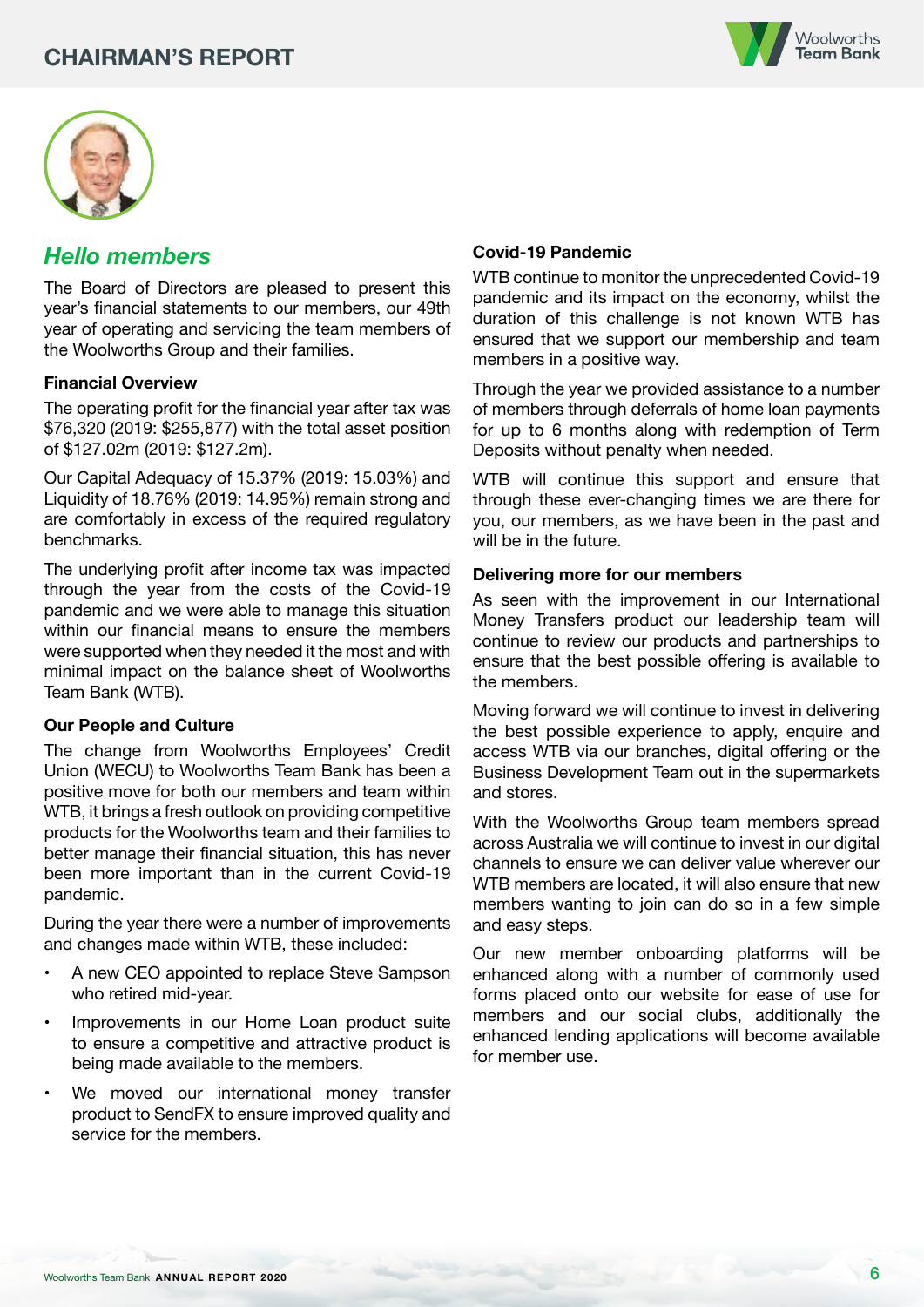

## **Our Team**

As with any not for profit institution our people are a critical part of our success.

During the year Rod Attrill was appointed the Chief Executive Officer of WTB and he brings a wealth of experience and knowledge to help lead the team moving forward into an exciting new phase of our history.

We welcomed a number of new directors to the Board this year including Peter Hathaway, Jane Ogg and Chris Cramond. These new additions to the Board compliment the current directors and bring a strong and experienced leadership team to help drive WTB to further success during our 50th year.

I would like to formally thank my fellow directors for the time they volunteered through the year and extend that to Rod Attrill and his team for the outstanding work they have done through the last 12 months.

Once again, I would like to recognise the support of the Woolworths Group and having this bond is critical to the success of WTB, we continue to be able to support existing and new members from through this relationship and welcome the support we receive.

Finally my strongest thanks goes to our members, the loyalty and support over the last 49 years has been outstanding, we now move into our 50th year and can celebrate this milestone with you, our members, and not only look back but have a very positive outlook for the future.

Sincere regards.

**TONY PARLE** Chairman

**21st October 2020**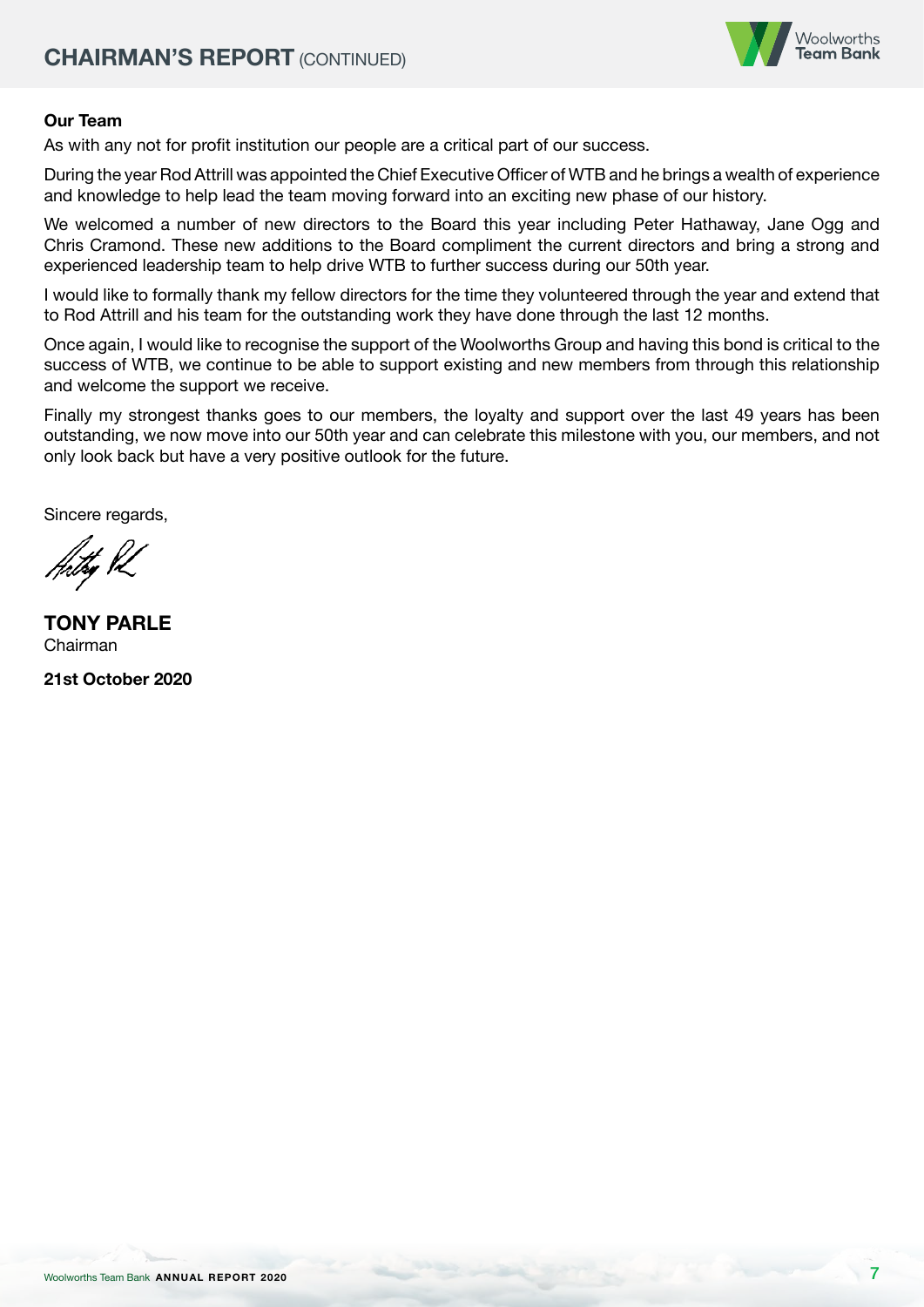# **DIRECTORS' REPORT**



Your Directors present their report on the Bank for the financial year ended 30 June 2020.

Woolworths Team Bank Limited (formerly knows as Woolworths Employees' Credit Union Limited) is a company registered under the Corporations Act 2001.

#### **DIRECTORS**

The Directors of the Bank at any time during or since the end of the financial year are:

*NAMES, QUALIFICATIONS, EXPERIENCES AND SPECIAL RESPONSIBILITIES*

#### **A.E. Parle (Chair)**

MAMI, FCPA, GAICD Bachelor of Business (Accounting) Director since May 1994 Audit Committee Governance & Remuneration **Committee** Risk Committee

#### **A.M. Wilson**

MAMI, GAICD Master of Management Master of Risk Management Director since November 2013 Governance & Remuneration Committee (Chair)

#### **B. Ashley**

 MAMI, CA, GAICD Graduate Diploma of Applied Finance Bachelor of Commerce Director since March 2018 Audit Committee (Chair) Risk Committee

#### **C.M. Elliott**

MAMI, CA Bachelor of Commerce Post Graduate Diploma (Management) Director since September 2016 Audit Committee Risk Committee (Chair)

#### **C. Cramond**

Director since January 2020 Marketing & Development **Committee** 

#### **D.J. Rowan**

Post Graduate Certificate (Management) Diploma of Management Director since August 2018 Marketing & Development Committee (Chair)

## **J. Ogg**

**GAICD** Master of Commerce (HRM) Graduate Diploma of Frontline Management Bachelor of Commerce Director since April 2020

#### **P.D. Ryan**

MAMI Post Graduate Certificate in Management Director since July 2001 Marketing & Development **Committee** Governance & Remuneration **Committee** 

## **P. Hathaway**

Bachelor of Arts Certificate in Direct Marketing Director since July 2020 Marketing & Development **Committee** 

The Directors retire by rotation and/or as per the Constitution's Terms of Office provisions.

- \* MAMI MEMBER OF AUSTRALASIAN MUTUALS INSTITUTE LTD.
- \* GAICD GRADUATE OF THE AUSTRALIAN INSTITUTE OF COMPANY DIRECTORS
- \* FCPA FELLOW OF CERTIFIED PRACTICING ACCOUNTANTS AUSTRALIA

\* CA – MEMBER OF CHARTERED ACCOUNTANTS AUSTRALIA

Directors were in office from the beginning of the financial year until the date of this report, unless otherwise stated. The Company Secretary in office at the end of the year:-

#### **R. W. Attrill**

Master of Business Administration Graduate Certificate (Management) Certificate IV in Finance Chief Executive Officer since February 2020 Company Secretary since February 2020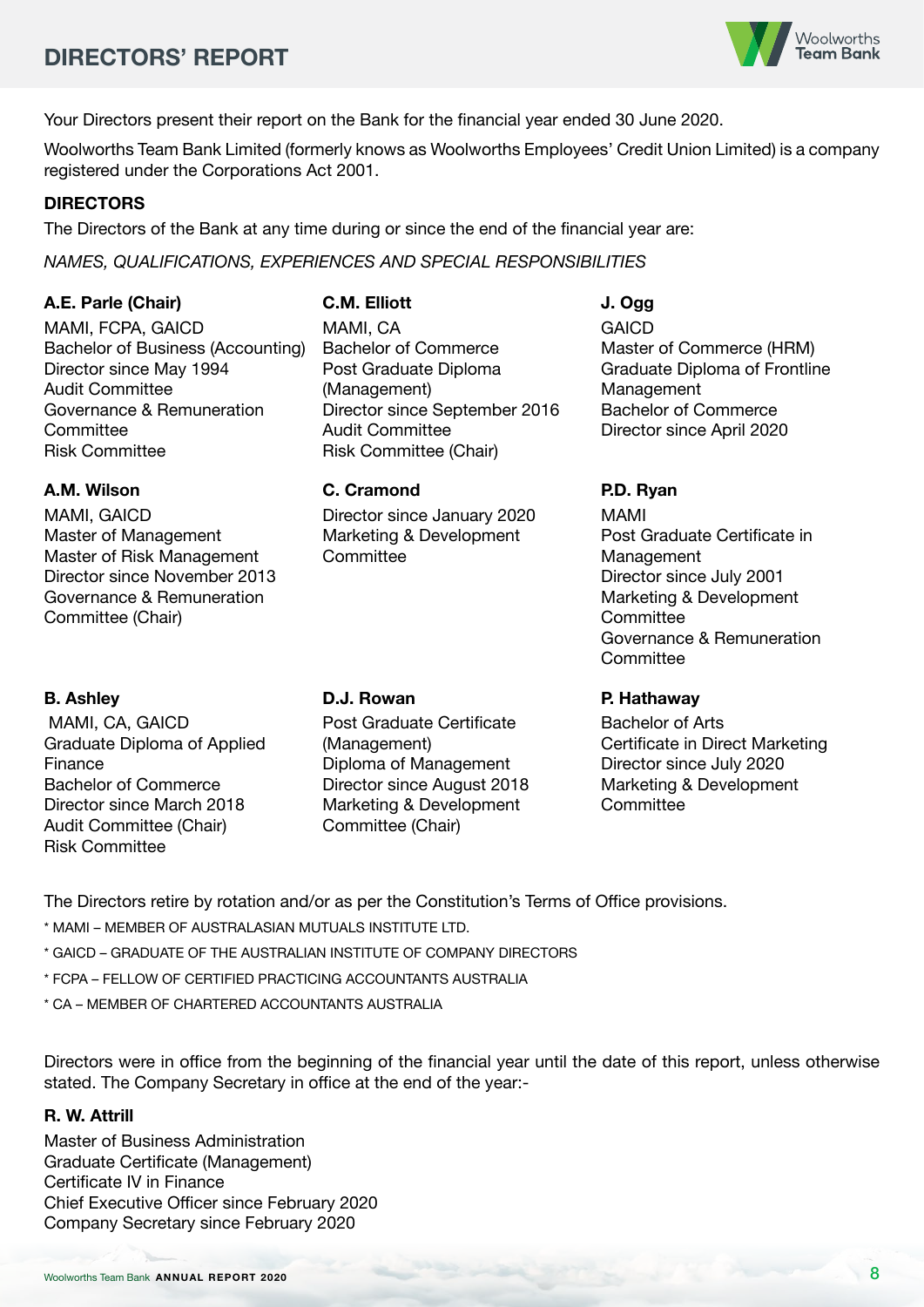

# **DIRECTORS' BENEFITS**

No Director has received or become entitled to receive during, or since the end of the financial year, a benefit because of a contract made by Woolworths Team Bank (WTB), a controlled entity, a related body corporate with a Director, a firm of which a Director is a member or an entity in which a Director has a substantial financial interest, other than that disclosed in Note 20 of the financial report.

#### **REVIEW AND RESULTS OF OPERATIONS**

The Bank experienced a decrease of 5.86% (2019 increase of 2.04%) in operating income during the year and a decrease in non-interest expenses of 0.48% (2019: increase of 5.65%), resulting in an operating profit (after income tax) of \$76,320 (2019:\$255,877), representing a return on assets of 0.06% (2019: 0.2%).

Members' funds grew by 0.83% (2019:2.18%). Reserves now stand at \$9.28 million (2019: \$9.21 million), which equates to a capital adequacy level of 15.37% (2019: 15.03%). From 3rd of August 2020 the Bank adopted the name Woolworths Team Bank Limited from Woolworths Employees' Credit Union Limited.

In the opinion of the Directors, given the circumstances related to the COVID-19 pandemic, the results for the year were satisfactory. No dividend has been declared by the Directors.

#### **PRINCIPAL ACTIVITIES**

The principal activities of Woolworths Team Bank during the year were the provision of retail financial services to members in the form of taking deposits and giving financial accommodation as prescribed by the Constitution. No significant changes in the nature of these activities occurred during the year.

#### **SIGNIFICANT CHANGES IN THE STATE OF AFFAIRS**

There were no significant change in the state of affairs of Woolworths Team Bank during the financial year.

#### **SIGNIFICANT EVENTS AFTER THE BALANCE DATE**

Whilst there has been no matters or significant events since the end of the financial year which will affect the operating results, WTB has continued to monitor and manage the impact of the Covid -19 pandemic.

WTB has put in place several measures to support the membership and we are intentionally maintaining a higher level of liquidity during this uncertain period.

As the expected length of the pandemic is unknown and whilst there has been an impact on markets both domestically and globally the core bond with the Woolworths Group Team Members allows WTB to remain in a strong position financially.

Consequently, we are of the opinion that this matter will not significantly affect the operations, the results of the operations and the state of affairs of the Bank for the subsequent financial year.

# **LIKELY DEVELOPMENTS AND EXPECTED RESULTS**

No other matter, circumstance or likely development in the operations has arisen since the end of the financial year that has significantly affected or may affect:-

- The operations of WTB;
- The results of those operations; or
- The state of affairs of the WTB

in the financial years subsequent to this financial year.

# **AUDITOR'S INDEPENDENCE**

The auditors have provided the declaration of independence to the board as prescribed by the Corporations Act 2001 as set out on page 12.

# **ROUNDING OF AMOUNTS**

The Bank is a type of Company referred to in ASIC Corporations (Rounding in Financial/Directors' Report) Instrument 2016/191 and therefore the amounts contained in this report and in the financial report have been rounded to the nearest dollar, or in certain cases, to the nearest thousand.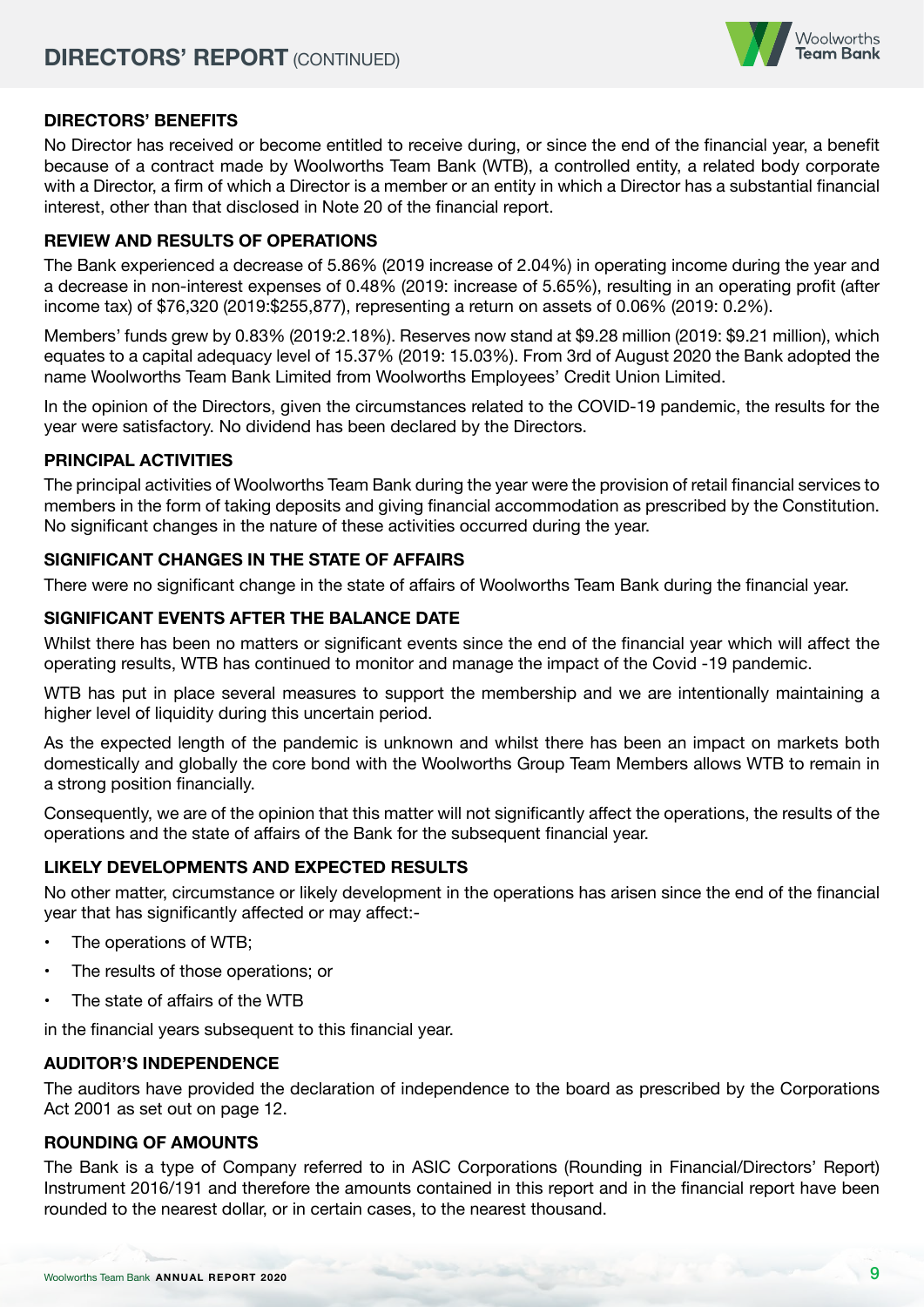

## **DIRECTORS' MEETINGS**

The numbers of meetings of Directors (including meetings of committees of Directors) eligible to attend during the year and the number of meetings attended by each Director were as follows:

|                  |    | <b>BOARD MEETING</b> |                | <b>AUDIT</b><br><b>COMMITTEE</b>                      |                | <b>RISK</b><br><b>COMMITTEE</b> |                | <b>MARKETING</b><br><b>COMMITEE</b> |                | <b>REMUNERATION</b><br><b>COMMITEE</b> | <b>TOTAL</b>   |                     |
|------------------|----|----------------------|----------------|-------------------------------------------------------|----------------|---------------------------------|----------------|-------------------------------------|----------------|----------------------------------------|----------------|---------------------|
| <b>DIRECTOR</b>  |    | ELIGIBLE ATTENDED    |                | ELIGIBLE ATTENDED ELIGIBLE ATTENDED ELIGIBLE ATTENDED |                |                                 |                |                                     |                | ELIGIBLE   ATTENDED                    |                | ELIGIBLE   ATTENDED |
| A. E. Parle      | 10 | 8                    | $\overline{4}$ | 4                                                     | 4              | $\overline{4}$                  |                |                                     | 4              | 4                                      | 22             | 20                  |
| A.M. Wilson      | 10 | 10                   |                |                                                       |                |                                 |                |                                     | $\overline{4}$ | $\overline{4}$                         | 14             | 14                  |
| D Rowan          | 10 | 9                    |                |                                                       |                |                                 | 4              | 4                                   |                |                                        | 14             | 13                  |
| <b>B</b> Ashley  | 10 | 10                   | $\overline{4}$ | $\overline{4}$                                        | $\overline{4}$ | $\overline{4}$                  |                |                                     |                |                                        | 18             | 18                  |
| <b>C</b> Elliott | 10 | $\overline{7}$       | $\overline{4}$ | 4                                                     | 4              | $\overline{4}$                  |                |                                     |                |                                        | 18             | 15                  |
| P.D.Ryan         | 10 | 6                    |                |                                                       |                |                                 | $\overline{4}$ | $\overline{4}$                      | $\overline{4}$ | $\overline{4}$                         | 18             | 14                  |
| <b>C</b> Cramond | 5  | $\overline{4}$       |                |                                                       |                |                                 | 2              | 2                                   |                |                                        | 7              | 6                   |
| J Ogg            | 2  | $\overline{2}$       |                |                                                       |                |                                 |                |                                     |                |                                        | $\overline{2}$ | $\overline{2}$      |
| P Hathaway       |    |                      |                |                                                       |                |                                 |                |                                     |                |                                        | $\mathbf{2}$   | $\mathbf{2}$        |

# **INDEMNIFICATION AND INSURANCE OF DIRECTORS AND OFFICERS**

During the year, a premium was paid in respect of a contract insuring Directors and Officers of the Bank against liability. The Officers of the Bank covered by the insurance contract include the Directors, Executive Officers, Secretary and Employees. In accordance with normal commercial practice, disclosure of the total amount of premium payable under, and the nature of liabilities covered by the insurance contract is prohibited by a confidentiality clause in the contract. No insurance cover has been provided for the benefit of the Auditors of the Bank.

Signed in accordance with a resolution of the Board of Directors.

**A. E. PARLE Director** 

**21st October 2020**

**B. ASHLEY Director** 

**21st October 2020**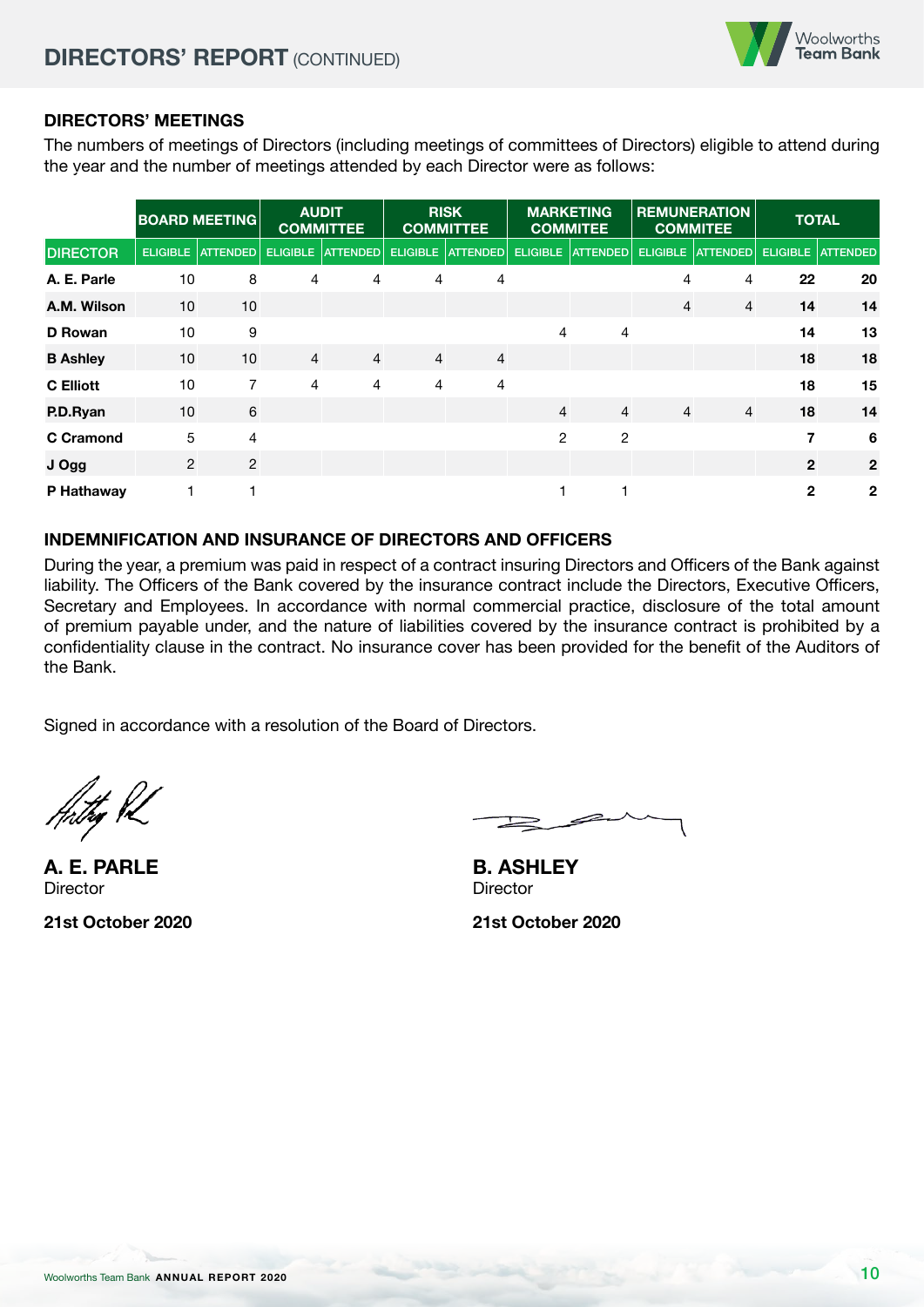

# **THE DIRECTORS OF THE COMPANY DECLARE THAT:**

- 1. The financial statements, comprising the statement of profit or loss and other comprehensive income, statement of financial position, statement of cash flows, statement of changes in equity, and accompanying notes, are in accordance with the Corporations Act 2001 and:
	- (a) comply with Accounting Standards and the Corporations Regulations 2001; and
	- (b) give a true and fair view of the company's financial position as at 30 June 2020 and of its performance for the year ended on that date.
- 2. The company has included in the notes to the financial statements an explicit and unreserved statement of compliance with International Financial Reporting Standards.
- 3. In the Directors' opinion, there are reasonable grounds to believe that the company will be able to pay its debts as and when they become due and payable.

This declaration is made in accordance with a resolution of the Board of Directors and is signed for and on behalf of the Directors by:

**A. E. PARLE Director** 

**21st October 2020**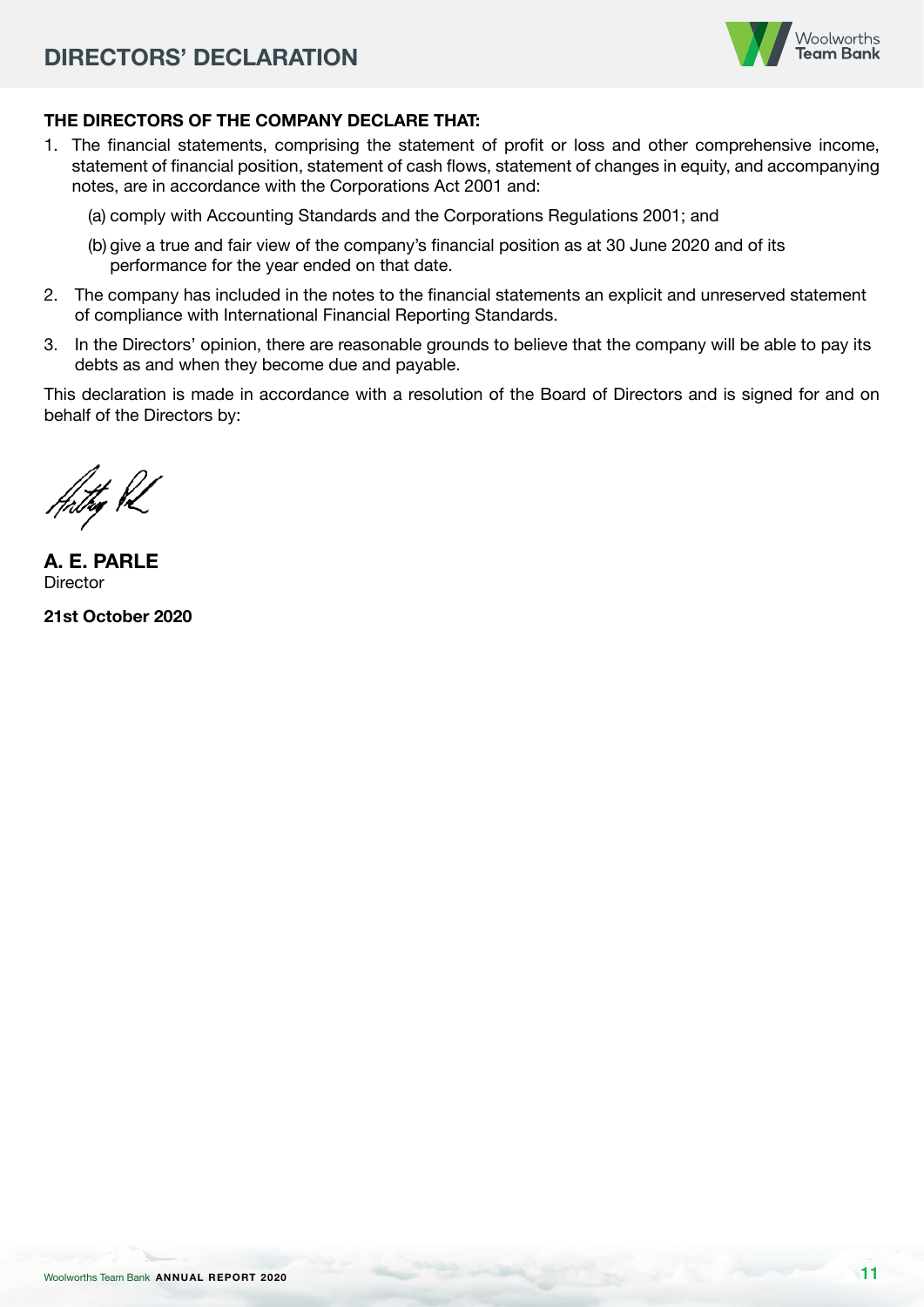



Collins Square, Tower 5 727 Collins Street Melbourne VIC 3008

Correspondence to: GPO Box 4736 Melbourne VIC 3001

**T** +61 3 8320 2222 **F** +61 3 8320 2200 **E** info.vic@au.gt.com **W** www.grantthornton.com.au

# **Auditor's Independence Declaration**

To the Directors of Woolworths Team Bank Limited

In accordance with the requirements of section 307C of the Corporations Act 2001, as lead auditor for the audit of Woolworths Team Bank Limited for the year ended 30 June 2020, I declare that, to the best of my knowledge and belief, there have been:

- a no contraventions of the auditor independence requirements of the Corporations Act 2001 in relation to the audit; and
- b no contraventions of any applicable code of professional conduct in relation to the audit.

Grant Thomton

Grant Thornton Audit Pty Ltd Chartered Accountants

Doven teammel

D M Scammell Partner – Audit & Assurance

Melbourne, 21 October 2020

Grant Thornton Audit Pty Ltd ACN 130 913 594

a subsidiary or related entity of Grant Thornton Australia Ltd ABN 41 127 556 389

'Grant Thornton' refers to the brand under which the Grant Thornton member firms provide assurance, tax and advisory services to their clients and/or refers to one or more member firms, as the context requires. Grant Thomton Australia Ltd is a member firm of Grant Thomton International<br>Ltd (GTLL). GTLL and the member firms are not a worldwide partnership. GTIL an

Liability limited by a scheme approved under Professional Standards Legislation.

**www.grantthornton.com.au**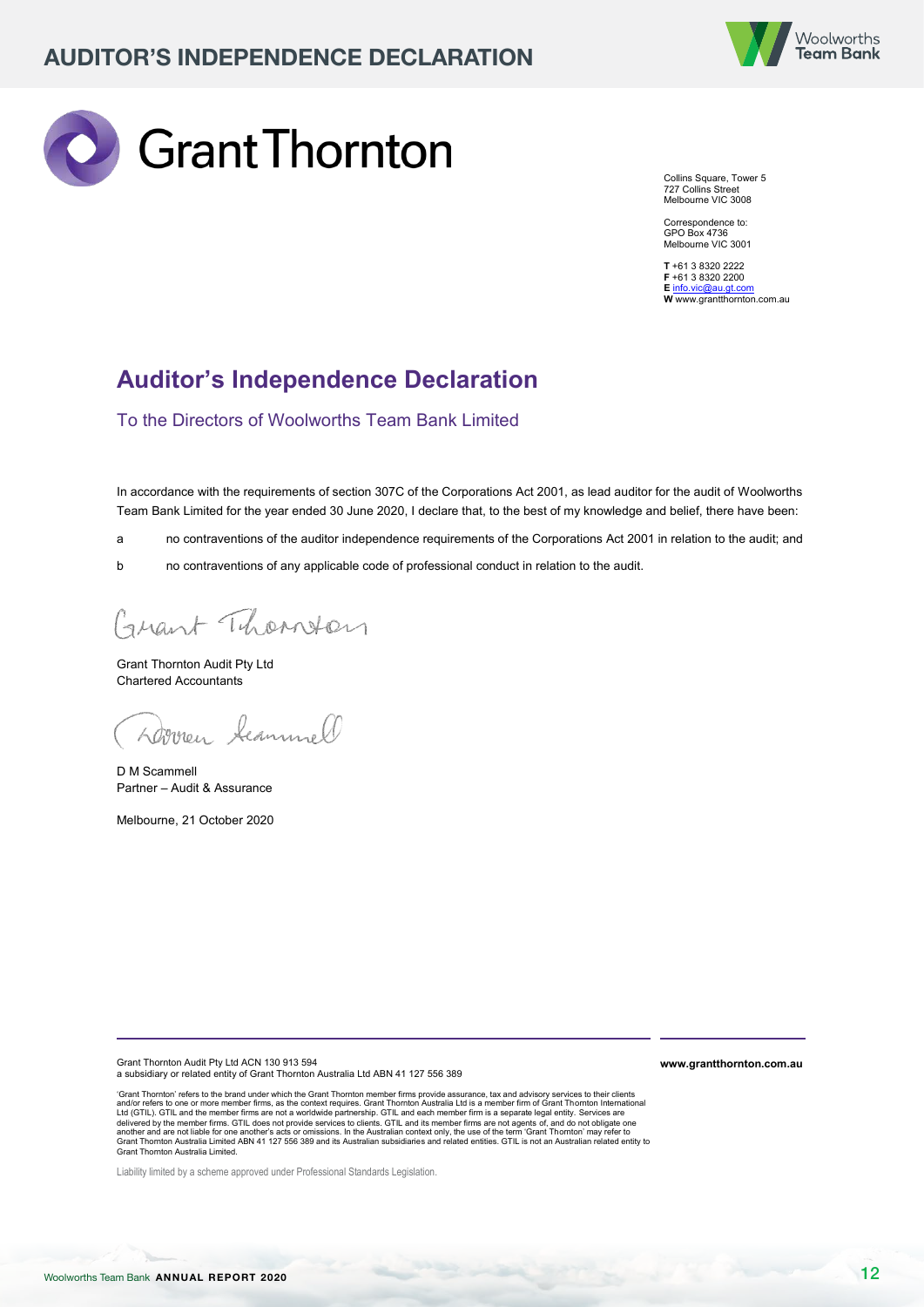



Collins Square, Tower 5 727 Collins Street Melbourne VIC 3008

Correspondence to: GPO Box 4736 Melbourne VIC 3001

**T** +61 3 8320 2222 **F** +61 3 8320 2200 **E** info.vic@au.gt.com **W** www.grantthornton.com.au

# **Independent Auditor's Report**

#### To the Members of Woolworths Team Bank Limited

#### **Report on the audit of the financial report**

#### **Opinion**

We have audited the financial report of Woolworths Team Bank Limited (the Company), which comprises the statement of financial position as at 30 June 2020, the statement of profit or loss and other comprehensive income, statement of changes in equity and statement of cash flows for the year then ended, and notes to the financial statements, including a summary of significant accounting policies, and the Directors' declaration.

In our opinion, the accompanying financial report of the Company is in accordance with the *Corporations Act 2001*, including:

- a giving a true and fair view of the Company's financial position as at 30 June 2020 and of its performance for the year ended on that date; and
- b complying with Australian Accounting Standards and the *Corporations Regulations 2001*.

#### **Basis for opinion**

We conducted our audit in accordance with Australian Auditing Standards. Our responsibilities under those standards are further described in the *Auditor's Responsibilities for the Audit of the Financial Report* section of our report. We are independent of the Company in accordance with the *Corporations Act 2001* and the ethical requirements of the Accounting Professional and Ethical Standards Board's APES 110 *Code of Ethics for Professional Accountants* (the Code) that are relevant to our audit of the financial report in Australia. We have also fulfilled our other ethical responsibilities in accordance with the Code.

We believe that the audit evidence we have obtained is sufficient and appropriate to provide a basis for our opinion.

#### **Information other than the financial report and auditor's report thereon**

The Directors are responsible for the other information. The other information comprises the information included in the Company's annual report for the year ended 30 June 2020, but does not include the financial report and our auditor's report thereon.

Our opinion on the financial report does not cover the other information and accordingly we do not express any form of assurance conclusion thereon.

Grant Thornton Audit Pty Ltd ACN 130 913 594 a subsidiary or related entity of Grant Thornton Australia Ltd ABN 41 127 556 389

'Grant Thornton' refers to the brand under which the Grant Thornton member firms provide assurance, tax and advisory services to their clients and/or refers to one or more member firms, as the context requires. Grant Thomton Australia Ltd is a member firm of Grant Thomton International<br>Ltd (GTIL). GTIL and the member firms are not a wordtwide partnership. GTIL an Grant Thornton Australia Limited.

Liability limited by a scheme approved under Professional Standards Legislation.

**www.grantthornton.com.au**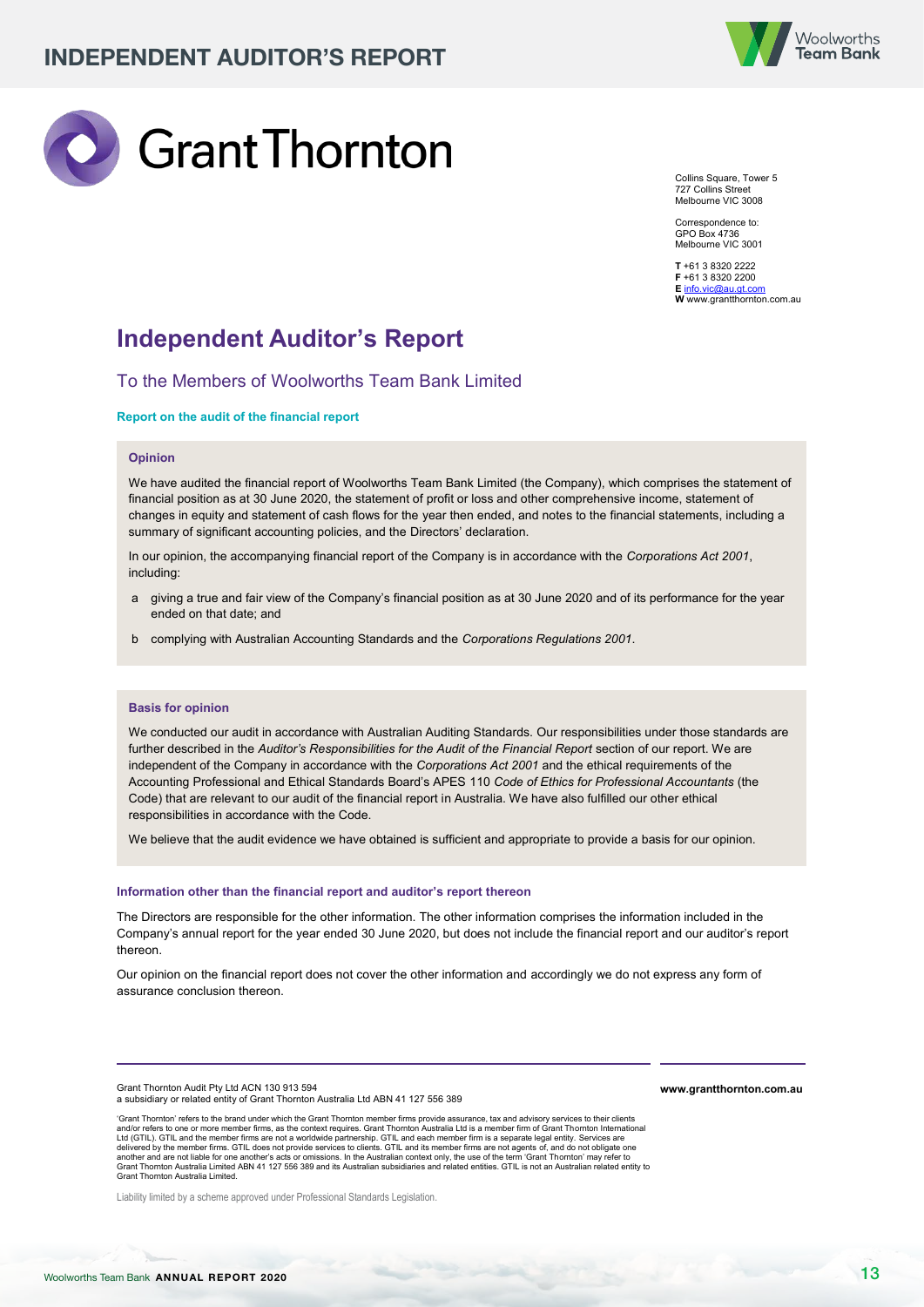



In connection with our audit of the financial report, our responsibility is to read the other information and, in doing so, consider whether the other information is materially inconsistent with the financial report or our knowledge obtained in the audit or otherwise appears to be materially misstated.

If, based on the work we have performed, we conclude that there is a material misstatement of this other information, we are required to report that fact. We have nothing to report in this regard.

#### **Responsibilities of the Directors for the financial report**

The Directors of the Company are responsible for the preparation of the financial report that gives a true and fair view in accordance with Australian Accounting Standards and the *Corporations Act 2001*. The Directors' responsibility also includes such internal control as the Directors determine is necessary to enable the preparation of the financial report that gives a true and fair view and is free from material misstatement, whether due to fraud or error.

In preparing the financial report, the Directors are responsible for assessing the Company's ability to continue as a going concern, disclosing, as applicable, matters related to going concern and using the going concern basis of accounting unless the Directors either intend to liquidate the Company or to cease operations, or have no realistic alternative but to do so.

#### **Auditor's responsibilities for the audit of the financial report**

Our objectives are to obtain reasonable assurance about whether the financial report as a whole is free from material misstatement, whether due to fraud or error, and to issue an auditor's report that includes our opinion. Reasonable assurance is a high level of assurance, but is not a guarantee that an audit conducted in accordance with the Australian Auditing Standards will always detect a material misstatement when it exists. Misstatements can arise from fraud or error and are considered material if, individually or in the aggregate, they could reasonably be expected to influence the economic decisions of users taken on the basis of this financial report.

A further description of our responsibilities for the audit of the financial report is located at the Auditing and Assurance Standards Board website at: http://www.auasb.gov.au/auditors\_responsibilities/ar4.pdf. This description forms part of our auditor's report.

Grant Thomson

Grant Thornton Audit Pty Ltd Chartered Accountants

Dorren Scammel

D M Scammell Partner – Audit & Assurance

Melbourne, 21 October 2020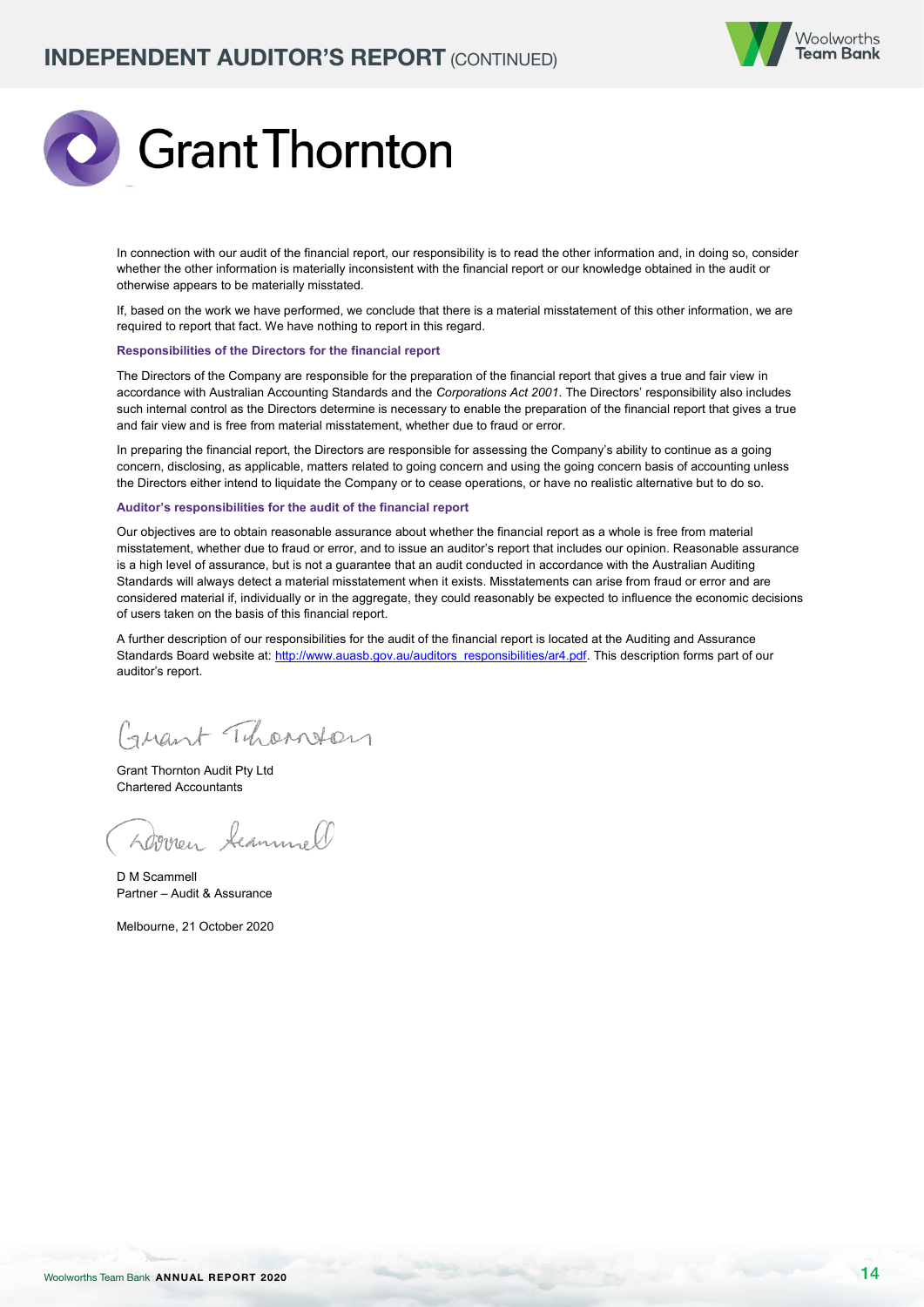# **COMPLETE SET OF FINANCIAL STATEMENTS**



|                                                                                          | <b>NOTE</b>    | $2020 - $$  | $2019 - $$  |
|------------------------------------------------------------------------------------------|----------------|-------------|-------------|
| STATEMENT OF PROFIT OR LOSS & OTHER COMPREHENSIVE INCOME FOR THE YEAR ENDED 30 JUNE 2020 |                |             |             |
| Interest revenue                                                                         | $\overline{c}$ | 4,517,398   | 5,042,623   |
| Interest expense                                                                         | 2              | (1,525,302) | (1,860,790) |
| Net interest income                                                                      | 2              | 2,992,096   | 3,181,833   |
| Fees, commission and other income                                                        | 2              | 808,852     | 855,519     |
| <b>TOTAL NET OPERATING INCOME</b>                                                        |                | 3,800,947   | 4,037,352   |
| Bad and doubtful debts                                                                   | 2              | 34,506      | 5,625       |
| Other expenses                                                                           | 2              | 3,673,005   | 3,684,149   |
| TOTAL NON-INTEREST EXPENSE                                                               | 2              | 3,707,511   | 3,689,774   |
| Profit before income tax                                                                 |                | 93,437      | 347,578     |
| Income tax expense                                                                       | 3              | (17, 117)   | (91, 701)   |
| PROFIT AFTER INCOME TAX                                                                  |                | 76,320      | 255,877     |
| Other comprehensive income                                                               |                |             |             |
| <b>TOTAL COMPREHENSIVE INCOME</b>                                                        |                | 76,320      | 255,877     |
|                                                                                          |                |             |             |
| STATEMENT OF FINANCIAL POSITION AS AT 30 JUNE 2020                                       |                |             |             |
| <b>ASSETS</b>                                                                            |                |             |             |
| Cash                                                                                     | 4              | 6,173,021   | 5,520,107   |
| Investments at amortised cost                                                            | 5              | 17,901,441  | 13,101,563  |
| Receivables                                                                              | 6              | 702,819     | 403,573     |
| Loans and advances                                                                       | 7              | 101,611,476 | 107,516,635 |
| Current tax assets                                                                       | 12             | 28,029      | 13,926      |
| Other assets                                                                             | 11             | 101,532     | 67,737      |
| Plant and equipment                                                                      | 8              | 152,343     | 217,966     |
| Intangible assets                                                                        | 9              | 401,378     | 309,402     |
| <b>TOTAL ASSETS</b>                                                                      |                | 127,072,039 | 127,150,909 |
| <b>LIABILITIES</b>                                                                       |                |             |             |
| Deposits                                                                                 | 13             | 115,605,540 | 105,969,400 |
| Payables and other liabilities                                                           | 14             | 1,532,471   | 1,197,071   |
| Due to other financial institutions                                                      | 15             | 600,740     | 10,709,821  |
| Deferred tax liabilities                                                                 | 10             | 45,396      | 63,045      |
| <b>TOTAL LIABILITIES</b>                                                                 |                | 117,784,147 | 117,939,337 |
| <b>NET ASSETS</b>                                                                        |                | 9,287,892   | 9,211,572   |
| <b>MEMBERS FUNDS</b>                                                                     |                |             |             |
| Retained earnings                                                                        |                | 8,862,241   | 8,778,624   |
| General reserve for credit losses                                                        |                | 276,091     | 292,168     |
| <b>Capital Profits Reserve</b>                                                           |                | 149,560     | 140,780     |
| <b>TOTAL MEMBERS FUNDS</b>                                                               |                | 9,287,892   | 9,211,572   |

*These statements should be read in conjunction with the notes to the financial statements.*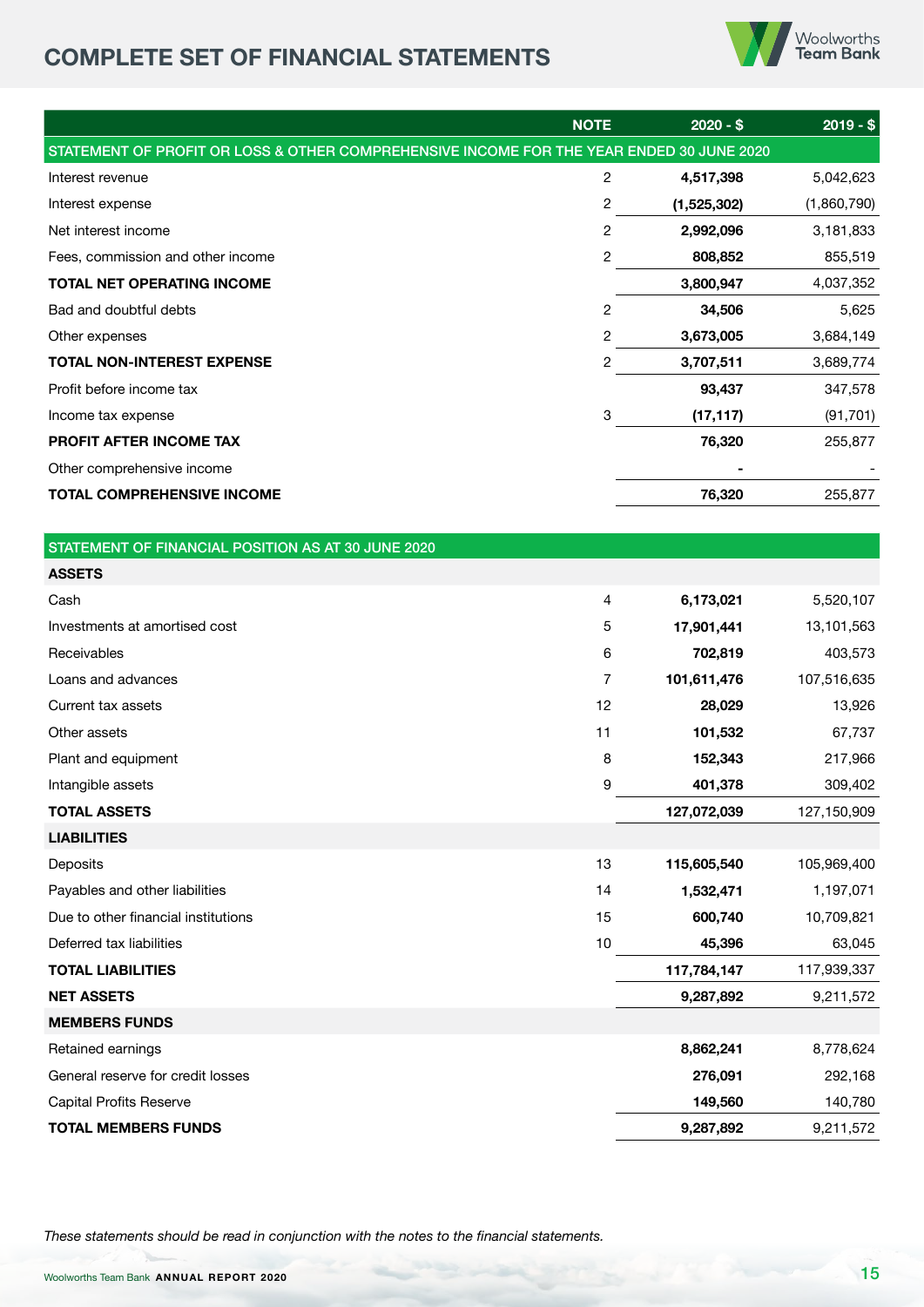# **COMPLETE SET OF FINANCIAL STATEMENTS (CONTINUED)**



|                                                                          | <b>NOTE</b>  | $2020 - $$     | $2019 - $$     |
|--------------------------------------------------------------------------|--------------|----------------|----------------|
| STATEMENT OF CASH FLOWS FOR THE YEAR ENDED 30 JUNE 2020                  |              |                |                |
| <b>CASH FLOWS FROM OPERATING ACTIVITIES</b>                              |              |                |                |
| Interest received                                                        |              | 4,542,456      | 5,045,200      |
| Interest paid                                                            |              | (1,563,698)    | (1,834,806)    |
| Other non-interest income received                                       |              | 815,418        | 847,436        |
| Bad debts recovered                                                      | $\mathbf{2}$ | 6,426          | 5,219          |
| Payments to suppliers                                                    |              | (3,573,517)    | (3,583,017)    |
| Income tax paid                                                          |              | (48, 869)      | (135, 346)     |
| Net (decrease) increase in receivables from other financial institutions | 5            | (4,799,878)    | 6,331          |
| Net increase (decrease) in loans and advances                            | 7            | 5,870,653      | (10, 899, 441) |
| Net increase in deposits                                                 | 13           | 9,717,748      | 5,077,935      |
| <b>NET CASH FLOWS FROM / (USED IN) OPERATING ACTIVITIES</b>              | 16           | 10,966,739     | (5,470,489)    |
| <b>CASH FLOWS FROM INVESTING ACTIVITIES</b>                              |              |                |                |
| Acquisition of intangible assets                                         | 9            | (179, 717)     | (170, 883)     |
| Acquisition of property, plant, and equipment                            | 8            | (25, 028)      | (41, 249)      |
| Proceeds from sale of property, plant, and equipment                     |              |                | 18,000         |
| <b>NET CASH FLOWS FROM / (USED IN) INVESTING ACTIVITIES</b>              |              | (204, 745)     | (194, 132)     |
| <b>CASH FLOWS FROM FINANCING ACTIVITIES</b>                              |              |                |                |
| Net decrease (increase) in wholesale deposits                            | 15           | (10, 109, 081) | 4,702,077      |
| <b>NET CASH FLOWS FROM FINANCING ACTIVITIES</b>                          |              | (10, 109, 081) | 4,702,077      |
| NET INCREASE / (DECREASE) IN CASH HELD                                   |              | 652,914        | (962, 544)     |
| Cash at beginning of year                                                |              | 5,520,107      | 6,482,651      |
| <b>CASH AT END OF YEAR</b>                                               | 16           | 6,173,021      | 5,520,107      |
|                                                                          |              |                |                |

| STATEMENT OF CHANGES IN EQUITY FOR THE YEAR ENDED 30 JUNE 2020 |                                |                                                          |                                             |           |  |  |  |  |
|----------------------------------------------------------------|--------------------------------|----------------------------------------------------------|---------------------------------------------|-----------|--|--|--|--|
|                                                                | <b>Retained</b><br>Earnings \$ | General<br><b>Reserve for</b><br><b>Credit Losses \$</b> | <b>Capital Profits</b><br><b>Reserve \$</b> | Total \$  |  |  |  |  |
| Total at 1 July 2019                                           | 8,778,624                      | 292.168                                                  | 140.780                                     | 9,211,572 |  |  |  |  |
| Total Comprehensive Income for the year                        | 76.320                         |                                                          |                                             | 76.320    |  |  |  |  |
| Transfer to / from Retained Earnings                           | 16.077                         | (16,077)                                                 |                                             |           |  |  |  |  |
| Transfer to / from Capital Profits Reserve                     | (8,780)                        |                                                          | 8,780                                       |           |  |  |  |  |
| <b>TOTAL AT 30 JUNE 2020</b>                                   | 8,862,241                      | 276.091                                                  | 149,560                                     | 9,287,892 |  |  |  |  |

#### STATEMENT OF CHANGES IN EQUITY FOR THE YEAR ENDED 30 JUNE 2019

|                                            | <b>Retained</b><br>Earnings \$ | General Reserve<br>for Credit<br>Losses \$ | <b>Capital Profits</b><br>Reserve \$ | Total \$  |
|--------------------------------------------|--------------------------------|--------------------------------------------|--------------------------------------|-----------|
| Total at 1 July 2018                       | 8,560,704                      | 261.351                                    | 133.640                              | 8,955,695 |
| Total Comprehensive Income for the year    | 255,877                        |                                            |                                      | 255,877   |
| Transfer to / from Retained Earnings       | (30, 817)                      | 30.817                                     |                                      |           |
| Transfer to / from Capital Profits Reserve | (7, 140)                       |                                            | 7.140                                |           |
| <b>TOTAL AT 30 JUNE 2019</b>               | 8,778,624                      | 292.168                                    | 140.780                              | 9,211,572 |

Woolworths Team Bank **ANNUAL REPORT 2020** 16 *These statements should be read in conjunction with the notes to the financial statements.*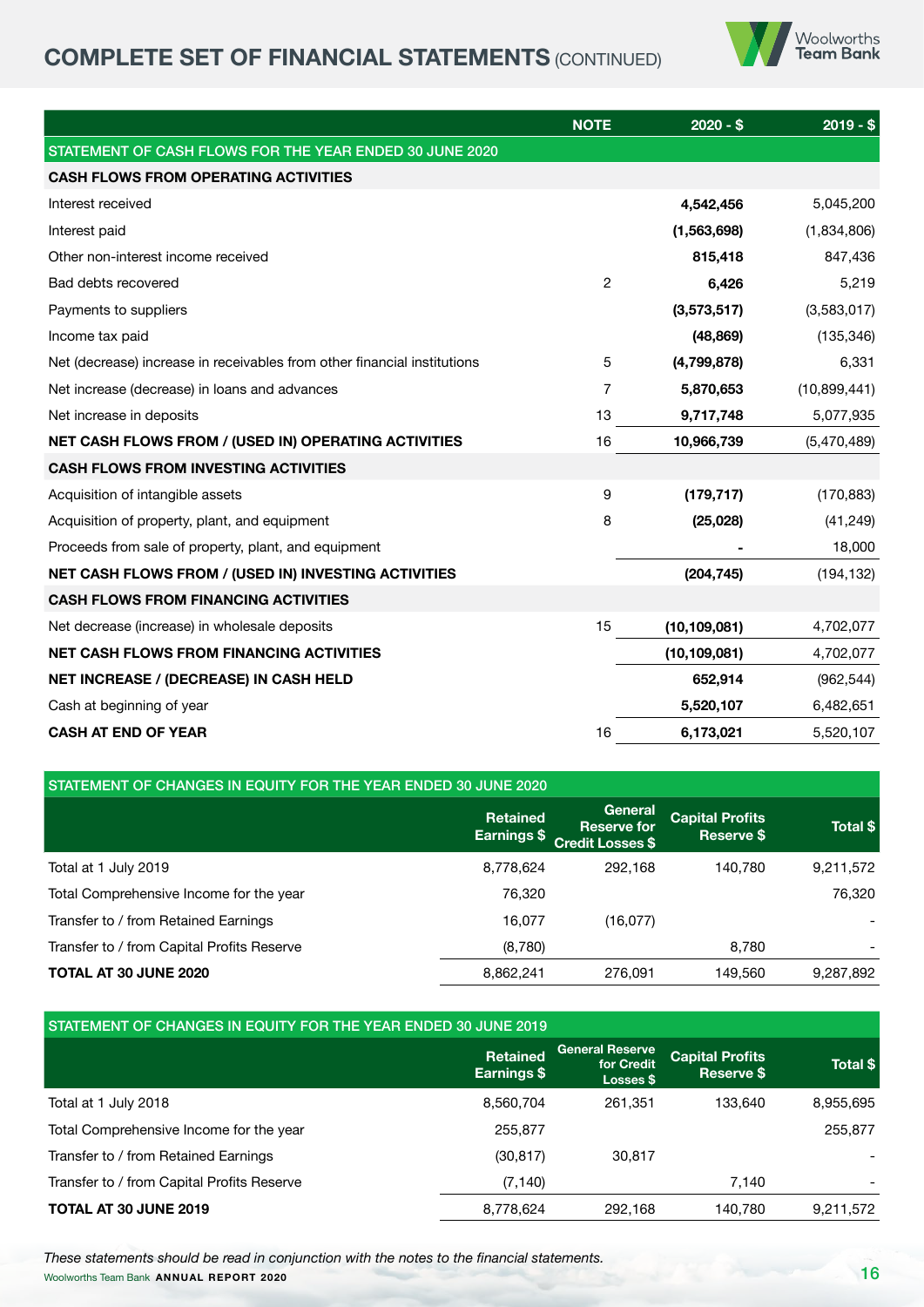

#### **1. STATEMENT OF ACCOUNTING POLICIES**

This complete set of financial statements is prepared for Woolworths Team Bank for the year ended 30 June 2020. The report was authorised for issue on 21 October 2020 in accordance with a resolution of the Board of Directors. The Bank is a public company incorporated and domiciled in Australia. The address of its registered office and its principal place of business is 522- 550 Wellington Road, Mulgrave, Victoria 3170. The complete set of financial statements is presented in Australian dollars. The financial report is a general purpose financial report which has been prepared in accordance with the requirements of the Corporations Act 2001, Australian Accounting Standards and other authoritative pronouncements of the Australian Accounting Standards Board. Compliance with Australian Accounting Standards ensures compliance with the International Financial Reporting Standards (IFRSs) as issued by the International Accounting Standards Board (IASB). The Bank is a for-profit entity for the purpose of preparing the financial statements.

#### *(A) BASIS OF MEASUREMENT*

The financial statements have been prepared on an accruals basis, and are based on historical cost. The accounting policies adopted are consistent with those of the previous year unless otherwise stated.

#### *(B) NEW STANDARDS APPLICABLE FOR THE CURRENT YEAR*

#### **AASB 16 LEASES**

The standard replaces AASB 117 Leases and has for lessees removed the current distinction between operating and finance leases. The standard requires recognition of an asset (the right to use the leased item) and a financial liability to pay rentals for virtually all lease contracts. An optional exemption exists for short-term and low-value leases.

The Bank had no existing or new leases as at 1 July 2019 or during the financial year and as such the change in accounting policy has had no impact on the financial report at the date of adoption.

#### **INTERPRETATION 23 (INT 23) – UNCERTAINTY OVER INCOME TAX TREATMENTS**

Int 23 clarifies the application of AASB 112 to accounting for income tax treatments that have yet to be accepted by tax authorities, in scenarios where it may be unclear how tax law applies to a particular transaction or circumstance, or whether a taxation authority will accept an entity's tax treatment. There was no effect from the adoption of Int 23 in relation to accounting for uncertain tax positions.

#### *(C) FINANCIAL ASSETS AND FINANCIAL LIABILITIES*

Financial assets and financial liabilities are recognised when the Bank becomes a party to the contractual provisions of the financial instrument, and are measured initially at cost adjusted by transactions costs, except for those carried at fair value through profit or loss, which are measured initially at fair value. Subsequent measurement of financial assets and financial liabilities are described below.

Financial assets are derecognised when the contractual rights to the cash flows from the financial asset expire, or when the financial asset and all substantial risks and rewards are transferred. A financial liability is derecognised when it is extinguished, discharged, cancelled or expires.

Except for those trade receivables that do not contain a significant financing component and are measured at the transaction price, all financial assets are initially measured at fair value adjusted for transaction costs (where applicable).

For the purpose of subsequent measurement, financial assets are classified into the following categories upon initial recognition:

- amortised cost
- fair value through profit or loss (FVTPL)
- fair value through other comprehensive income (FVOCI)

The category determines subsequent measurement and whether any resulting income and expense is recognised in profit or loss or in other comprehensive income.

All income and expenses relating to financial assets that are recognised in profit or loss, are presented within finance costs, finance income or other financial items, except for impairment of loans and receivables which is presented within other expenses.

#### *(I) FINANCIAL ASSETS AT AMORTISED COST*

A financial asset is measured at amortised cost if it meets both of the following conditions and is not designated as at FVPL:

- the asset is held within a business model whose objective is to hold assets to collect contractual cash flows; and
- the contractual terms of the financial asset give rise to cash flows that are solely payments of principal and interest on the principal amount outstanding.

After initial recognition, these are measured at amortised cost using the effective interest method. Discounting is omitted where the effect of discounting is immaterial. The Bank's cash and receivables fall into this category of financial instruments as well as bonds, NCDs, FRNs and term deposits.

#### *(II) FINANCIAL ASSETS AT FVTPL*

Financial assets that are within a different business model other than 'hold to collect' or 'hold to collect and sell' are categorised as fair value through profit or loss. Further, irrespective of business model financial assets whose contractual cash flows are not solely payments of principal and interest are accounted for at FVPL. The Bank does not have any financial assets in the categories of FVPL.

#### *(III) FINANCIAL ASSETS AT FVOCI*

The Bank does not have any equity investments measured at **FVOCI.** 

#### *(IV) CLASSIFICATION AND SUBSEQUENT MEASUREMENT OF FINANCIAL LIABILITIES*

The Bank's financial liabilities include wholesale deposits, member deposits, other payables and liabilities. Financial liabilities are measured subsequently at amortised cost using the effective interest method.

# *(D) LOANS TO MEMBERS*

#### *(I) BASIS OF RECOGNITION*

All loans are initially recognised at fair value, net of loan origination fees and inclusive of transaction costs incurred. Loans are subsequently measured at amortised cost. Any difference between the proceeds and the redemption amount is recognised in profit or loss over the period of the loans using the effective interest method.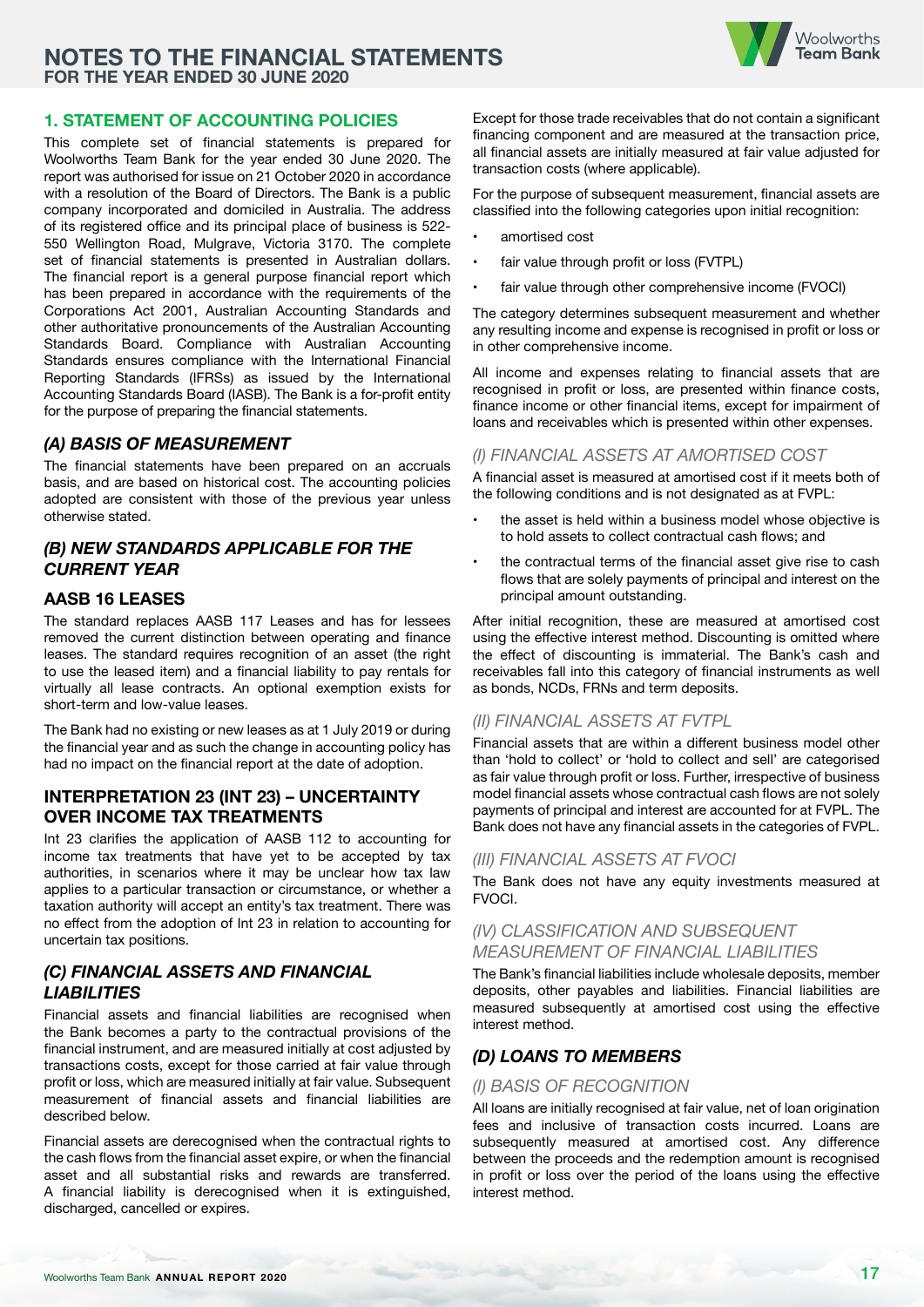



Loans to members are reported at their recoverable amount representing the aggregate amount of principal and unpaid interest owing to the Bank at balance date, less any allowance or provision against impairment for debts considered doubtful.

### *(II) INTEREST EARNED*

Term loans – interest is calculated on the basis of the daily balance outstanding and is charged in arrears to a members account on the last day of each month.

Overdraft – interest is calculated initially on the basis of the daily balance outstanding and is charged in arrears to a members account on the last day of each month.

Credit cards – the interest is calculated initially on the basis of the daily balance outstanding and is charged in arrears to a members account on the 26th day of each month, on cash advances and purchases in excess of the payment due date. Purchases are granted up to 55 days interest free until the due date for payment.

Non-accrual loan interest – while still legally recoverable, interest is not brought to account as income where the Bank is informed that the member has deceased, or, where a loan is impaired.

#### *(III) LOAN ORIGINATION FEES AND DISCOUNTS*

Loan establishment fees and discounts are initially deferred as part of the loan balance, and are brought to account as income over the expected life of the loan as interest revenue.

#### *(IV) TRANSACTION COSTS*

Transaction costs are expenses which are direct and incremental to the establishment of the loan. These costs are initially deferred as part of the loan balance, and are brought to account as a reduction to income over the expected life of the loan as interest revenue.

#### *(V) FEES ON LOANS*

The fees charged on loans after origination of the loan are recognised as income when the service is provided or costs are incurred.

#### *(VI) NET GAINS AND LOSSES*

Net gains and losses on loans to members to the extent that they arise from the partial transfer of business or on securitisation, do not include impairment write downs or reversals of impairment write downs.

#### *(E) LOAN IMPAIRMENT*

The Bank uses more forward looking information to recognise expected credit losses - the 'expected credit loss model' (ECL). Instruments within the scope of the requirements include loans and advances and other debt-type financial assets measured at amortised cost, trade receivables and loan commitments and some financial guarantee contracts (for the issuer) that are not measured at fair value through profit or loss.

The Bank considers a broader range of information when assessing credit risk and measuring expected credit losses, including past events, current conditions, reasonable and supportable forecasts that affect the expected collectability of the future cash flows of the instrument.

In applying this forward-looking approach, a distinction is made between:

- financial instruments that have not deteriorated significantly in credit quality since initial recognition or that have low credit risk (performing loans) ('Stage 1'); and
- financial instruments that have deteriorated significantly in credit quality since initial recognition and whose credit risk is not low ('Stage 2').
- 'Stage 3' would cover financial assets that have objective evidence of impairment (loans in default) at the reporting date.

#### *MEASUREMENT OF ECL*

'12-month expected credit losses' are recognised for the first category while 'lifetime expected credit losses' are recognised for the second category. Measurement of the expected credit losses is determined by a probability weighted estimate of credit losses over the expected life of the financial instrument. They are measured as follows:

- financial assets that are not credit-impaired at the reporting date: as the present value of all cash shortfalls (i.e. the difference between the cash flows due to the Bank in accordance with the contract and the cash flows that the Bank expects to receive);
- financial assets that are credit-impaired at the reporting date: as the difference between the gross carrying amount and the present value of estimated future cash flows;
- undrawn loan commitments: as the present value of the difference between the contractual cash flows that are due to the Bank if the commitment is drawn down and the cash flows that the Bank expects to receive; and
- financial guarantee contracts: the expected payments to reimburse the holder less any amounts that the Bank expects to recover.

#### *CREDIT-IMPAIRED FINANCIAL ASSETS*

At each reporting date, the Bank assesses whether financial assets carried at amortised cost are credit-impaired. A financial asset is 'credit-impaired' when one or more events that have a detrimental impact on the estimated future cash flows of the financial asset have occurred.

Evidence that a financial asset is credit-impaired includes the following observable data:

- significant financial difficulty of the borrower or issuer;
- a breach of contract such as a default or past due event;
- the restructuring of a loan or advance by the Bank on terms that the Bank would not consider otherwise;
- it is becoming probable that the borrower will enter bankruptcy or other financial reorganisation; or
- the disappearance of an active market for a security because of financial difficulties.

A loan that has been renegotiated due to a deterioration in the borrower's condition is usually considered to be credit-impaired unless there is evidence that the risk of not receiving contractual cash flows has reduced significantly and there are no other indicators of impairment. In addition, a retail loan that is overdue for 90 days or more is considered impaired.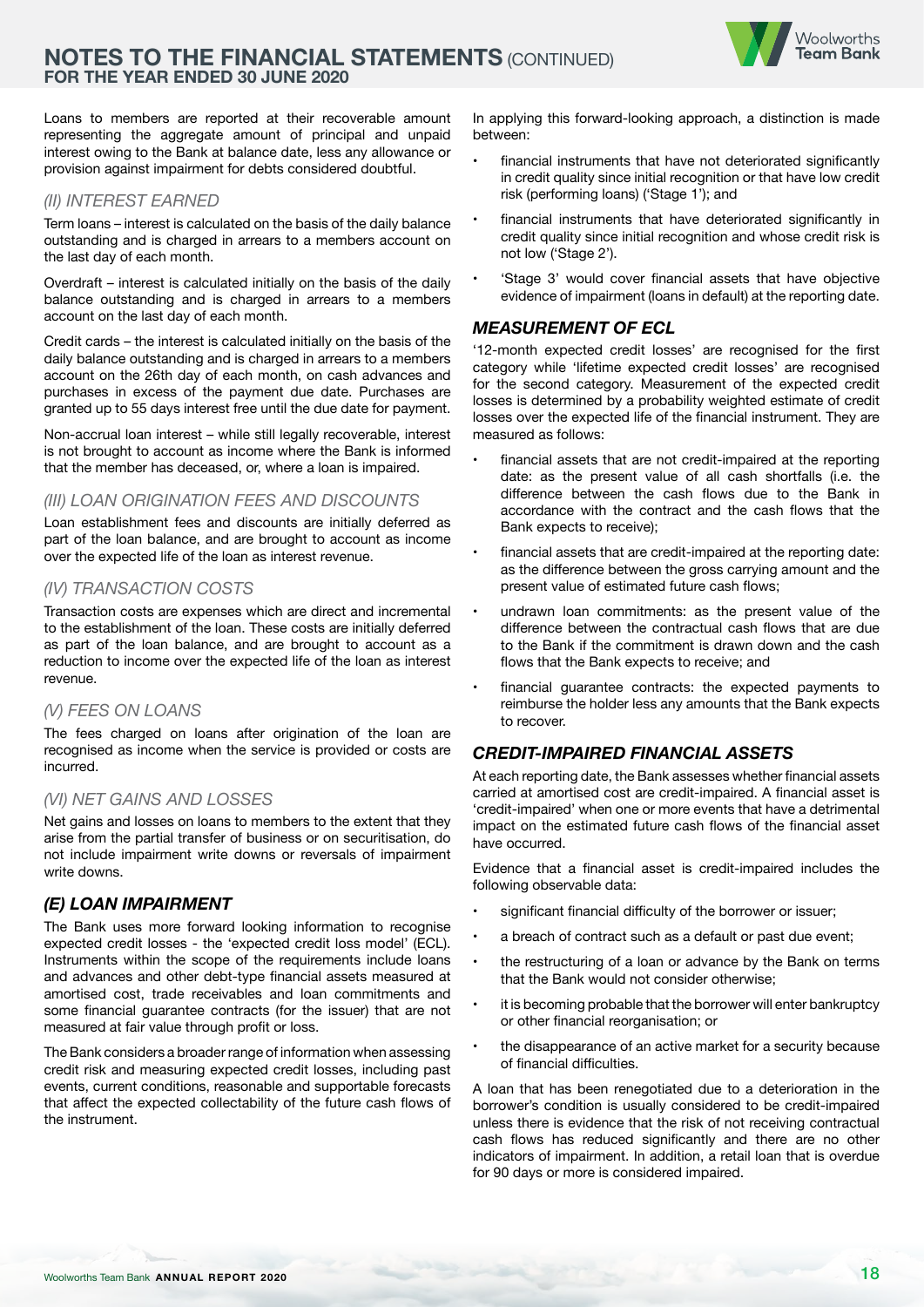#### *PRESENTATION OF ALLOWANCE FOR ECL IN THE STATEMENT OF FINANCIAL POSITION.*

Loss allowances for ECL are presented in the statement of financial position as follows:

- financial assets measured at amortised cost: as a deduction from the gross carrying amount of the assets;
- loan commitments and financial guarantee contracts: generally, as a provision; and
- where a financial instrument includes both a drawn and an undrawn component, and the Bank cannot identify the ECL on the loan commitment component separately from those on the drawn component: The Bank presents a combined loss allowance for both components. The combined amount is presented as a deduction from the gross carrying amount of the drawn component. Any excess of the loss allowance over the gross amount of the drawn component is presented as a provision.

# *(F) BAD DEBTS WRITTEN OFF (DIRECT REDUCTION IN LOAN BALANCE)*

Bad debts are written off from time to time as determined by management and the Board of Directors when it is reasonable to expect that the recovery of debt is unlikely. Bad debts are written off against the provisions for impairment, if a provision for impairment had previously been recognised. If no provision had been recognised, the write offs are recognised as expenses in profit or loss.

## *(G) CASH AND LIQUID ASSETS*

Cash comprises cash on hand and demand deposits. Cash equivalents are short term, highly liquid investments that are readily convertible to known amounts of cash and which are subject to an insignificant risk of changes in value.

#### *(H) DEPOSITS WITH OTHER FINANCIAL INSTITUTIONS*

Term deposits and negotiable certificates of deposit with other financial institutions are unsecured and have a carrying amount equal to their principal amount. Interest is paid on the daily balance at maturity. Interest is recognised when earned. The accrual for interest receivable is calculated on a proportional basis of the expired period of the term of the investment. Interest receivable is included in the amount of receivables in the statement of financial position.

### *(I) EQUITY INVESTMENTS AND OTHER SECURITIES*

The Bank did not hold any equity investments during the reporting period.

# *(J) PLANT AND EQUIPMENT*

Plant and equipment are depreciated on a straight line basis so as to write off the net cost of each asset over its expected useful life to the Bank. The useful lives are adjusted if appropriate at each reporting date. Estimated useful lives at reporting date are:-

Leasehold improvements:........ 7 years

Plant and equipment:................. 3 to 5 years

## *(K) INTANGIBLE ASSETS*

Items of computer software which are not integral to the computer hardware owned by the Bank are classified as intangible assets. Computer software is amortised over the expected useful life of the software. These lives range from 3 to 8 years.

# *(L) MEMBER SAVINGS*

#### *(I) BASIS FOR MEASUREMENT*

Member savings and term investments are quoted at the aggregate amount payable to depositors as at the balance date.

#### *(II) INTEREST PAYABLE*

Interest on savings is calculated on the daily balance and posted to the accounts periodically, or on maturity of the term deposit. Interest on savings is brought to account on an accrual basis in accordance with the interest rate terms and conditions of each savings and term deposit account, as varied from time to time. The amount of the accrual is shown as part of amounts payable.

#### *(M) DUE TO OTHER FINANCIAL INSTITUTIONS*

Amounts due to other financial institutions are carried at the principal amount. Interest is charged as an expense as it accrues.

#### *(N) ACCOUNTS PAYABLE AND OTHER LIABILITIES*

Liabilities for trade creditors and accruals are recognised when the Bank becomes a party to the contractual provisions of the liability and are measured initially at fair value.

Trade creditors and accruals are measured subsequently at amortised cost using the effective interest method.

# *O) EMPLOYEE ENTITLEMENTS*

Employee entitlements are not provided for on the Bank's statement of financial position. The Bank is charged a loading on salaries for employee entitlements by the host organisation, Woolworths Limited. Provision for employee entitlements are maintained by Woolworths Limited.

#### *(P) INCOME TAX*

The income tax expense shown in profit or loss is based on the profit before income tax adjusted for any non tax deductible, or non-assessable items between accounting profit and taxable income. Deferred tax assets and liabilities are recognised using the statement of financial position liability method in respect of temporary differences arising between the tax bases of assets or liabilities and their carrying amounts in the financial statements. Current and deferred tax balances relating to amounts recognised directly in equity.

Deferred tax assets and liabilities are recognised for all temporary differences between carrying amounts of assets and liabilities for financial reporting purposes and their respective tax bases at the rate of income tax applicable to the period in which the benefit will be received or the liability will become payable. These differences are presently assessed at 27.5% (2019: 27.5%). Deferred tax assets are only brought to account if it is probable that future taxable amounts will be available to utilise those temporary differences. The recognition of these benefits is based on the assumption that no adverse change will occur in income tax legislation; and the anticipation the Bank will derive sufficient future assessable income and comply with the conditions of deductibility imposed by the law to permit a income tax benefit to be obtained.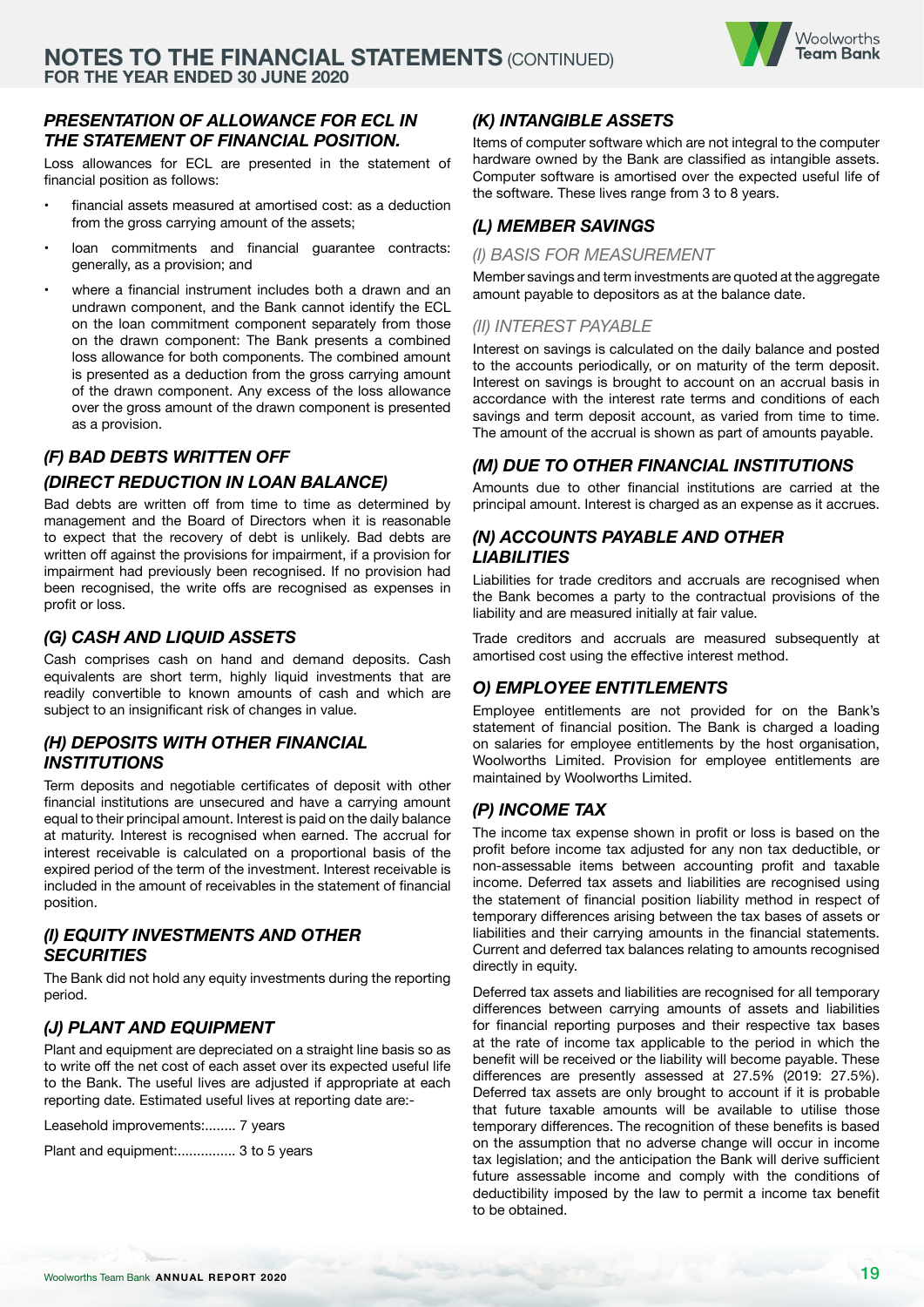

## *(Q) GOODS AND SERVICES TAX*

As a financial institution the Bank is input taxed on all income except for income from commissions and some fees. An input taxed supply is not subject to GST collection, and similarly the GST paid on related or apportioned purchases cannot be recovered. As some income is charged GST, the GST on purchases are generally recovered on a proportionate basis. In addition certain prescribed purchases are subject to reduced input taxed credits (RITC), of which 75% of the GST paid is recoverable.

Revenue, expenses and assets are recognised net of the amount of goods and services tax (GST). To the extent that the full amount of the GST incurred is not recoverable from the Australian Taxation Office (ATO), the GST is recognised as part of the cost of acquisition of the asset or as part of an item of the expense. Receivables and payables are stated with the amount of GST included. The net amount of GST recoverable from, or payable to, the ATO is included as a current asset or current liability in the statement of financial position. Cash flows are included in the cash flow statement on a gross basis. The GST components of cash flows arising from investing and financing activities which are recoverable from, or payable to, the ATO are classified as operating cash flows.

#### *(R) IMPAIRMENT OF ASSETS*

At the reporting date the Bank assesses whether there is any indication that individual assets are impaired. Where impairment indicators exist, recoverable amount is determined and impairment losses are recognised in the income statement where the asset's carrying value exceeds its recoverable amount. Recoverable amount is the higher of an asset's fair value less costs to sell and value in use. In determining recoverable amount the expected net cash flows have not been discounted to their present value using a market determined risk adjusted discount rate.

# *(S) ACCOUNTING ESTIMATES AND JUDGEMENTS*

Management have made critical accounting estimates when applying the Bank's accounting policies with respect to the impairment provisions for loans. Note 7 elaborates further on the approach for impairment of loans.

#### *(T) NEW OR EMERGING STANDARDS NOT YET MANDATORY*

Certain standards have been issued by the Australian Accounting Standards Board that are not yet effective. The Bank has considered these accounting standards and determined that their impact on the Bank will be immaterial.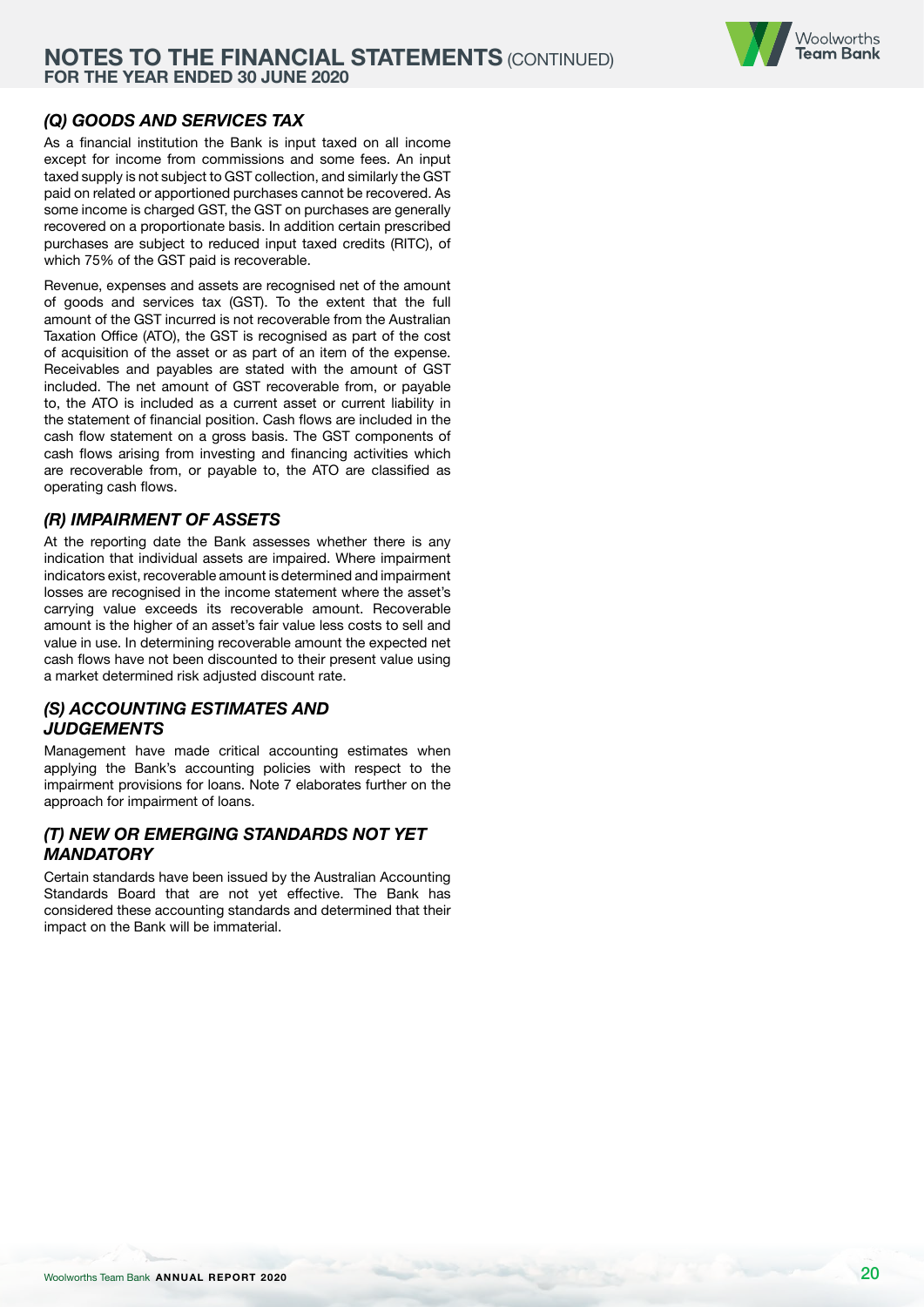

## **2. OPERATING PROFIT**

| NET PROFIT BEFORE TAX HAS BEEN DETERMINED AFTER:   | $2020 - $$ | $2019 - $$ |
|----------------------------------------------------|------------|------------|
| <b>INTEREST REVENUE</b>                            |            |            |
| Loans and advances                                 | 4,285,329  | 4,648,123  |
| Deposits with other financial institutions         | 232,069    | 394,500    |
|                                                    | 4,517,398  | 5,042,623  |
| <b>INTEREST EXPENSE</b>                            |            |            |
| Member deposits                                    | 1,448,106  | 1,727,211  |
| Short term wholesale deposits                      | 77,196     | 133,579    |
|                                                    | 1,525,302  | 1,860,790  |
| <b>NET INTEREST INCOME</b>                         | 2,992,096  | 3,181,833  |
| FEES, COMMISSION AND OTHER INCOME                  |            |            |
| The gain/(loss) on disposal of plant and equipment | (12,992)   | 2,864      |
| Fees and commissions                               |            |            |
| - Other fee income                                 | 283,980    | 314,031    |
| - Insurance commissions                            | 244,432    | 303,233    |
| - Other commissions                                | 234,192    | 157,990    |
| Bad debts recovered                                | 6,426      | 5,219      |
| Other income                                       | 52,814     | 72,182     |
| FEES, COMMISSION AND OTHER INCOME                  | 808,852    | 855,519    |
| <b>NON-INTEREST EXPENSE</b>                        |            |            |
| Bad and doubtful debts                             | 34,506     | 5,625      |
| Amortisation - Software                            | 87,740     | 83,171     |
| Depreciation - Plant and equipment                 | 77,660     | 74,418     |
| General and administration                         |            |            |
| - Personnel costs                                  | 1,764,929  | 1,673,302  |
| - insurance costs                                  | 163,612    | 148,973    |
| - Assurance costs                                  | 99,551     | 91,469     |
| - Information Technology costs                     | 791,300    | 693,675    |
| - Other                                            | 688,214    | 919,141    |
| <b>NON-INTEREST EXPENSE</b>                        | 3,707,511  | 3,689,773  |
| <b>PROFIT BEFORE TAX</b>                           | 93,437     | 347,578    |

#### **3. INCOME TAX**

| THE PRIMA FACIE TAX ON PROFIT IS RECONCILED TO THE INCOME TAX<br><b>EXPENSE AS FOLLOWS:</b> |           |           |
|---------------------------------------------------------------------------------------------|-----------|-----------|
| PRIMA FACIE TAX ON PROFIT BEFORE TAX AT 27.5% (2019: 27.5%)                                 | 25,695    | 95,584    |
| <b>TAX EFFECT OF:</b>                                                                       |           |           |
| Non-deductible expenses                                                                     | 1,176     | 1,431     |
| Other adjustments                                                                           | (9,754)   | (5,314)   |
| <b>INCOME TAX EXPENSE ATTRIBUTABLE TO PROFIT</b>                                            | 17,117    | 91,701    |
| The income tax expense comprises of amounts set aside for current year profits.             |           |           |
| The franking account balance at year end, adjusted for income tax payable is                | 2,507,434 | 2,456,595 |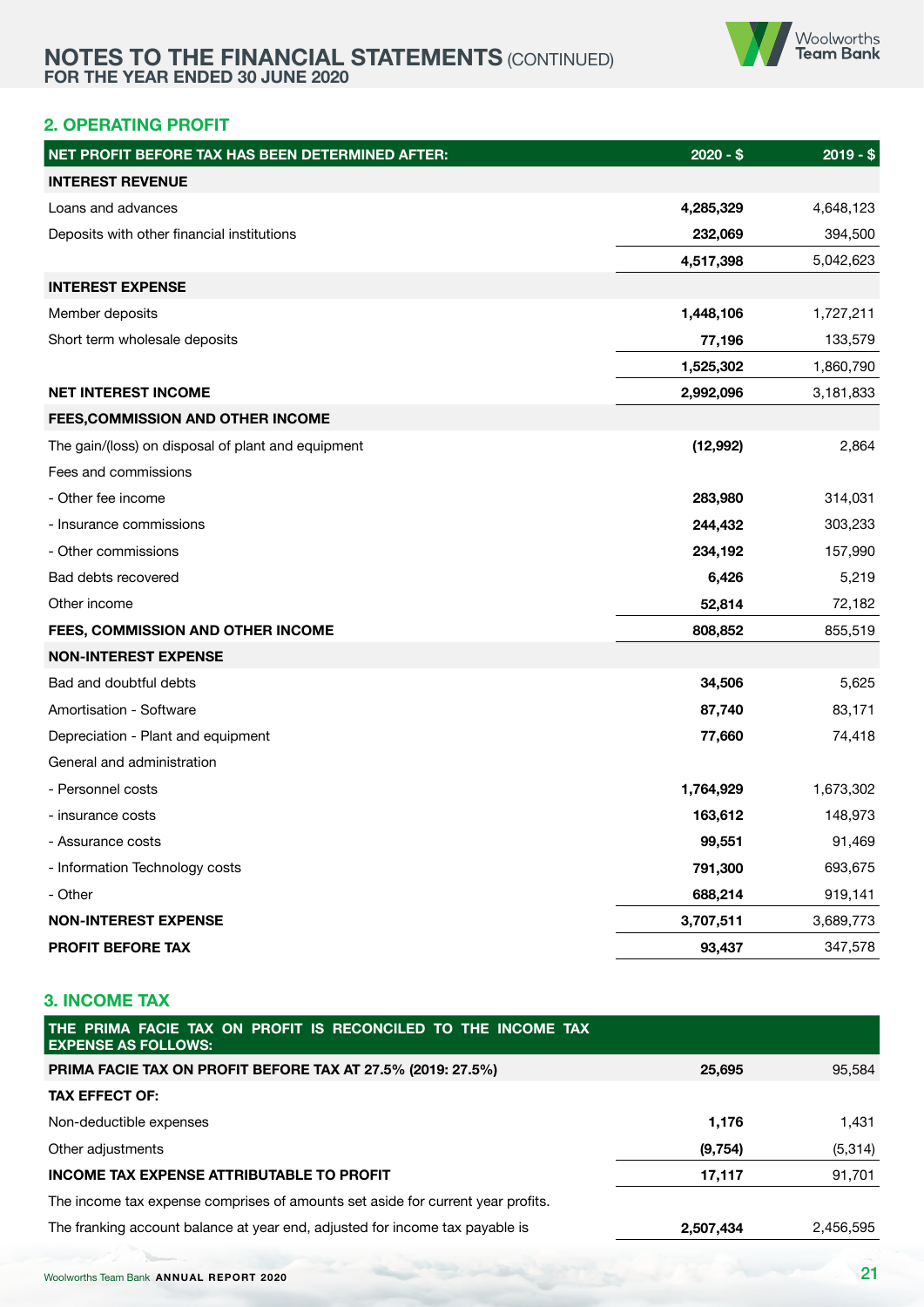

#### **4. CASH**

|                                         | $2020 - $$ | $2019 - $$ |
|-----------------------------------------|------------|------------|
| Cash on hand                            | 218,735    | 219,825    |
| Cash at banks                           | 5,954,286  | 5,300,282  |
|                                         | 6,173,021  | 5,520,107  |
|                                         |            |            |
| <b>5. INVESTMENTS AT AMORTISED COST</b> |            |            |
| <b>Bonds</b>                            | 10,815,116 | 7,018,480  |
| Negotiable Certificates of Deposit      | 4,992,733  | 3,982,156  |
| <b>CUSCAL Security Deposit</b>          | 2,093,592  | 2,100,927  |
|                                         | 17,901,441 | 13,101,563 |
| <b>6. RECEIVABLES</b>                   |            |            |
| Interest receivable                     | 24,130     | 49,189     |
| Other receivables                       | 678,689    | 354,384    |
|                                         | 702,819    | 403,573    |

All receivables are due within 12 months.

#### **7. LOANS AND ADVANCES**

|                             | <b>Gross</b><br>Carrying<br>value<br>$2020 - $$ | <b>ECL</b><br><b>Allowance</b><br>$2020 - $$ | Carrying<br>value<br>$2020 - $$ | <b>Gross</b><br>Carrying<br>value<br>$2019 - $$ | <b>ECL</b><br>Allowance<br>$2019 - $$ | Carrying<br>value<br>$2019 - $$ |
|-----------------------------|-------------------------------------------------|----------------------------------------------|---------------------------------|-------------------------------------------------|---------------------------------------|---------------------------------|
| Residential loans           | 92,978,321                                      | $\blacksquare$                               | 92,978,321                      | 98,312,970                                      | Ξ.                                    | 98,312,970                      |
| Personal loans              | 7,773,029                                       | (79, 563)                                    | 7.693.466                       | 8,097,230                                       | (67, 912)                             | 8,029,318                       |
| Overdrafts and credit cards | 955,946                                         | (16, 257)                                    | 939.689                         | 1,179,971                                       | (5,624)                               | 1,174,347                       |
| Total                       | 101,707,296                                     | (95, 820)                                    | 101,611,476                     | 107,590,171                                     | (73, 536)                             | 107,516,635                     |

| A) DIRECTORS AND DIRECTOR-RELATED ENTITIES         | $2020 - $$  | $2019 - $$  |
|----------------------------------------------------|-------------|-------------|
| Loans to director-related entities                 | 65,705      | 40,545      |
|                                                    |             |             |
| <b>B) MATURITY ANALYSIS</b>                        |             |             |
| Overdrafts                                         | 221,913     | 290,080     |
| <b>Credit Card</b>                                 | 734,033     | 889,891     |
| Not longer than 3 months                           | 5,806       | 4.074       |
| Longer than 3 months and not longer than 12 months | 205,032     | 244,736     |
| Longer than 1 year and not longer than 5 years     | 6,053,607   | 5,356,562   |
| Longer than 5 years                                | 94,486,905  | 100,804,828 |
| <b>TOTAL LOANS</b>                                 | 101,707,296 | 107,590,171 |
|                                                    |             |             |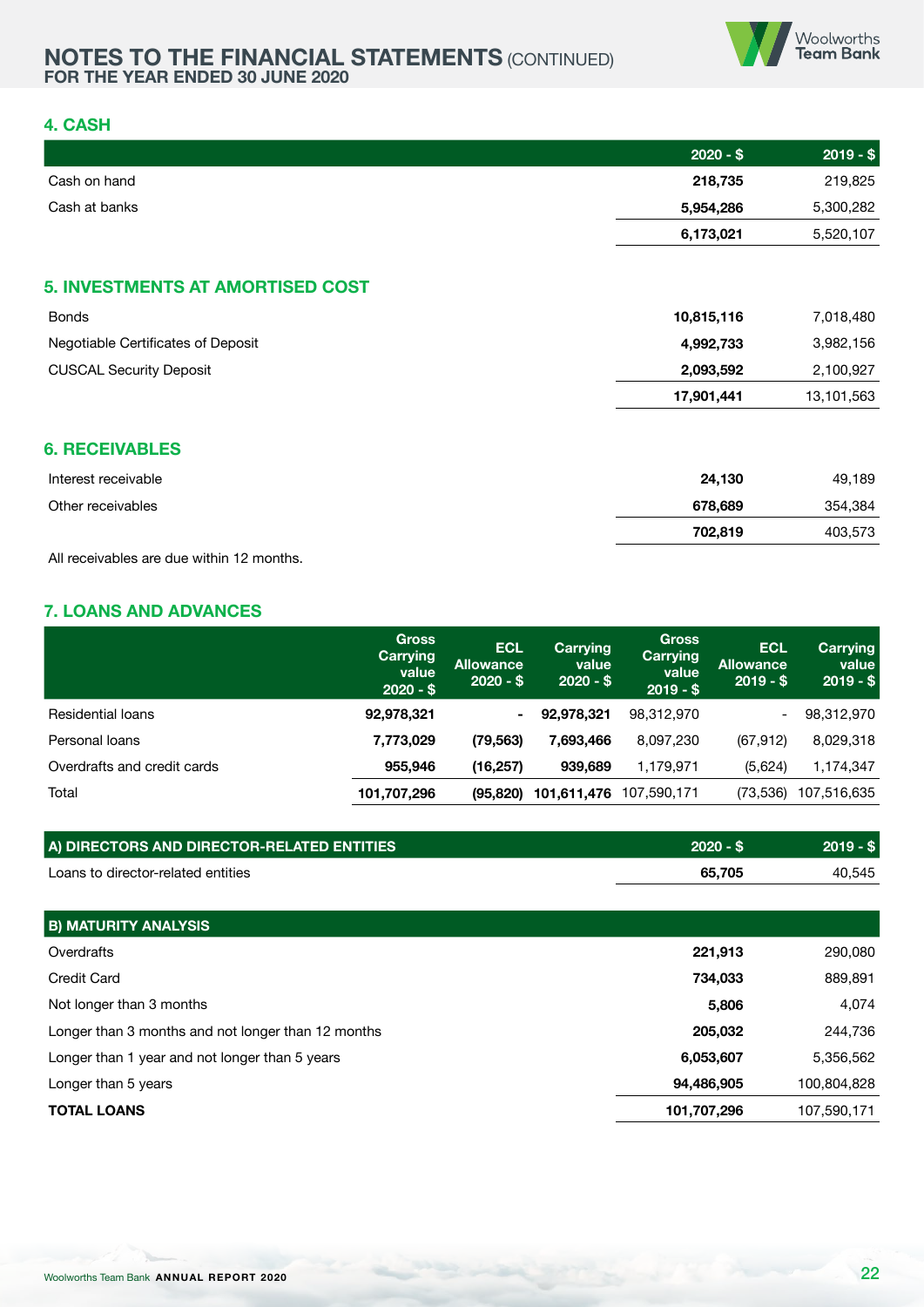

#### **7. LOANS AND ADVANCES CONTINUED**

| C) CREDIT QUALITY - SECURITY HELD AGAINST LOANS | $2020 - $$  | $2019 - $$  |
|-------------------------------------------------|-------------|-------------|
| Secured by mortgage over real estate            | 92,978,321  | 98,312,970  |
| Partially secured by goods mortgage             | 6,325,457   | 6,787,483   |
| Wholly unsecured                                | 2,403,518   | 2,489,718   |
|                                                 | 101,707,296 | 107,590,171 |

It is not practicable to value all collateral as at balance date due to the variety of assets and condition. A breakdown of the quality of the residential mortgage security on a portfolio basis is as follows:-

*SECURITY HELD AS MORTGAGE AGAINST REAL ESTATE IS ON THE BASIS OF:-*

| - loan to valuation ratio of less than 80%                      | 80.744.855 | 85.334.026 |
|-----------------------------------------------------------------|------------|------------|
| - loan to valuation ratio of more than 80% but mortgage insured | 12.233.466 | 12,978,944 |
|                                                                 | 92.978.321 | 98.312.970 |

Where the loan value is less than 80% there is a margin more than 20% to cover the costs of any sale, or potential value reduction.

#### **D) CONCENTRATION OF LOANS**

Loans to members are predominantly to employees of Woolworths Group Limited and their families.

| <b>GEOGRAPHICAL CONCENTRATIONS - 2020</b> | <b>Housing 2020 - \$</b> | Other 2020-\$ |
|-------------------------------------------|--------------------------|---------------|
| Victoria                                  | 53,733,997               | 3,307,461     |
| <b>NSW</b>                                | 32,738,426               | 3,948,261     |
| Tasmania                                  | 1,301,101                | 192,265       |
| Queensland                                | 3,020,385                | 828,515       |
| Western Australia                         | 190,999                  | 118,101       |
| South Australia                           | 1,643,347                | 275,858       |
| <b>Australian Capital Territory</b>       | 93,995                   | 34,027        |
| Northern Territory                        | 256,072                  | 24,487        |
|                                           | 92,978,321               | 8,728,975     |

| <b>GEOGRAPHICAL CONCENTRATIONS - 2019</b> | <b>Housing 2019 - \$</b> | Other 2020-\$ |
|-------------------------------------------|--------------------------|---------------|
| Victoria                                  | 56,398,607               | 3,740,977     |
| <b>NSW</b>                                | 34,713,444               | 4,242,108     |
| Tasmania                                  | 1,518,106                | 226,147       |
| Queensland                                | 3,975,848                | 856,796       |
| Western Australia                         | 339,610                  | 83,771        |
| South Australia                           | 1,030,326                | 68,746        |
| <b>Australian Capital Territory</b>       | 90,695                   | 38,576        |
| Northern Territory                        | 246,334                  | 20,079        |
|                                           | 98,312,970               | 9,277,202     |

#### **(E) SECURITISED LOANS**

The Bank acts as an agent for a securitisation entity to arrange and fund loans made directly by the securitisation entity. These loans do not qualify for recognition and are not recognised in the books of the Bank at any time. The value of securitised loans under management is set out in Note 22.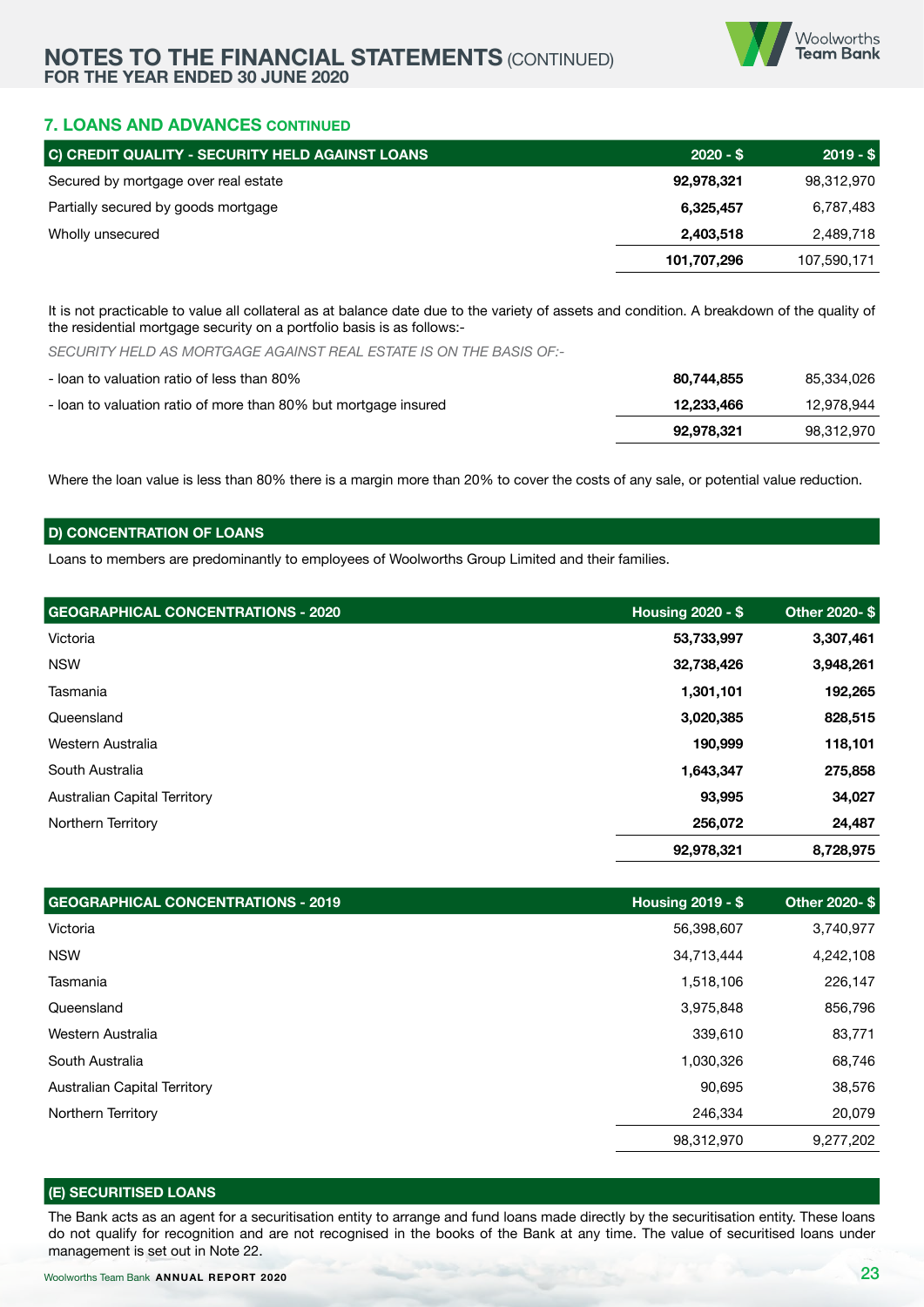#### **7. LOANS AND ADVANCES CONTINUED**

#### **(F) TRANSFERS OF FINANCIAL ASSETS – OFF BALANCE SHEET LOANS**

The Bank has an off balance sheet funding facility with Bendigo and Adelaide Bank. This facility replaces securitised loans facility funded through Integris. These loans do not qualify for recognition and are not recognised in the books of the Bank at any time. The value of off balance sheet loans under management is set out in Note 23.

| <b>G) PROVISION FOR IMPAIRMENT</b>             | Stage 112<br>month ECL<br>$2020 - $$ | Stage 2<br><b>Lifetime</b><br><b>ECL</b><br>$2020 - $$ | Stage 3<br><b>Lifetime</b><br><b>ECL</b><br>$2020 - $$ | <b>Overlays</b><br>$2020 - $$ | Total<br>$2020 - $$ | <b>Total</b><br>$2019 - $$ |
|------------------------------------------------|--------------------------------------|--------------------------------------------------------|--------------------------------------------------------|-------------------------------|---------------------|----------------------------|
| Balance at 1 July per AASB 9                   | (17, 867)                            | (25, 825)                                              | (29, 844)                                              | $\blacksquare$                | (73, 536)           | (77, 569)                  |
| Changes in the loss allowance                  |                                      |                                                        |                                                        |                               |                     |                            |
| - Transfer to stage 1                          | 576                                  |                                                        | ۰                                                      |                               | 576                 | 994                        |
| - Transfer to stage 2                          |                                      | 18,831                                                 | ۰                                                      | (25, 461)                     | (6,630)             | 14,319                     |
| - Transfer to stage 3                          |                                      |                                                        | (34, 877)                                              |                               | (34, 877)           | (1,622)                    |
| - Net movement due to change in credit risk    |                                      |                                                        |                                                        |                               |                     |                            |
| - Write-offs                                   |                                      |                                                        | 12,221                                                 |                               | 12,221              | (9,658)                    |
| - Recoveries of amounts previously written off |                                      |                                                        | 6,426                                                  |                               | 6,426               |                            |
| Balance at 30 June                             | (17, 291)                            | (6,994)                                                | (46, 074)                                              | (25, 461)                     | (95, 820)           | (73, 536)                  |

#### **Key assumptions in determining the provision for impairment:**

The Bank has determined the likely impairment loss on loans which have not maintained the loan repayments in accordance with the loan contract, or where there is other evidence of potential impairment such as industrial restructuring, job losses or economic circumstances. In identifying the impairment, the Bank is required to estimate the potential impairment using the length of time the loan is in arrears and the historical losses arising in past years. Given the relatively small number of impaired loans, the circumstances may vary for each loan over time resulting in higher or lower impairment losses. An estimate is based on the period of impairment. A provision is allowed for specifically identified loans. The policy covering impaired loans and advances is set out in Note 1(E).

An overlay was applied additionally to the ECL to cover the potential losses from unsecured credit facilities impacted from COVID-19.

Measurement of ECL

The key inputs into the measurement of ECL include the following variables:

- probability of default (PD);
- loss given default (LGD);
- exposure at default (EAD); and
- discounting.

These parameters are generally derived from internal analysis, management judgements and other historical data. They are adjusted to reflect forward-looking information as described below.

PD estimates are calculated based on arrears over 90 days and other loans and facilities where the likelihood of future payments is low. The definition of default is consistent with the definition of default used for internal credit risk management and regulatory reporting purposes. Instruments which are 90 days past due are generally considered to be in default.

LGD is the magnitude of the likely loss if there is a default. The Bank estimates LGD parameters based on the history of recovery rates of claims against defaulted counterparties. The LGD percentage applied considers the structure of the loan, collateral, seniority of the claim, counterparty industry and recovery costs of any collateral that is integral to the financial asset. For loans secured by retail property, Loan to Value Ratios (LVR) are a key parameter in determining LGD. LGD estimates are recalibrated for different economic scenarios and, for real estate lending, to reflect possible changes in property prices. They are calculated on a discounted cash flow basis using the effective interest rate as the discounting factor.

EAD represents the expected exposure in the event of a default. The Bank derives the EAD from the current exposure to the counterparty and potential changes to the current amount allowed under the contract including amortization. The EAD of a financial asset is its gross carrying amount. For lending commitments and financial guarantees, the EAD includes the amount drawn, as well as potential future amounts that may be drawn under the contract, which are estimated based on historical observations and future expectations.

Where appropriate, in calculating the ECL, future cash flows are discounted at the original effective interest rate of the exposure.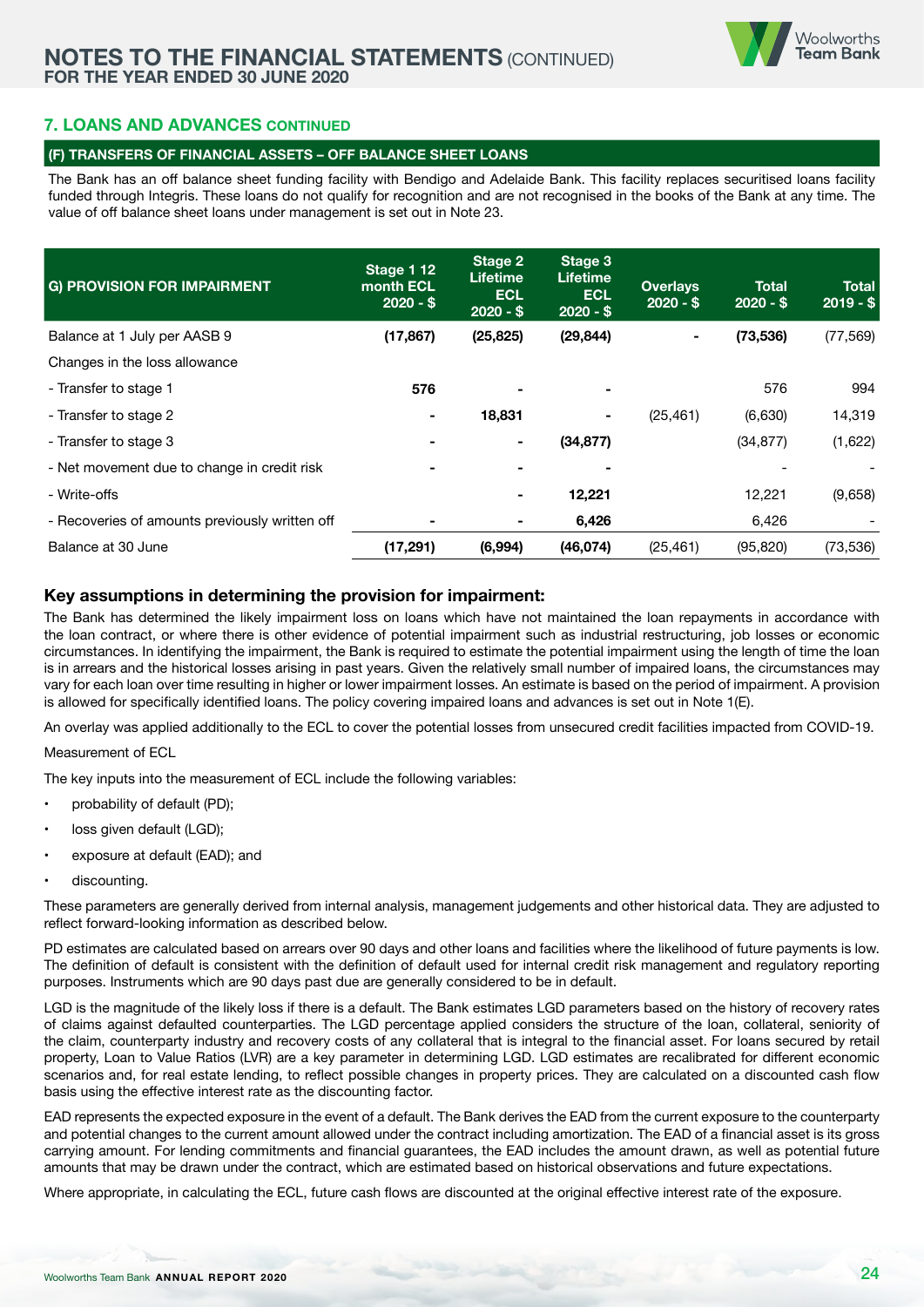

#### **7. LOANS AND ADVANCES CONTINUED**

| ANALYSIS OF LOANS IMPAIRED OR POTENTIALLY IMPAIRED BY CLASS | <b>VALUE OF</b><br><b>IMPAIRED LOANS</b><br>$2020 - $$ | <b>PROVISION FOR</b><br><b>IMPAIRMENT</b><br>$2020 - $$ |
|-------------------------------------------------------------|--------------------------------------------------------|---------------------------------------------------------|
| Mortgage                                                    | 1,069,057                                              |                                                         |
| Personal                                                    | 52,798                                                 | 79,563                                                  |
| Credit Card and Overdrafts                                  | 46,448                                                 | 16,257                                                  |
|                                                             | 1,168,303                                              | 95,820                                                  |

| <b>ANALYSIS OF LOANS IMPAIRED OR POTENTIALLY IMPAIRED BY CLASS</b> | <b>VALUE OF</b><br><b>IMPAIRED LOANS</b><br>$2019 - $$ | <b>PROVISION FOR</b><br><b>IMPAIRMENT</b><br>$2019 - $$ |
|--------------------------------------------------------------------|--------------------------------------------------------|---------------------------------------------------------|
| Mortgage                                                           | 319.676                                                |                                                         |
| Personal                                                           | 67.021                                                 | 67.913                                                  |
| Credit Card and Overdrafts                                         | 57.072                                                 | 5,623                                                   |
|                                                                    | 443.769                                                | 73,536                                                  |

The impaired loans are generally not secured against residential property. Some impaired loans are secured by bill of sale over motor vehicles or assets of varying value. It is not practicable to determine the fair value of all collateral as at balance date due to the variety of assets and condition.

The loans that are past due are not considered for impairment as they are well secured.

There were loans granted with temporary repayment deferrals according to APRA specifications which were impacted by COVID-19.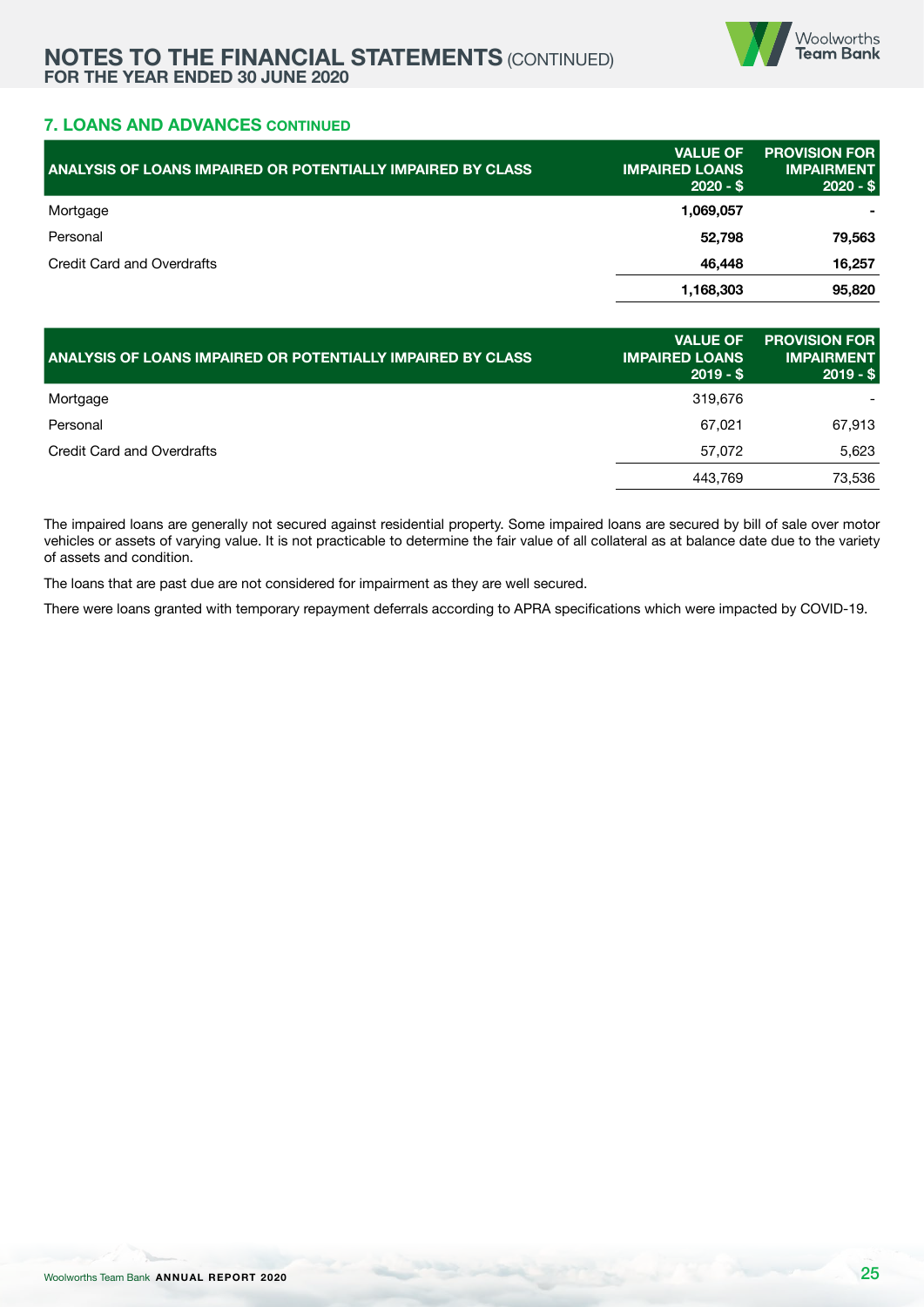

## **8. PLANT AND EQUIPMENT**

|                                                      | $2020 - $$ | $2019 - $$ |
|------------------------------------------------------|------------|------------|
| <b>OFFICE EQUIPMENT</b>                              |            |            |
| At cost                                              | 52,966     | 52,083     |
| Provision for depreciation                           | (38, 953)  | (34, 281)  |
|                                                      | 14,013     | 17,802     |
| <b>EDP EQUIPMENT</b>                                 |            |            |
| At cost                                              | 195,789    | 171,644    |
| Provision for depreciation                           | (108, 780) | (81, 113)  |
|                                                      | 87,009     | 90,531     |
| <b>MOTOR VEHICLES</b>                                |            |            |
| At cost                                              | 231,243    | 231,243    |
| Provision for depreciation                           | (179, 922) | (121, 610) |
|                                                      | 51,321     | 109,633    |
| TOTAL PLANT AND EQUIPMENT                            | 152,343    | 217,966    |
| <b>TOTAL PLANT AND EQUIPMENT</b>                     |            |            |
| Cost                                                 | 479,998    | 454,970    |
| Provision for depreciation and amortisation          | (327, 655) | (237,004)  |
| Total written down amount                            | 152,343    | 217,966    |
|                                                      |            |            |
| <b>MOVEMENT IN CARRYING AMOUNTS</b>                  |            |            |
| MOVEMENT IN CARRYING AMOUNTS- OFFICE EQUIPMENT       |            |            |
| Balance at beginning of financial year               | 17,802     | 13,544     |
| Additions                                            | 883        | 9,594      |
| Depreciation expense                                 | (4, 673)   | (5, 336)   |
| <b>CARRYING AMOUNT AT END OF FINANCIAL YEAR</b>      | 14,013     | 17,802     |
| MOVEMENT IN CARRYING AMOUNTS - EDP EQUIPMENT         |            |            |
| Balance at beginning of financial year               | 90,531     | 83,270     |
| Additions                                            | 24,145     | 31,655     |
| Depreciation expense                                 | (27, 666)  | (24, 395)  |
| <b>CARRYING AMOUNT AT END OF FINANCIAL YEAR</b>      | 87,009     | 90,531     |
| <b>MOVEMENT IN CARRYING AMOUNTS - MOTOR VEHICLES</b> |            |            |
| Balance at beginning of financial year               | 109,633    | 171,936    |
| Additions                                            |            |            |
| Depreciation expense                                 | (45, 321)  | (44, 688)  |
| Disposals                                            | (12,992)   | (17, 615)  |
| <b>CARRYING AMOUNT AT END OF FINANCIAL YEAR</b>      | 51,321     | 109,633    |
| <b>MOVEMENT IN CARRYING AMOUNTS - TOTAL</b>          |            |            |
| Balance at beginning of financial year               | 217,966    | 268,750    |
| Additions                                            | 25,028     | 41,249     |
| Depreciation expense                                 | (77,660)   | (74, 418)  |
| Disposals                                            | (12,992)   | (17, 615)  |
| <b>CARRYING AMOUNT AT END OF FINANCIAL YEAR</b>      | 152,343    | 217,966    |
|                                                      |            |            |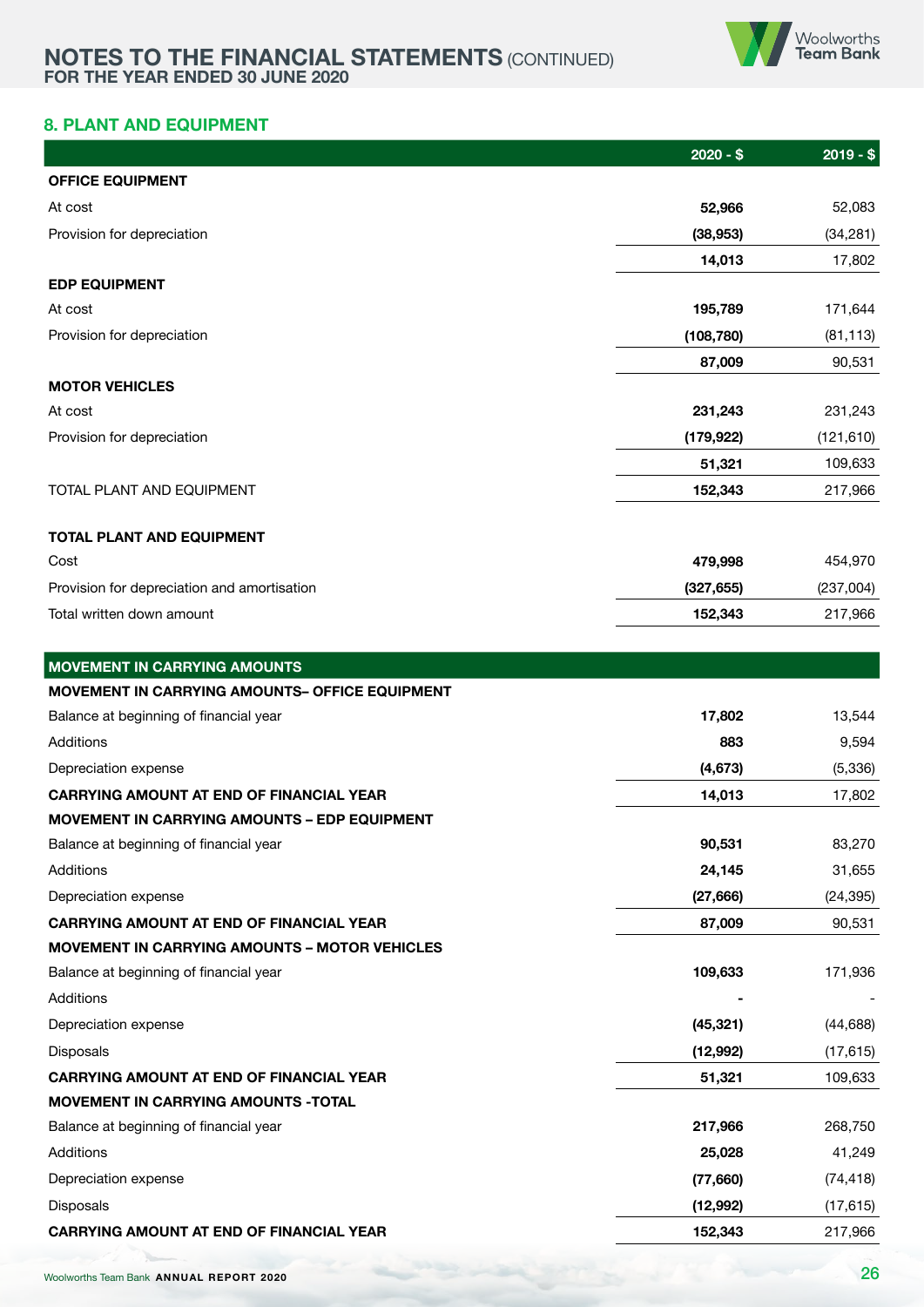

# **9. INTANGIBLE ASSETS**

|                                 | $2020 - $$ | $2019 - $$ |
|---------------------------------|------------|------------|
| Computer software               | 770.034    | 578,352    |
| Less Provision for amortisation | (368, 656) | (268, 950) |
|                                 | 401,378    | 309,402    |

#### **10. DEFERRED TAX ASSETS / (LIABILITIES)**

| DEFERRED TAX ASSETS / (LIABILITIES) COMPRISE TEMPORARY DIFFERENCES<br><b>ATTRIBUTABLE TO:</b> |            |            |
|-----------------------------------------------------------------------------------------------|------------|------------|
| Trade debtors                                                                                 | 26,351     | 9,310      |
| Trade creditors                                                                               | 15,012     | 16,971     |
| Capitalised expenses                                                                          | 14,099     | 18,799     |
| Deferred tax liabilities                                                                      |            |            |
| Prepayments                                                                                   | (427)      | (880)      |
| Depreciation and amortisation                                                                 | (55, 395)  | (62, 210)  |
| Other assets                                                                                  | (45,036)   | (45,035)   |
| Deferred tax, net                                                                             |            |            |
| Deferred tax assets                                                                           | 55,462     | 45,080     |
| Deferred tax liabilities                                                                      | (100, 858) | (108, 125) |
| Deferred tax assets / (liabilities), net                                                      | (45, 396)  | (63, 045)  |
| <b>11. OTHER ASSETS</b>                                                                       |            |            |
| Prepayments                                                                                   | 101,532    | 67,737     |
| <b>12. CURRENT TAX ASSETS</b>                                                                 |            |            |
| Current income tax payable                                                                    | 28,029     | 13,926     |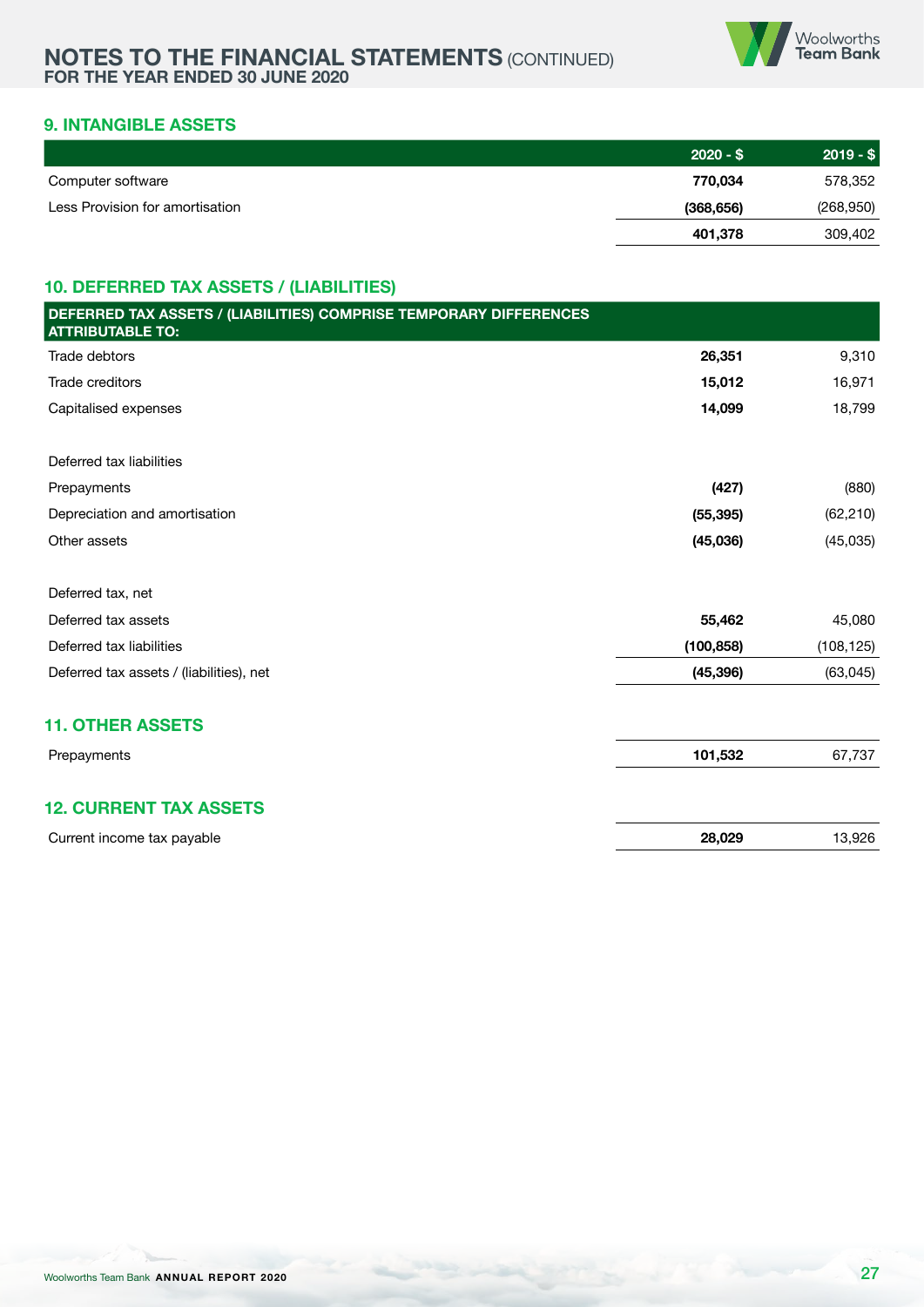

#### **13. DEPOSITS**

|                            | $2020 - $$  | $2019 - $$  |
|----------------------------|-------------|-------------|
| Call deposits              | 64,184,465  | 56,836,311  |
| Term deposits              | 51,254,946  | 48,963,953  |
| Member withdrawable shares | 166,129     | 169,136     |
|                            | 115,605,540 | 105,969,400 |

| (A) MATURITY ANALYSIS                       |             |             |
|---------------------------------------------|-------------|-------------|
| On call                                     | 64,184,465  | 56,836,311  |
| Not longer than 3 months                    | 31,928,861  | 22,878,403  |
| Longer than 3 and not longer than 12 months | 18,106,872  | 25,165,849  |
| Longer than 1 and not longer than 5 years   | 1,219,213   | 919,701     |
| No maturity specified                       | 166.129     | 169,136     |
|                                             | 115,605,540 | 105.969.400 |

#### **(B) CONCENTRATION OF RISK**

The Bank's deposit portfolio does not include any deposit which represents 10% or more of total liabilities.

Member deposits at balance date were received from individuals employed principally with Woolworths Group Limited.

#### **GEOGRAPHICAL CONCENTRATIONS**

| Victoria                     | 76,444,423  | 71,357,470  |
|------------------------------|-------------|-------------|
| <b>NSW</b>                   | 31,580,603  | 28,438,090  |
| Tasmania                     | 1,616,701   | 1,042,097   |
| Queensland                   | 4,323,897   | 3,945,447   |
| Western Australia            | 732,737     | 427,884     |
| South Australia              | 528,891     | 394,221     |
| Australian Capital Territory | 328,300     | 315,992     |
| Northern Territory           | 49,987      | 48,199      |
|                              | 115,605,540 | 105,969,400 |
|                              |             |             |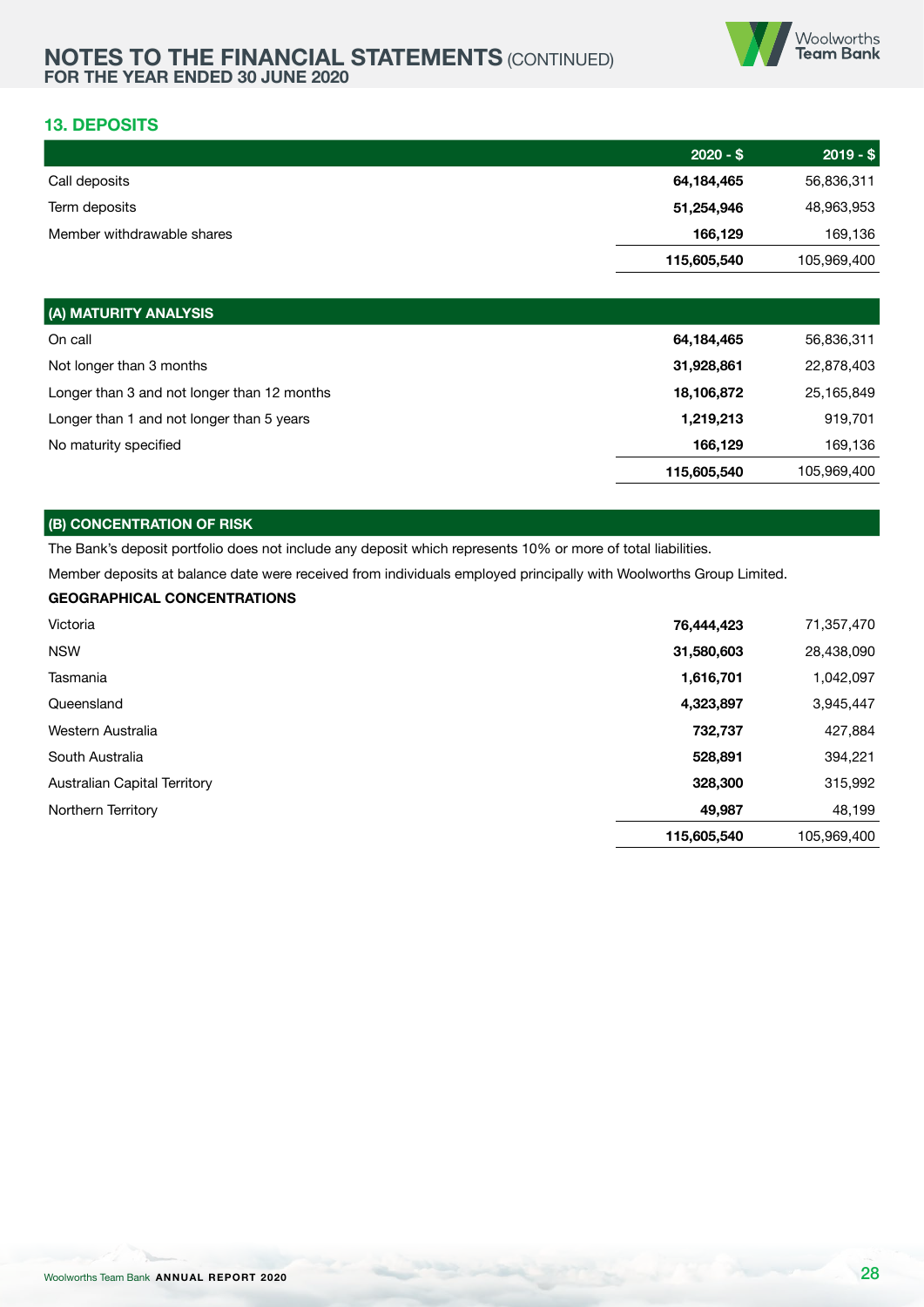

#### **14. PAYABLES AND OTHER LIABILITIES**

|                                                                      | $2020 - $$ | $2019 - $$ |
|----------------------------------------------------------------------|------------|------------|
| Trade creditors                                                      | 121,369    | 153,681    |
| Accrued interest payable                                             | 366,754    | 405,149    |
| Sundry creditors & other liabilities                                 | 1.044.348  | 638,241    |
|                                                                      | 1,532,471  | 1,197,071  |
| All accounts payable and other liabilities are due within 12 months. |            |            |

# **15. DUE TO OTHER FINANCIAL INSTITUTIONS**

| Term deposits from other financial institutions and wholesale deposits | 600.740 | 10,709,821 |
|------------------------------------------------------------------------|---------|------------|
| All deposits are due within 3 months.                                  |         |            |

#### **16. STATEMENT OF CASH FLOWS**

| (A) RECONCILIATION OF THE OPERATING PROFIT AFTER TAX TO THE NET CASH FLOWS FROM OPERATIONS |             |              |  |  |  |  |  |  |
|--------------------------------------------------------------------------------------------|-------------|--------------|--|--|--|--|--|--|
| Operating profit after tax                                                                 | 76,320      | 255,877      |  |  |  |  |  |  |
| <b>NON-CASH MOVEMENTS</b>                                                                  |             |              |  |  |  |  |  |  |
| Provision for impairment                                                                   | 34,506      | 15,291       |  |  |  |  |  |  |
| Depreciation and amortisation                                                              | 165,400     | 156,907      |  |  |  |  |  |  |
| Net (gain)/loss on disposal of plant and equipment                                         | 12,992      | (2,864)      |  |  |  |  |  |  |
| <b>CHANGES IN ASSETS AND LIABILITIES</b>                                                   |             |              |  |  |  |  |  |  |
| Interest receivable                                                                        | 25,059      | 2562         |  |  |  |  |  |  |
| Trade creditors                                                                            | (32, 116)   | (121, 044)   |  |  |  |  |  |  |
| Accrued interest payable                                                                   | (38, 396)   | 25,984       |  |  |  |  |  |  |
| Tax receivable                                                                             | (53, 785)   | (70, 599)    |  |  |  |  |  |  |
| Deferred tax liabilities                                                                   | (17, 649)   | 15,158       |  |  |  |  |  |  |
| Prepayments                                                                                | (33, 795)   | 67,414       |  |  |  |  |  |  |
| Deposits with other financial institutions                                                 | (4,799,878) | 6,331        |  |  |  |  |  |  |
| Loans and advances                                                                         | 5,910,334   | (10,946,260) |  |  |  |  |  |  |
| Deposits                                                                                   | 9,636,140   | 5,226,176    |  |  |  |  |  |  |
| Other receivables                                                                          | (324, 304)  | 46,819       |  |  |  |  |  |  |
| Sundry creditors and other liabilities                                                     | 405,912     | (148, 241)   |  |  |  |  |  |  |
| <b>NET CASH FLOWS FROM OPERATING ACTIVITIES</b>                                            | 10,966,739  | (5,470,489)  |  |  |  |  |  |  |

| (B) RECONCILIATION OF CASH         |           |           |
|------------------------------------|-----------|-----------|
| <b>CASH BALANCE COMPRISES:</b>     |           |           |
| Cash                               | 218,736   | 219,825   |
| Bank                               | 5,954,286 | 5,300,282 |
| <b>CASH BALANCE AT END OF YEAR</b> | 6,173,021 | 5,520,107 |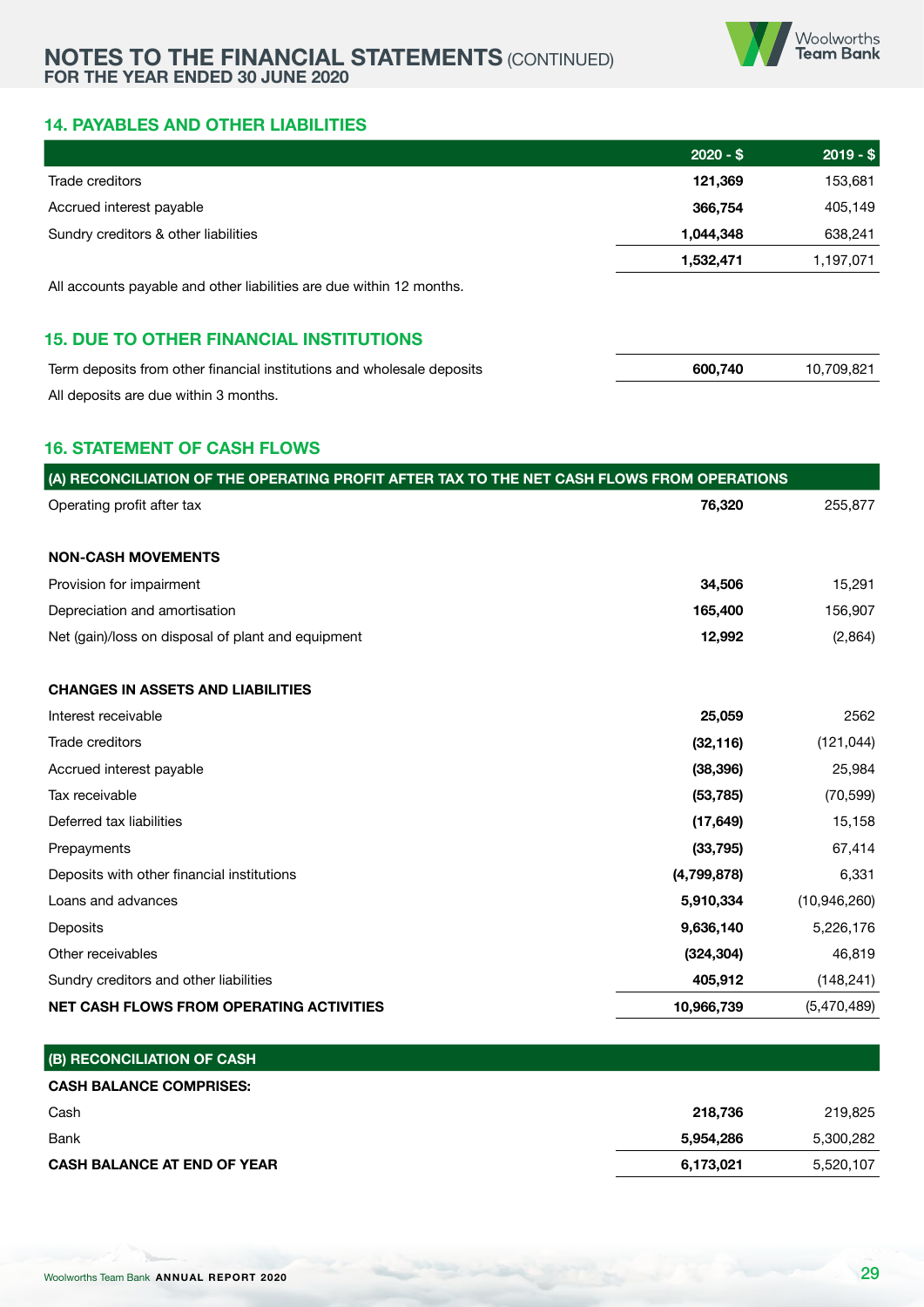

#### **16. STATEMENT OF CASH FLOWS CONTINUED**

#### **(C) CASH FLOWS PRESENTED ON A NET BASIS**

Cash flows arising from the following activities are presented on a net basis in the statement of cash flows:

(a) member deposits to and withdrawals from deposit accounts.

(b) borrowings and repayments on loans and advances.

#### **(D) BANK OVERDRAFT FACILITY**

The Bank has a bank overdraft facility available to the extent of \$400,000 (2019: \$400,000).

The facility is secured by a fixed and floating charge over the assets of the Bank.

## **17. CONTINGENT LIABILITIES AND CREDIT COMMITMENTS**

In the normal course of business the Bank enters into various types of contracts that give rise to contingent or future obligations. These contracts generally relate to the financing needs of members.

#### **CREDIT RELATED COMMITMENTS**

Binding commitments to extend credit are agreements to lend to a member as long as there is no violation of any condition established in the contract. Since many of the commitments are expected to expire without being drawn upon, the total commitment amounts do not necessarily represent future cash requirements.

| $2020 - $$ | $2019 - $$ |
|------------|------------|
| 1,256,015  | 923,580    |
| 7,165,889  | 6,457,458  |
|            |            |
|            |            |
| 344,703    | 383,916    |
| 225,125    | 352,130    |
| 970,094    | 223,056    |
| ٠          |            |
| 1,539,922  | 959,102    |
|            |            |

# **UNDRAWN LOAN FACILITIES** Loan facilities available to members for overdrafts and line of credit loans are as follows:- Total value of facilities approved **1,847,801** 1,847,801 1,847,801 1,847,801 1,847,801 1,897,778 Less amount advanced **(955,946)** (1,179,971) **NET UNDRAWN VALUE 891,855** 617,807

#### **LIQUIDITY SUPPORT SCHEME**

The Bank is a member of the Credit Union Financial Support Scheme Limited (CUFSS), a company limited by guarantee, established to provide financial support to member Credit Unions in the event of a liquidity or capital problem. As a member, the Bank is committed to maintaining 3.1% of total assets as deposits in its Austraclear account.

Under the terms of the Industry Support Contract (ISC), the maximum call for each participating Credit Union would be 3.1% of the participant's total assets. This amount represents the Bank's irrevocable commitment under the ISC. At balance date, there were no loans issued.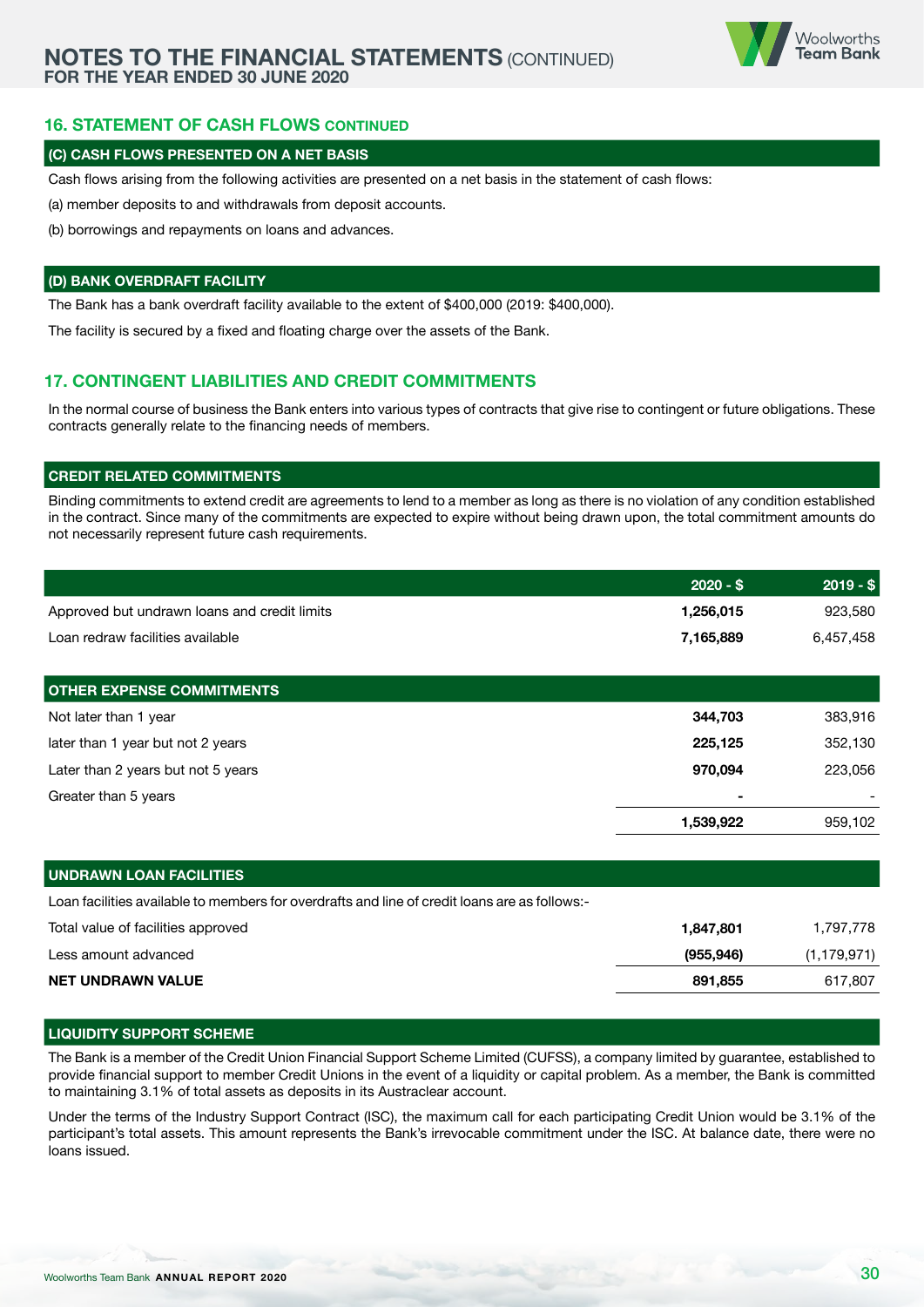

#### **18. SUBSEQUENT EVENTS**

No matters or circumstances have arisen since the end of the financial year which significantly affected or may significantly affect the operations, the results of these operations or state of affairs of the Bank in subsequent financial years.

# **19. AUDITORS' REMUNERATION**

|                                                                                        | $2020 - $$ | $2019 - $$ |
|----------------------------------------------------------------------------------------|------------|------------|
| Amounts received or due and receivable by the auditors of Woolworths Team Bank Limited |            |            |
| Audit of the financial statements of the Bank - Grant Thornton                         | 50,000     | 50.000     |
| (Includes statutory audit, APRA audit and ASIC financial services licence audit)       |            |            |
| <b>Taxation Services</b>                                                               | 10,000     | 10.000     |
|                                                                                        | 60,000     | 60,000     |

#### **20. RELATED PARTY DISCLOSURES**

#### **(A) REMUNERATION OF KEY MANAGEMENT PERSONNEL**

Key management personnel are those persons having authority and responsibility for planning, directing and controlling the activities of the Bank, directly or indirectly, including any director (whether executive or otherwise) of that entity. Control is the power to govern the financial and operating policies of an entity so as to obtain benefits from its activities. Key management personnel has been taken to comprise the directors and 2 members of the executive management team responsible for the day to day financial and operational management of the Bank.

The aggregate compensation of key management persons during the year was \$479,092 (2019: \$386,226) comprising wages, salaries, fringe benefits received, superannuation contributions, paid annual and sick leave and bonuses.

#### **(B) LOANS TO KEY MANAGEMENT PERSONNEL**

The aggregate value of loans to key management personnel amounted to \$390,468 (2019: \$433,036). Loans to key management personnel are approved on the same terms and conditions, which are applied to members. There are no benefits or concessional terms and conditions applicable key management persons or their close family members. There are no loans, which are impaired in relation to key management persons.

#### **(C) OTHER TRANSACTIONS WITH KEY MANAGEMENT PERSONNEL**

Other transactions with related parties include deposits from key management personnel. The total value of savings and term deposits from key management personnel amounted to \$73,337 (2019: \$60,199).

#### **(D) THE FOLLOWING RELATED PARTY TRANSACTIONS OCCURRED DURING THE FINANCIAL YEAR:**

(i) Transactions with other related parties

There were no transactions with related parties other than those disclosed elsewhere in this note.

(ii) Transactions with the directors of Woolworths Team Bank Limited

There were no transactions with directors at concessional interest rates.

(iii) Transactions with director-related entities

There were no transactions with director related entities at concessional interest rates.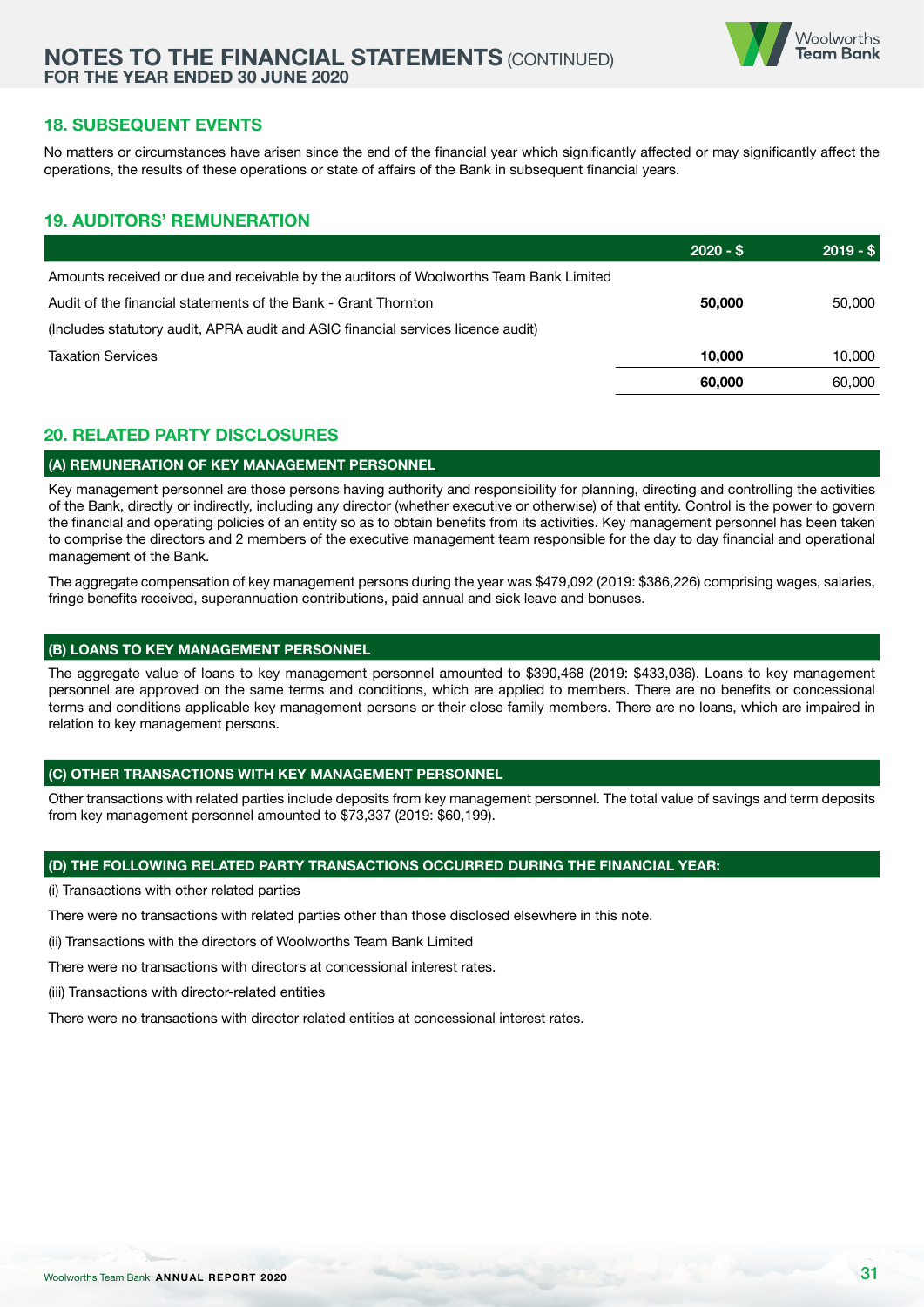

#### **21. OUTSOURCING ARRANGEMENTS**

The Bank has arrangements with other organisations to facilitate the supply of services to members.

#### **(a) CUSCAL Limited**

CUSCAL is an Authorised Deposit Taking Institution registered under the Corporations Act 2001 and the Banking Act 1959. This organisation:

(i) provides the licence rights to Visa Card in Australia and settlement with other institutions for ATM, Visa card and cheque transactions, direct entry transactions, as well as the production of Visa and Redicards for use by members;

(ii) This company operates the computer network used to link Redicards and Visa cards operated through Reditellers and other approved ATM providers to the Bank's IT Systems.

(iii) provides treasury and money market facilities to the Bank.

#### **(b) Ultradata Australia Pty Ltd**

Provides and maintains the application software utilised by the Bank.

#### **(c) Transaction Solutions Limited**

This service provider operates the computer facility on behalf of the Bank in conjunction with other Credit Unions. The Bank has a management contract with the company to supply computer support staff and services to meet the day to day needs of the Bank and compliance with the relevant Prudential Standards.

#### **22. SECURITISATION**

The Bank had an arrangement with Integris Securitisation Services Pty Ltd whereby it acted as an agent to promote and complete loans on their behalf, for on sale to an investment trust. The Bank also manages the loans portfolio on behalf of the trust, and bears no risk exposure in respect of these loans. The amount of securitised loans under management as at 30 June 2020 is \$16,961 (2019: \$24,142). The Bank has not funded any loans under this facility in 2019-2020.

#### **23. TRANSFERS OF FINANCIAL ASSETS**

The Bank has established arrangements for the transfer of loan contractual benefits of interest and repayments to support ongoing liquidity facilities. These arrangements are with:-

- The Integris securitisation trust where the Bank acts as agent for the trust in arranging loans on behalf of Integris, and/or can transfer the contractual rights to the trust of pre-existing loans at market value; and
- Bendigo and Adelaide Bank (Bendigo) where the Bank has arrangements where it can transfer the contractual rights to Bendigo of pre-existing loans at market value.

Only residential mortgage-backed securities (RMBS) that meet specified criteria, are eligible to be transferred in each of the above situations.

#### **Securitised loans not on the balance sheet - Derecognised in their entirety**

The values of securitised loans which are qualifying for derecognition arising from transfer of interest in the loans, as the conditions do not meet the criteria in the accounting standards. In each case the loans are variable interest rate loans, hence the book value of the loans transferred equates to the fair value of those loans.

The associated liabilities are equivalent to the book value of the loans reported.

#### **Integris Securitisation Services Pty Ltd**

The Integris securitisation trust is an independent securitisation vehicle established by the peak Credit Union body Cuscal. The Bank has an arrangement with Integris Securitisation Services Pty Ltd whereby it acts as an agent to promote and complete loans on their behalf, for on sale to an investment trust. The Bank also manages the loans portfolio on behalf of the trust. The Bank bears no risk exposure in respect of these loans. The Bank receives a management fee to recover the costs of administration of the processing of the loan repayments and the issue of statements to the members.

The Bank does not have any obligations in connection with performance or impairment guarantees, or call options to repurchase the loans. Refer to the Bendigo and Adelaide Bank lending facility below.

#### **Bendigo and Adelaide Bank non-securitisation lending facility**

As the Integris Securitisation program through Cuscal was discontinued in February 2014, the Bank as well as a number of other participating Credit Unions, as a consequence and as an alternative, entered into an APRA approved Receivables Acquisition and Servicing Agreement with the Bendigo and Adelaide Bank ( Bendigo ). This off - Balance Sheet loan funding facility is designed to cater for larger loans and/or high loan demand that on-Balance Sheet liquidity cannot readily address. Under this arrangement the Bank will assign mortgage secured loans to Bendigo at the book value of the loans, subject to acceptable documentation criteria with a complete absence of any securitisation vehicle and/or securitisation related matters.

The Bank will contract directly with Bendigo and will be responsible for ensuring the funding program is suitable for the organisation as well as its ongoing availability and administration.

The loans transferred qualify for de-recognition on the basis that the assignment transfers all the risks and rewards to Bendigo and there are no residual benefits to the Bnak. The Bank receives a management fee to recover the costs of ongoing administration for processing of the loan repayments and the issue of statements to the members.

The amount of loans under management through this facility as at 30 June 2020 is \$22,753,285 (2019: \$7,159,712).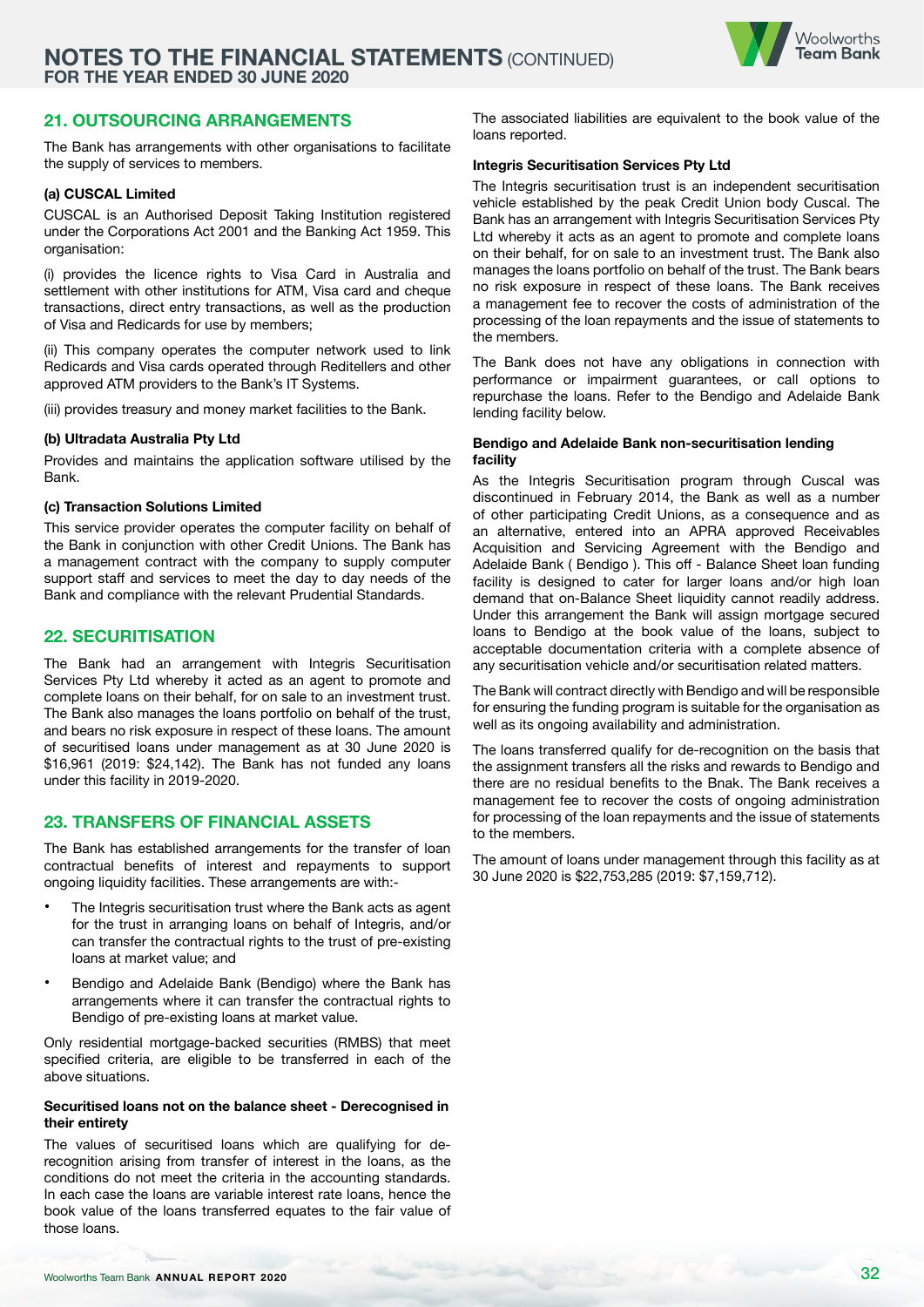

#### **24. FINANCIAL INSTRUMENTS**

#### **(A) NET FAIR VALUES**

The aggregate net fair values of financial assets and financial liabilities, both recognised and unrecognised, at the balance date, are as follows.

|                                                                          |             | <b>TOTAL CARRYING</b><br><b>AMOUNT AS PER</b><br><b>STATEMENT OF</b><br><b>FINANCIAL POSITION</b> | <b>AGGREGATE NET FAIR</b><br><b>VALUE</b> |             |  |
|--------------------------------------------------------------------------|-------------|---------------------------------------------------------------------------------------------------|-------------------------------------------|-------------|--|
|                                                                          | $2020 - $$  | $2019 - $$                                                                                        | $2020 - $$                                | $2019 - $$  |  |
| <b>FINANCIAL ASSETS</b>                                                  |             |                                                                                                   |                                           |             |  |
| Cash and liquid assets                                                   | 6,172,592   | 5,520,107                                                                                         | 6,172,592                                 | 5,520,107   |  |
| Investments at amortised cost                                            | 17,901,870  | 13,101,563                                                                                        | 17,901,870                                | 13,101,563  |  |
| Loans and advances                                                       | 101.611.476 |                                                                                                   | 107,556,316 101,611,476                   | 107,556,316 |  |
| <b>Receivables</b>                                                       | 702,819     | 403,573                                                                                           | 702,819                                   | 403,573     |  |
| Total financial assets                                                   | 126,388,757 | 126,581,558                                                                                       | 126,388,757                               | 126,581,558 |  |
| <b>FINANCIAL LIABILITIES</b>                                             |             |                                                                                                   |                                           |             |  |
| <b>Deposits</b>                                                          | 115,605,540 |                                                                                                   | 105,969,400 115,605,540                   | 105,969,400 |  |
| Term deposits from other financial institutions and wholesale borrowings | 600,740     | 10,709,821                                                                                        | 600,740                                   | 10,709,821  |  |
| Trade creditors                                                          | 1,532,471   | 1,197,072                                                                                         | 1,532,471                                 | 1,197,072   |  |
| Total financial liabilities                                              |             |                                                                                                   | 117,738,751 117,876,293 117,738,751       | 117,876,293 |  |

#### **THE FOLLOWING METHODS AND ASSUMPTIONS ARE USED TO DETERMINE THE NET FAIR VALUES OF FINANCIAL ASSETS AND LIABILITIES RECOGNISED IN FINANCIAL INSTRUMENTS**

Cash and liquid assets and due from other financial institutions: The carrying amounts approximate fair value because of their shortterm to maturity or are receivable on demand.

Investments: The redemption value of term deposits at balance date approximates fair value as current rates reflect market interest rates. These investments are intended to be held until maturity.

Trade payables and due to other financial institutions: The carrying amount approximates fair value, as they are short term in nature.

Short-term borrowings: The carrying amount approximates fair value because of their short-term to maturity.

Loan and advances: The fair values of variable rate loans receivable including impaired loans reflect the current market interest rates, are estimated at their carrying value.

Deposits: The carrying amounts approximates amortised cost.

Other financial liabilities: This includes interest payable and expenses payable for which the carrying amount is considered to be a reasonable estimate of net fair value.

All classes of financial assets and financial liabilities are held at amortised cost.

#### **(B) CREDIT RISK EXPOSURES**

The Bank's maximum exposures\* to credit risk at balance date in relation to each class of recognised financial assets is the carrying amount of those assets as indicated in the statement of financial position.

#### **CONCENTRATIONS OF CREDIT RISK**

The Bank minimises concentrations of credit risk in relation to loans receivable by undertaking transactions with a large number of members within the specified category. All members are concentrated in Australia.

Credit risk in loans receivable is managed in the following ways:

- a risk assessment process is used for all members; and
- credit insurance is obtained for high-risk members.

\*The maximum credit risk exposure does not take into account the value of any collateral or other security held, in the event other entities/parties fail to perform their obligations under the financial instruments in question.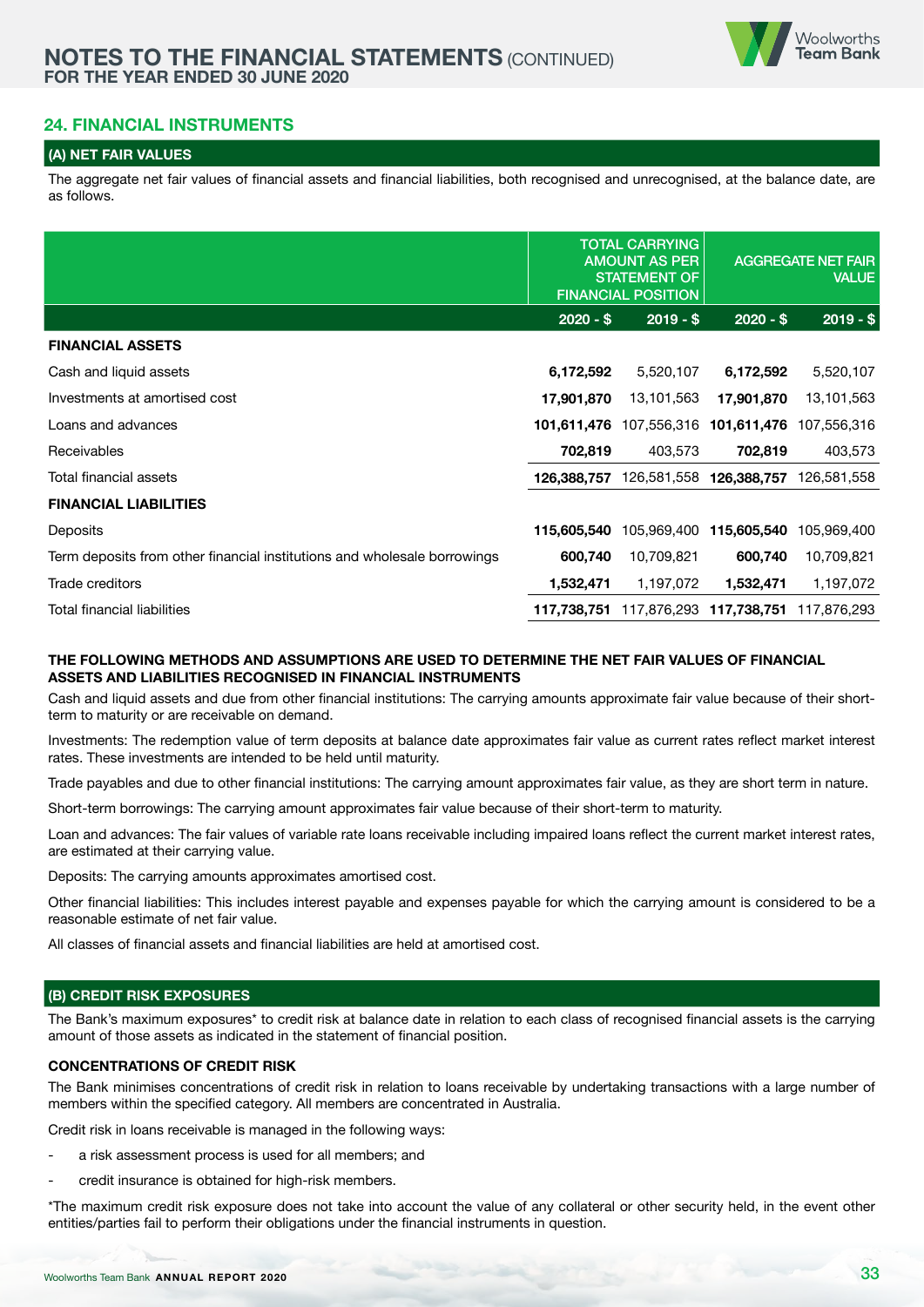# **24. FINANCIAL INSTRUMENTS CONTINUED**

#### **(C) INTEREST RATE RISK**

The Bank's exposure to interest rate risks and the effective interest rates of financial assets and financial liabilities, both recognised and unrecognised at the balance date, are as follows:

| <b>FINANCIAL</b><br><b>INSTRUMENTS</b>                 |                 | <b>FLOATING</b><br><b>INTEREST</b><br><b>RATE</b> |                | 0-3 MONTHS     |                | 4-12 MONTHS    | 1-5 YEARS      |                | <b>OVER</b><br><b>5 YEARS</b> |                | <b>NON-</b><br><b>INTEREST</b><br><b>BEARING</b> |                |                       | <b>TOTAL</b>       | <b>WEIGHTED</b><br><b>AVERAGE</b><br><b>EFFECTIVE</b><br><b>INTEREST</b><br><b>RATE</b> |           |
|--------------------------------------------------------|-----------------|---------------------------------------------------|----------------|----------------|----------------|----------------|----------------|----------------|-------------------------------|----------------|--------------------------------------------------|----------------|-----------------------|--------------------|-----------------------------------------------------------------------------------------|-----------|
|                                                        | 2020<br>\$'000  | 2019<br>\$'000                                    | 2020<br>\$'000 | 2019<br>\$'000 | 2020<br>\$'000 | 2019<br>\$'000 | 2020<br>\$'000 | 2019<br>\$'000 | 2020<br>\$'000                | 2019<br>\$'000 | 2020<br>\$'000                                   | 2019<br>\$'000 | 2020<br>\$'000        | 2019<br>\$'000     | 2020<br>$\frac{0}{0}$                                                                   | 2019<br>% |
| <b>FINANCIAL</b><br><b>ASSETS</b>                      |                 |                                                   |                |                |                |                |                |                |                               |                |                                                  |                |                       |                    |                                                                                         |           |
| Cash and liquid<br>assets                              | 5.954           | 5,301                                             |                |                |                |                |                |                |                               |                | 219                                              | 219            | 6,173                 | 5,520              | 0                                                                                       | 0.82      |
| Investments at<br>amortised cost                       |                 |                                                   | 2,994          | 3,982          | 4,092          | 2,101          | 6,813          | 7,018          | 4,002                         |                |                                                  |                | $-17,901$ 13,101      |                    | 0.92                                                                                    | 2.44      |
| Loans and<br>advances                                  |                 | 101,707 107,190                                   |                |                |                |                |                | 400            |                               |                |                                                  |                |                       | $-101,707$ 107,590 | 3.87                                                                                    | 4.47      |
| Receivables                                            |                 |                                                   | 24             | 49             |                |                |                |                |                               |                | 678                                              | 355            | 702                   | 404                | N/A                                                                                     | N/A       |
| <b>TOTAL</b><br><b>FINANCIAL</b><br><b>ASSETS</b>      | 107,661 112,491 |                                                   | 3,018          | 4,031          | 4,092          | 2,101          | 6,813          | 7,418          |                               |                | 897                                              |                | 574 126,483 126,615   |                    |                                                                                         |           |
| <b>FINANCIAL</b><br><b>LIABILITIES</b>                 |                 |                                                   |                |                |                |                |                |                |                               |                |                                                  |                |                       |                    |                                                                                         |           |
| Deposits                                               |                 | 64,018 53,539 31,929 22,878 18,107 25,166         |                |                |                |                | 1,219          | 919            |                               |                | 166                                              |                | 169 115,439 105,969   |                    | 1.04                                                                                    | 1.65      |
| Due to other<br>financial<br>institutions              |                 |                                                   |                | 600 10,709     |                |                |                |                |                               |                |                                                  |                |                       | 600 10,709         | 0.75                                                                                    | 2.37      |
| Trade creditors                                        |                 |                                                   |                |                |                |                |                |                |                               |                | 1,532                                            | 1,197          | 1,532                 | 1,197              | N/A                                                                                     | N/A       |
| <b>TOTAL</b><br><b>FINANCIAL</b><br><b>LIABILITIES</b> |                 | 64,018 53,539 32,529 33,587 18,107 25,166         |                |                |                |                | 1,219          | 919            |                               |                | 1,698                                            |                | 1,366 117,571 117,875 |                    |                                                                                         |           |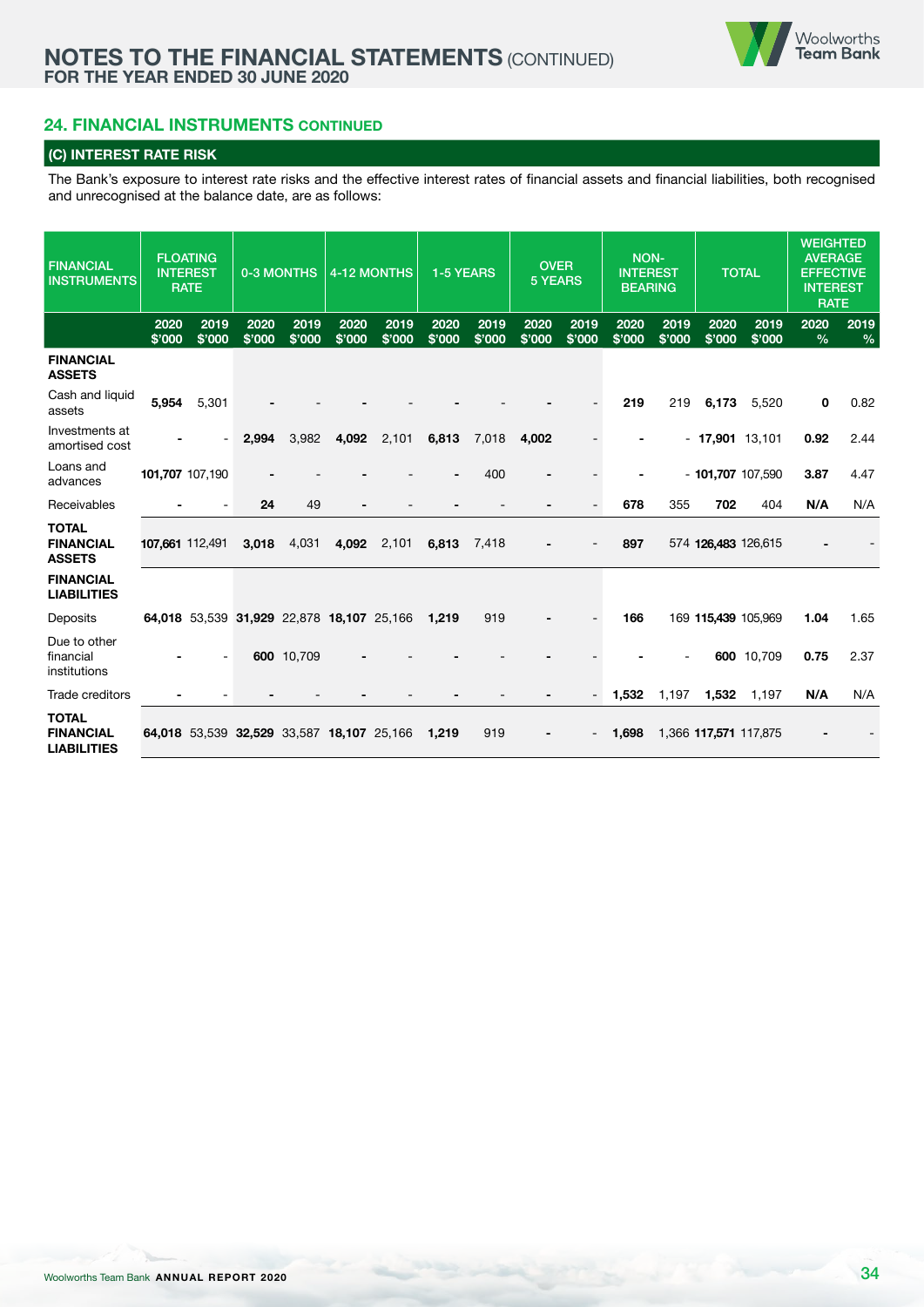

#### **25. MATURITY PROFILE OF FINANCIAL ASSETS AND LIABILITIES**

Monetary assets and liabilities have differing maturity profiles depending on the contractual term, and in the case of loans the repayment amount and frequency. The table below shows the period in which different monetary assets and liabilities held will mature and be eligible for renegotiation or withdrawal. In the case of loans, the table shows the period over which the principal outstanding will be repaid based on the remaining period to the repayment date assuming contractual repayments are maintained, and is subject to change in the event that current repayment conditions are varied. Financial assets and liabilities are at the undiscounted values (including future interest expected to be earned or paid). Accordingly these values will not agree to the statement of financial position.

| 2020                                   | <b>BOOK</b><br>VALUE - \$ | UP TO 1<br><b>MONTH-\$</b> | $1 - 3$<br><b>MONTHS - \$</b> | $3 - 12$<br><b>MONTHS - \$</b> | $1-5$<br><b>YEARS - \$</b> | <b>AFTER</b><br>$5$ YEARS - \$ | <b>NO</b><br>MATURITY - \$ FLOWS - \$ | <b>TOTAL CASH</b> |
|----------------------------------------|---------------------------|----------------------------|-------------------------------|--------------------------------|----------------------------|--------------------------------|---------------------------------------|-------------------|
| <b>FINANCIAL</b><br><b>ASSETS</b>      |                           |                            |                               |                                |                            |                                |                                       |                   |
| Cash                                   | 6,173,021                 |                            |                               | -                              |                            |                                | $\blacksquare$                        | 6,173,021         |
| Liquid Investments                     | 17,901,441                | 3,000,000                  | 2,000,000                     | 6,465,014                      | 2,964,349                  | 4,840,746                      | ٠                                     | 19,270,109        |
| Loans & advances                       | 101,611,476               | 926,102                    | 1,715,720                     | 8,615,233                      | 34,682,600                 | 126,202,909                    | Ξ.                                    | 172,142,564       |
| Receivables                            | 678,689                   |                            |                               | $\blacksquare$                 |                            | $\blacksquare$                 | 678,689                               | 678,689           |
| Total financial<br>assets              | 126,364,627               | 3,926,102                  | 3,715,720                     | 15,080,247                     | 37,646,949                 | 131,043,655                    | 678,689                               | 198,264,383       |
| <b>FINANCIAL</b><br><b>LIABILITIES</b> |                           |                            |                               |                                |                            |                                |                                       |                   |
| Due to other<br>financial institutions | 600,740                   | 601,110                    |                               | $\blacksquare$                 |                            |                                | ٠                                     | 601,110           |
| Creditors                              | 121,369                   |                            | $\blacksquare$                | ۰                              |                            | ۰                              | 121,369                               | 121,369           |

| Deposits from<br>members – at call | 64,350,594  | 64.184.465 | ٠          | ٠          | ٠         | ۰                        | 166.129 | 64.350.594          |
|------------------------------------|-------------|------------|------------|------------|-----------|--------------------------|---------|---------------------|
| Deposits from<br>members – term    | 51.254.946  | 13.323.557 | 18,899,126 | 18.262.750 | 1.230.313 | $\blacksquare$           |         | 51,715,746          |
| Total financial<br>liabilities     | 116.327.649 | 78,109,132 | 18,899,126 | 18,262,750 | 1.230.313 | $\overline{\phantom{a}}$ |         | 287,498 116,788,819 |

| 2019                                   | <b>BOOK</b><br>VALUE - \$ | UP TO 1<br><b>MONTH-\$</b> | $1 - 3$<br><b>MONTHS - \$</b> | $3 - 12$<br><b>MONTHS-S</b> | $1-5$<br><b>YEARS-\$</b> | <b>AFTER</b><br>5 YEARS - \$ | <b>NO</b><br><b>MATURITY - \$</b> | <b>TOTAL CASH</b><br><b>FLOWS - \$</b> |
|----------------------------------------|---------------------------|----------------------------|-------------------------------|-----------------------------|--------------------------|------------------------------|-----------------------------------|----------------------------------------|
| <b>FINANCIAL</b><br><b>ASSETS</b>      |                           |                            |                               |                             |                          |                              |                                   |                                        |
| Cash                                   | 5,520,107                 | 5,520,107                  |                               |                             |                          |                              |                                   | 5,520,107                              |
| Liquid Investments                     | 13,101,563                | 2,000,000                  | 2,000,000                     | 2,147,194                   | 7,934,558                |                              | -                                 | 14,081,752                             |
| Loans & advances                       | 107,516,635               | 817,153                    | 1,720,111                     | 8,323,478                   | 33,716,412               | 122,019,136                  | -                                 | 166,596,290                            |
| Receivables                            | 354,385                   |                            |                               |                             |                          | $\qquad \qquad -$            | 354,385                           | 354,385                                |
| <b>Total financial</b><br>assets       | 126,492,690               | 8,337,260                  | 3,720,111                     | 10,470,672                  | 41,650,970               | 122,019,136                  | 354.385                           | 186,552,534                            |
| <b>FINANCIAL</b><br><b>LIABILITIES</b> |                           |                            |                               |                             |                          |                              |                                   |                                        |
| Due to other<br>financial institutions | 10,709,821                | 9,015,620                  | 1,709,571                     |                             |                          |                              |                                   | 10,725,191                             |
| Creditors                              | 153,681                   |                            |                               |                             |                          | $\overline{\phantom{a}}$     | 153,681                           | 153,681                                |
| Deposits from<br>members - at call     | 57,005,447                | 56,836,311                 |                               |                             |                          | $\qquad \qquad -$            | 169,136                           | 57,005,447                             |
| Deposits from<br>members - term        | 48,963,953                | 10,487,487                 | 12,678,870                    | 25,496,483                  | 932,819                  |                              |                                   | 49,595,659                             |
| <b>Total financial</b><br>liabilities  | 116,832,902               | 76,339,418                 | 14,388,441                    | 25,496,483                  | 932,819                  |                              | 322,817                           | 117,479,978                            |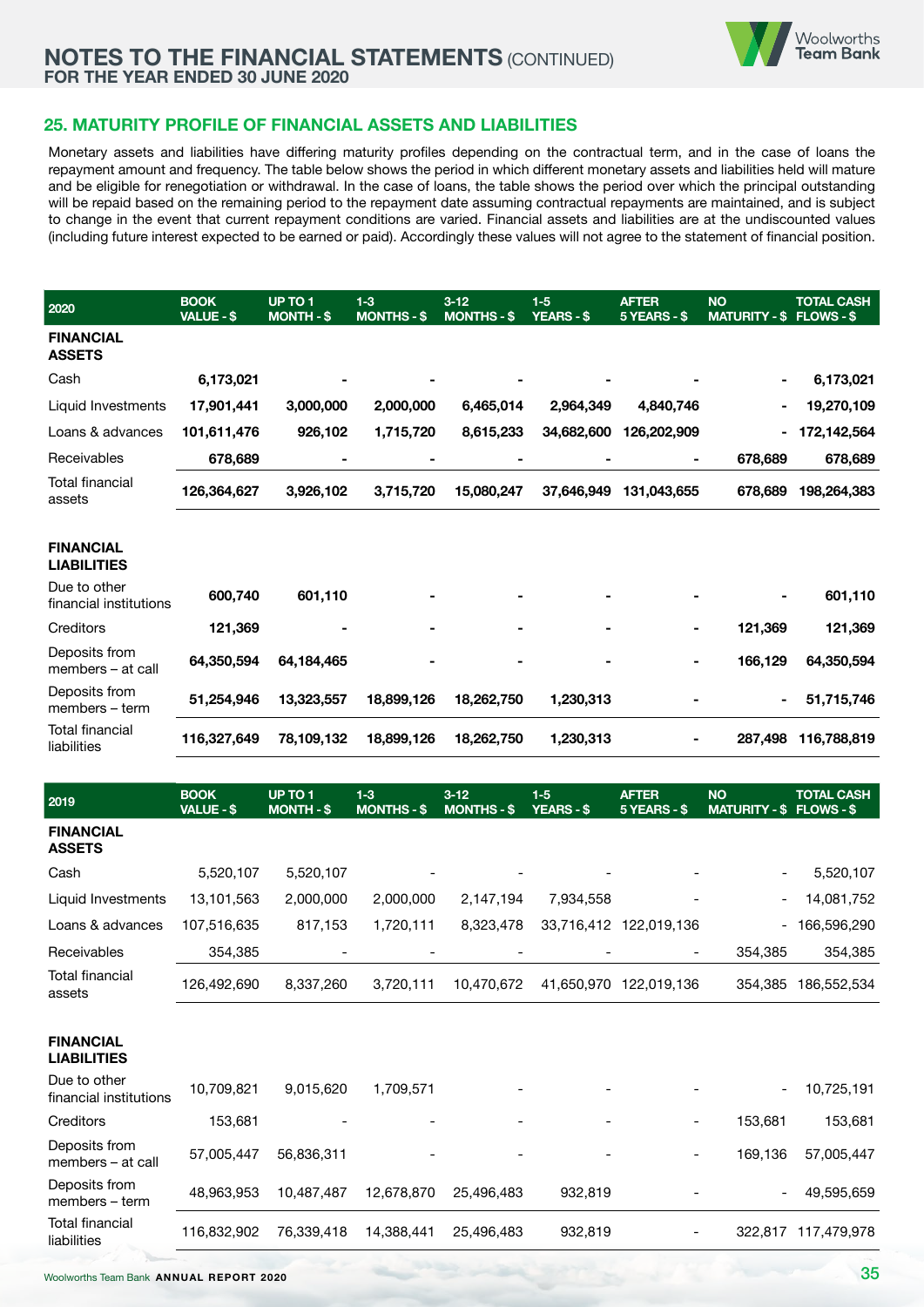

#### **26. FINANCIAL RISK MANAGEMENT OBJECTIVES AND POLICIES**

The Board has endorsed a policy of compliance and risk management to suit the risk profile of the Bank. The Bank's risk management focuses on the major areas of market risk, credit risk and operational risk. Authority flows from the Board of Directors to the Board Audit Committee which are integral to the management of risk.

**Board:** This is the primary governing body. It approves the level of risk which the Bank is exposed to and the framework for reporting and mitigating those risks.

**Board Audit Committee:** Assists the Board by providing an objective non-executive review of the effectiveness of the Bank's financial reporting and internal controls. The Board Audit Committee receives internal audit reports on assessment and compliance with the controls.

**Board Risk Committee:** Assists the Board by providing an objective non-executive oversight of the implementation and operation of the Bank's risk management framework. The Board Risk Committee also considers and confirms that the significant risks are to be assessed within the internal audit plan.

**Management:** This group is responsible for implementing risk management policies and controls and liaising with the Board Audit Committee, Board Risk Committee and Internal Audit.

**Internal Audit:** Provides internal audit reports to the Board Audit Committee and has the responsibility for reviewing the operational function, testing and assessing controls. Key risk management policies encompassed in the overall risk management framework include:-

- Market risk
- **Liquidity**
- Credit risk management
- Operations risk management including data risk management

The Bank has undertaken the following strategies to minimise the risks arising from financial instruments:-

#### *A. MARKET RISK*

The objective of the Bank's market risk management is to manage and control market risk exposures in order to optimise risk and return. Market risk is the risk that changes in interest rates, foreign exchange rates or other prices and volatilities will have an adverse effect on the Bank's financial condition or results. The Bank is not exposed to currency risk, and other price risk. Financial instruments held by the Bank are not traded. The Bank is exposed to interest rate risk arising from changes in market interest rates. Net interest rate gaps between assets and liabilities are maintained by offering variable interest rate products. Term deposits are the only fixed interest rate products the Bank offers on statement of financial position. The Bank manages its interest rate risk by the use of interest rate sensitivity analysis.

# *B. LIQUIDITY RISK*

Liquidity risk is the risk that the Bank may encounter difficulties raising funds to meet commitments associated with financial instruments, e.g. borrowing, repayments or member withdrawal demands. It is the policy of the Board of Directors that treasury maintains adequate cash reserves and committed cash facilities so as to meet member withdrawal demands when requested.

- The Bank manages liquidity risk by:
- Continuously monitoring actual daily cash flows and longer term forecasted cash flows.
- Monitoring maturity profiles of financial assets and liabilities.
- Maintaining adequate reserves, liquidity support facilities and reserve borrowing facilities
- Monitoring the prudential liquidity ratio daily.

The Bank has a longstanding arrangement with the industry liquidity support scheme with Credit Union Financial Support Services (CUFSS) which can access industry funds to provide support to the Bank should it be necessary at short notice. The Bank is required to maintain at least 9% of total adjusted liabilities as liquid assets capable of being converted to cash within 24 hours under the APRA Prudential Standards. The Bank policy is to apply 12% of funds as liquid assets to maintain adequate funds for meeting member withdrawal requests. The ratio is checked daily. Should the liquidity ratio fall below this level, the Management and Board are to address the matter and ensure that the liquid funds are obtained from new deposits and/or borrowing facilities available.

#### *C. CREDIT RISK*

Credit risk is the risk that members, financial institutions and other counterparties will be unable to meet their obligations to the Bank which may result in financial losses. Credit risk arises principally from the Bank's loan book and investment assets.

#### *(I) CREDIT RISK – LOANS*

The method of managing credit risk is by way of strict adherence to the credit assessment policies before a loan is approved and close monitoring of defaults in the repayment of loans thereafter on a weekly basis. The credit policy has been endorsed by the Board to ensure that loans are only made to members that are creditworthy (capable of meeting loan repayments).

The Bank has established policies over the:

- Credit assessment and approval of loans and facilities covering acceptable risk assessment, security requirements;
- Limits of acceptable exposure over the value to individual borrowers considered at high risk of default;
- Reassessing and review of the credit exposures on loans and facilities;
- Establishing appropriate provisions to recognise the impairment of loans and facilities;
- Debt recovery procedures; and
- Review of compliance with the above policies;

A regular review of compliance is conducted as part of the internal audit scope.

#### **PAST DUE AND IMPAIRED**

A financial asset is past due when the counterparty has failed to make a payment when contractually due. As an example, a member enters into a lending agreement with the Bank that requires interest and a portion of the principle to be paid every month. On the first day of the next month, if the agreed repayment amount has not been paid, the loan is past due. Past due does not mean that a counterparty will never pay, but it can trigger various actions such as renegotiation, enforcement of covenants, or legal proceedings. Once the past due exceeds 90 days the loans is regarded as impaired, unless other factors indicate the impairment should be recognised sooner.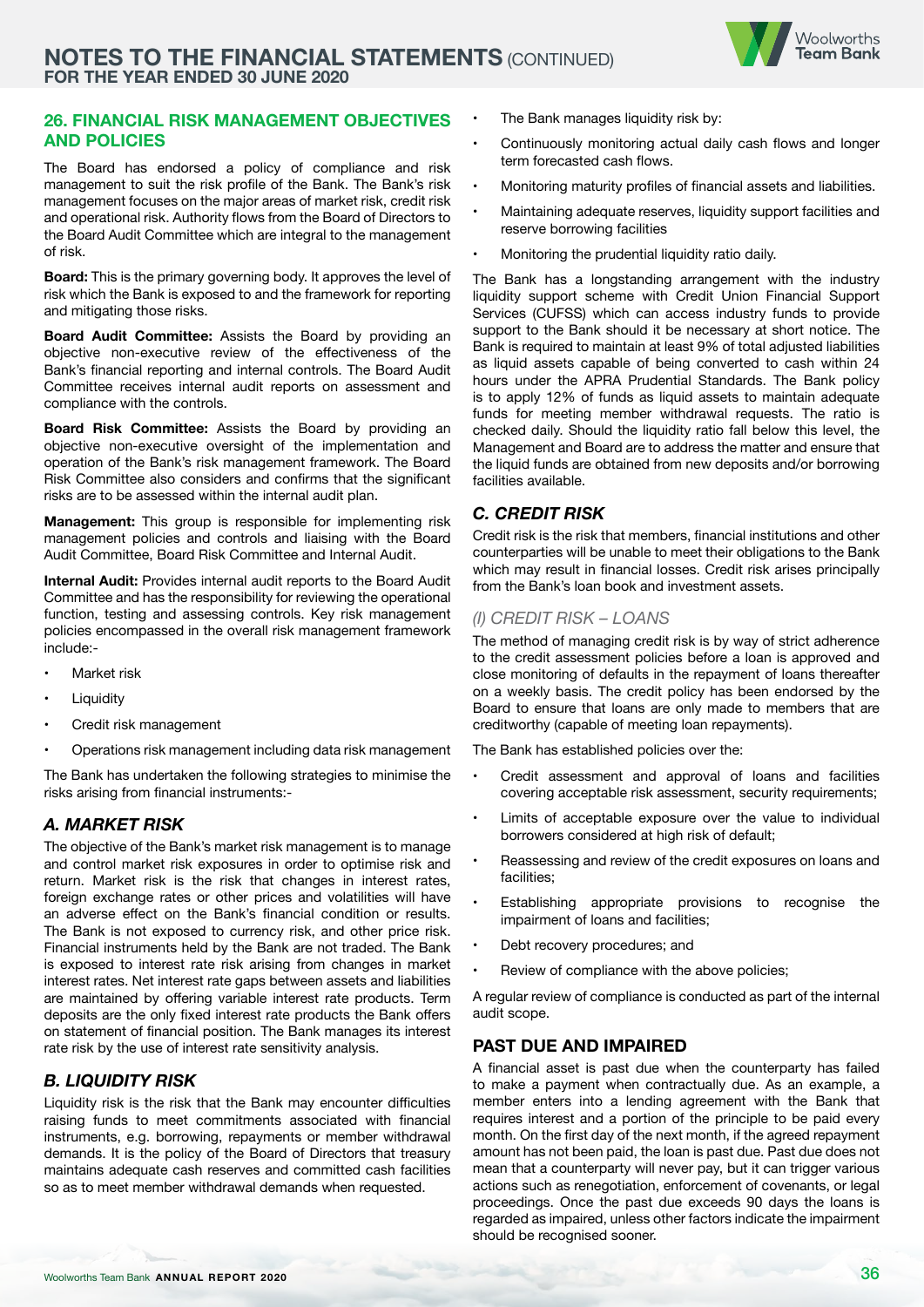

Daily reports monitor the loan repayments to detect delays in repayments and recovery action is undertaken after 7 days. For loans where repayments are doubtful, external consultants are engaged to conduct recovery action once the loans are over 90 days in arrears. The exposures to losses arise predominantly in the personal loans and facilities not secured by registered mortgages over real estate.

If such evidence exists, the estimated recoverable amount of that asset is determined and any impairment loss, is recognised in the statement of comprehensive income.

Statement of financial position provisions are maintained at a level that management deems sufficient to absorb probable incurred losses in the Bank's loan portfolio from homogenous portfolios of assets and individually identified loans.

#### **BAD DEBTS**

Amounts are written off when collection of the loan or advance is considered to be remote. All write offs are on a case by case basis, taking account of the exposure at the date of the write off.

For secured loans, the write off takes place on ultimate realisation of collateral value, or from claims on any lenders mortgage insurance.

#### **COLLATERAL SECURING LOANS**

A sizeable portfolio of the loan book is secured on residential property in Australia. Therefore, the Bank is exposed to risks in the reduction the Loan to Value (LVR) cover should the property market be subject to a decline.

The risk of losses from the loans undertaken is primarily reduced by the nature and quality of the security taken.

#### **CONCENTRATION RISK – INDIVIDUALS**

Concentration risk is a measurement of the Bank's exposure to an individual counterparty (or group of related parties). If prudential limits are exceeded as a proportion of the Bank's regulatory capital (10%), a large exposure is considered to exist. No capital is required to be held against these but APRA must be informed. APRA may impose additional capital requirements if it considers the aggregate exposure to all loans over the 10% capital benchmark, to be higher than acceptable.

Concentration exposures to counterparties are closely monitored with annual reviews being prepared for all exposures over 5% of the capital base.

The Bank's policy on exposures of this size is to insist on an initial Loan to Valuation ratio (LVR) up to least 80% and

bi-annual reviews of compliance with this policy are conducted.

#### **CONCENTRATION RISK – INDUSTRY**

The Bank has a concentration in retail lending for members who comprise employees and family of Woolworths Ltd. This concentration is considered acceptable on the basis that the Bank was formed to service these members, and the employment concentration is not exclusive. Should members leave Woolworths Ltd, the loans continue and other employment opportunities are available to the members to facilitate the repayment of the loans.

#### *(II) CREDIT RISK – LIQUID INVESTMENTS*

Credit risk is the risk that the other party to a financial instrument will fail to discharge their obligation resulting in the Bank incurring a financial loss. This usually occurs when debtors fail to settle their obligations owing to the Bank.

There is a concentration of credit risk with respect to investment receivables with the placement of investments in CUSCAL. The credit policy is that investments are only made to institutions that are credit worthy. Directors have established policies that a maximum of 30% of total liabilities less capital can be invested with any one financial institution at a time, as long as they do not exceed 50% of the capital base as required by APRA prudential standard APS 221.

The risk of losses from the liquid investments undertaken is reduced by the nature and quality of the independent rating of the investment body and the limits to concentration on one financial institution.

Under the liquidity support scheme at least 3.1% of the total assets must be invested in the Bank's Austraclear account, to allow the scheme to have adequate resources to meet its obligations if needed.

#### **EXTERNAL CREDIT ASSESSMENT FOR INSTITUTION INVESTMENTS**

The Bank uses the ratings of reputable ratings agencies to assess the credit quality of all investment exposure, where applicable, using the credit quality assessment scale in APRA Prudential Standard APS 112. The credit quality assessment scale within this standard has been complied with.

#### *D. OPERATIONAL RISK*

Operational risk is the risk of loss to the Bank resulting from deficiencies in processes, personnel, technology and infrastructure, and from external factors other than credit, market and liquidity risks. Operational risks in the Bank relate mainly to those risk arising from a number of sources including legal compliance, business continuity, data infrastructure, outsourced services failures, fraud and employee errors.

The Bank's objective is to manage operational risk so as to balance the avoidance of financial losses through the implementation of controls, whilst avoiding procedures which inhibit innovation and creativity. These risks are managed through the implementation of polices and systems to monitor the likelihood of the events and minimise the impact. Systems of internal control are enhanced through:

- the segregation of duties between employee duties and functions, including approval and processing duties;
- documentation of the policies and procedures, employee job descriptions and responsibilities, to reduce the incidence of errors and inappropriate behavior;
- implementation of the whistleblowing policies to promote a compliant culture and awareness of the duty to report exceptions by staff;
- education of members to review their account statements and report exceptions to the Bank promptly;
- effective dispute resolution procedures to respond to member complaints;
- effective insurance arrangements to reduce the impact of losses; and
- contingency plans for dealing with the loss of functionality of systems or premises or staff.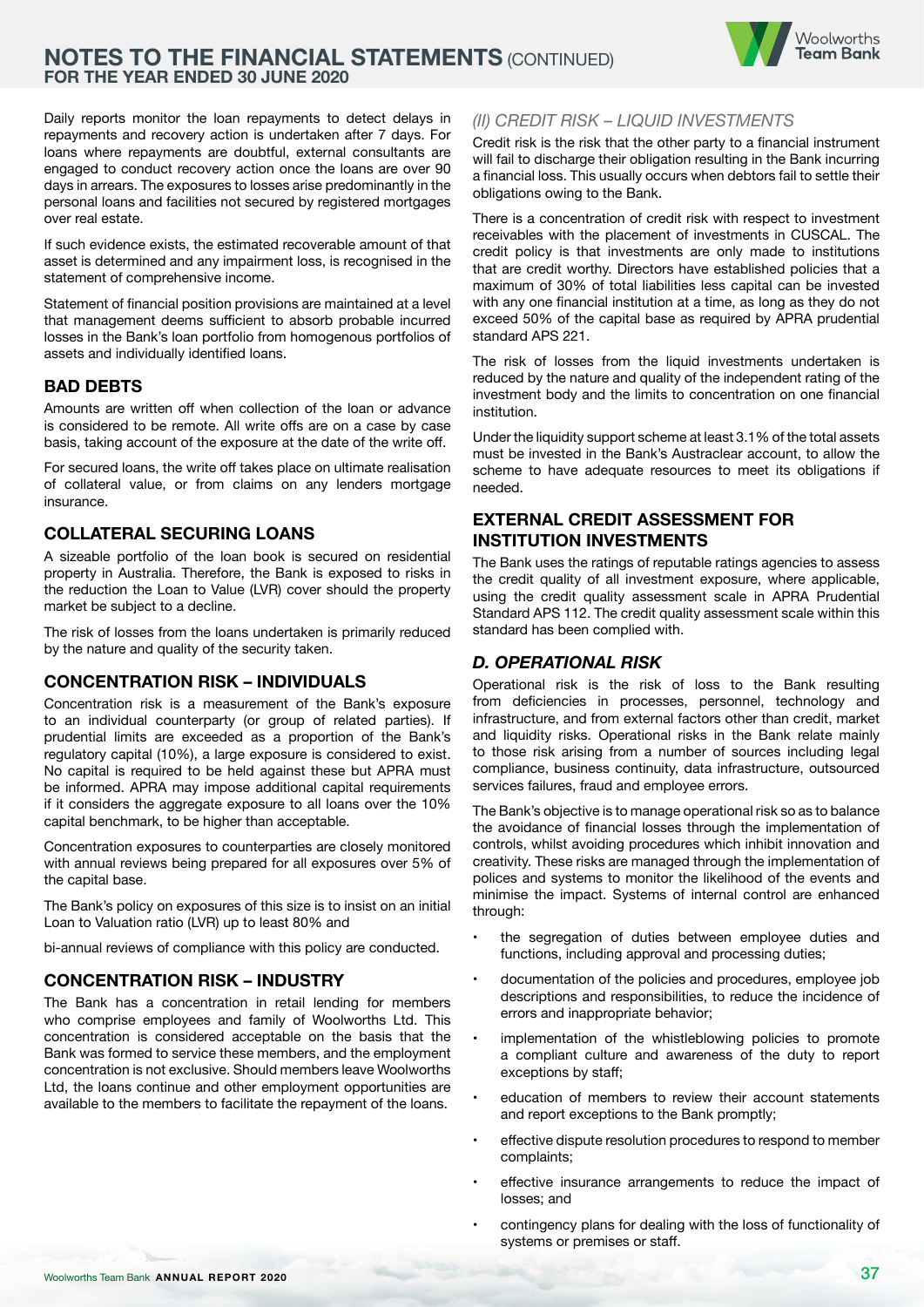

#### **FRAUD**

Fraud can arise from member card PINS, and internet passwords being compromised where not protected adequately by the member. It can also arise from other systems failures. The Bank has systems in place which are considered to be robust enough to prevent any material fraud. However, in common with all retail banks, fraud is potentially a real cost to the Bank.

## **IT SYSTEMS**

The worst case scenario would be the failure of the Bank's core banking and IT network suppliers, to meet customer obligations and service requirements. The Bank has outsourced the IT systems management to an Independent Data Processing Centre (IDPC) which is owned by a collection of credit unions. This organisation has the experience in-house to manage any short term problems and has a contingency plan to manage any related power or systems failures. Other network suppliers are engaged on behalf of the Bank by the industry body CUSCAL to service the settlements with other financial institutions for direct entry, ATM & Visa cards, and BPAY etc.

A full disaster recovery plan is in place to cover medium to longterm problems which is considered to mitigate the risk to an extent such that there is no need for any further capital to be allocated.

#### *E. CAPITAL MANAGEMENT*

The capital levels are prescribed by APRA. Under the APRA prudential standards capital is determined in three components:

- **Credit risk**
- Market risk (trading Book)
- Operations risk.

The market risk component is not required as the Bank is not engaged in a trading book for financial instruments.

#### **CAPITAL RESOURCES**

*TIER 1 CAPITAL*

The vast majority of Tier 1 capital comprises retained earnings.

#### *TIER 2 CAPITAL*

Tier 2 capital consists of capital instruments that combine the features of debt and equity in that they are structured as debt instruments, but exhibit some of the loss absorption and funding flexibility features of equity. There are a number of criteria that capital instruments must meet for inclusion in Tier 2 capital resources as set down by APRA.

Tier 2 capital generally comprises:

- Available for sale reserve which arises from the revaluation of financial instruments categorised as available for sale and reflects the net gains in the fair value of those assets in the year. This is included within upper Tier 2 capital.
- A subordinated loan remitted from the Bank's ultimate parent. The principal amount has been amortised on a straight line basis over the last 5 years to maturity of the loan in accordance with the requirements of APRA Prudential Standard APS 111.
- A general reserve for credit losses.

| <b>TIER 1 COMMON EQUITY</b>     | $2020 - $$ | $2019 - $$ |
|---------------------------------|------------|------------|
| Retained earnings               | 9,011,801  | 8,959,085  |
| Less prescribed deductions      | (401, 378) | (309, 402) |
| <b>NET TIER 1 COMMON EQUITY</b> | 8,610,423  | 8,649,683  |
| <b>TIER 1 ADDITIONAL EQUITY</b> |            |            |
| <b>NET TIER 1 CAPITAL</b>       | 8,610,423  | 8.649.683  |

| TIER <sub>2</sub>          |           |           |
|----------------------------|-----------|-----------|
| Reserve for credit losses  | 276,091   | 292,168   |
| Less prescribed deductions |           |           |
| <b>NET TIER 2 CAPITAL</b>  | 276,091   | 292,168   |
| <b>TOTAL CAPITAL</b>       | 8,886,514 | 8,941,851 |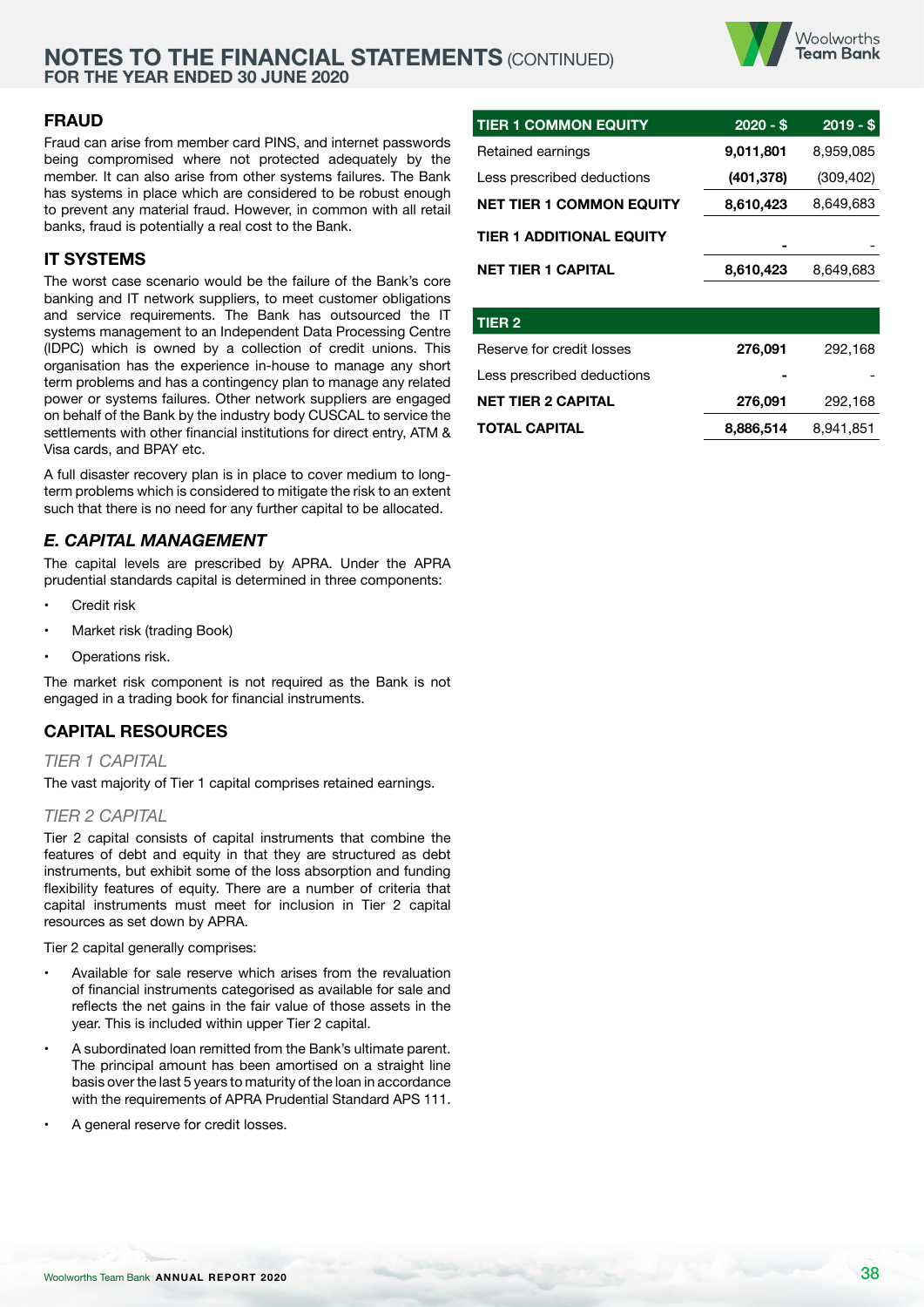

#### **26. FINANCIAL RISK MANAGEMENT OBJECTIVES AND POLICIES CONTINUED**

|                                                                                                                | <b>RISK</b><br><b>WEIGHTING</b> | <b>CARRYING</b><br><b>VALUE</b> | <b>RISK</b><br><b>WEIGHTED</b><br><b>VALUE</b> | <b>CARRYING</b><br><b>VALUE</b> | <b>RISK</b><br><b>WEIGHTED</b><br><b>VALUE</b> |
|----------------------------------------------------------------------------------------------------------------|---------------------------------|---------------------------------|------------------------------------------------|---------------------------------|------------------------------------------------|
|                                                                                                                |                                 | $2020 - $$                      | $2020 - $$                                     | $2019 - $$                      | $2019 - $$                                     |
| Cash                                                                                                           | 0%                              | 218,736                         |                                                | 219,825                         |                                                |
| Government Bonds                                                                                               | 0%                              | 4,009,576                       |                                                |                                 |                                                |
| Deposits in highly rated ADI's                                                                                 | 20%                             | 5,954,477                       | 1,190,895                                      | 5,306,920                       | 1,061,384                                      |
| Deposits in highly rated ADI's                                                                                 | 50%                             | 2,093,592                       | 1,046,796                                      | 2,101,042                       | 10,505,20                                      |
| Negotiable certificates of deposit                                                                             | 20%                             | 4,997,723                       | 999,545                                        | 3,992,442                       | 798,488                                        |
| <b>Bonds</b>                                                                                                   | 20%                             | 5,819,496                       | 1,163,899                                      | 5,037,654                       | 1,007,531                                      |
| <b>Bonds</b>                                                                                                   | 50%                             | 1,004,992                       | 502,496                                        | 2,012,976                       | 1,006,488                                      |
| Standard loans secured against eligible residential mortgages up<br>to 80% LVR, no mortgage insurance          | 35%                             | 75,826,635                      | 26,539,322                                     | 85,334,024                      | 29,866,909                                     |
| Standard Loans secured against eligible residential mortgages<br>up to 90% LVR, with mortgage insurance        | 35%                             | 9,308,086                       | 3,257,830                                      | 5,624,453                       | 1,968,558                                      |
| Standard Loans secured against eligible residential mortgages<br>greater than 90% LVR, with mortgage insurance | 50%                             | 7,843,601                       | 3,921,800                                      | 7,354,492                       | 3,677,246                                      |
| Other assets                                                                                                   | 100%                            | 9,565,718                       | 9,565,718                                      | 9,857,680                       | 9,857,680                                      |
| <b>TOTAL</b>                                                                                                   |                                 | 126,642,631                     | 48,188,302                                     | 126,841,508                     | 50,294,805                                     |

The risk weights attached to each asset are based on the weights prescribed by APRA in its Prudential Standard APS 112. The general rules apply the risk weights according to the level of underlying security.

The capital ratio as at the end of the financial year over the past 2 years is as follows;

| 2020   | 2019   |
|--------|--------|
| 15.37% | 15.03% |

The level of capital ratio can be affected by growth in assets relative to growth in reserves and by changes in the mix of assets. To manage the Bank's capital the Bank reviews the ratio monthly and monitors major movements in the asset levels. Policies have been implemented to require reporting to the Board and the regulator if the capital ratio falls below a minimum level determined by the Bank's Internal Capital Adequacy Assessment Process (ICAAP).

Further a 2 year capital budget projection of the capital levels is maintained annually to address how strategic decisions or trends may impact on the capital level.

#### *PILLAR 2 CAPITAL ON OPERATIONAL RISK*

This capital component was introduced as from the 1 January 2008 and coincided with changes in the asset risk weightings for specified loans and liquid investments. Previously no operational charge was prescribed. The Bank uses the Standardised approach which is considered to be most suitable for its business given the small number of distinct transaction streams. The Operational Risk Capital Requirement is calculated by mapping the Bank's three year average net interest income and net non-interest income to the Bank's various business lines.

Based on this approach, the Bank's operational risk requirement is as follows:

• Operational risk capital \$7,889,800 (2019: \$7,730,280)

It is considered that the Standardised approach accurately reflects the Bank's operational risk

#### *INTERNAL CAPITAL ADEQUACY MANAGEMENT*

The Bank manages its internal capital levels for both current and future activities through the Audit Committee. The outputs are reviewed by the Board in its capacity as the primary governing body. The capital required for any change in the Bank's forecasts for asset growth, or unforeseen circumstances, are assessed by the Board. The finance department then updates the forecast capital resources models and the impact upon the overall capital position of the Bank is reassessed. In relation to the operational risks, the major measurements for additional capital is strategic risk, which concerns the risk to the viability of the Bank from unexpected adverse changes in the business environment.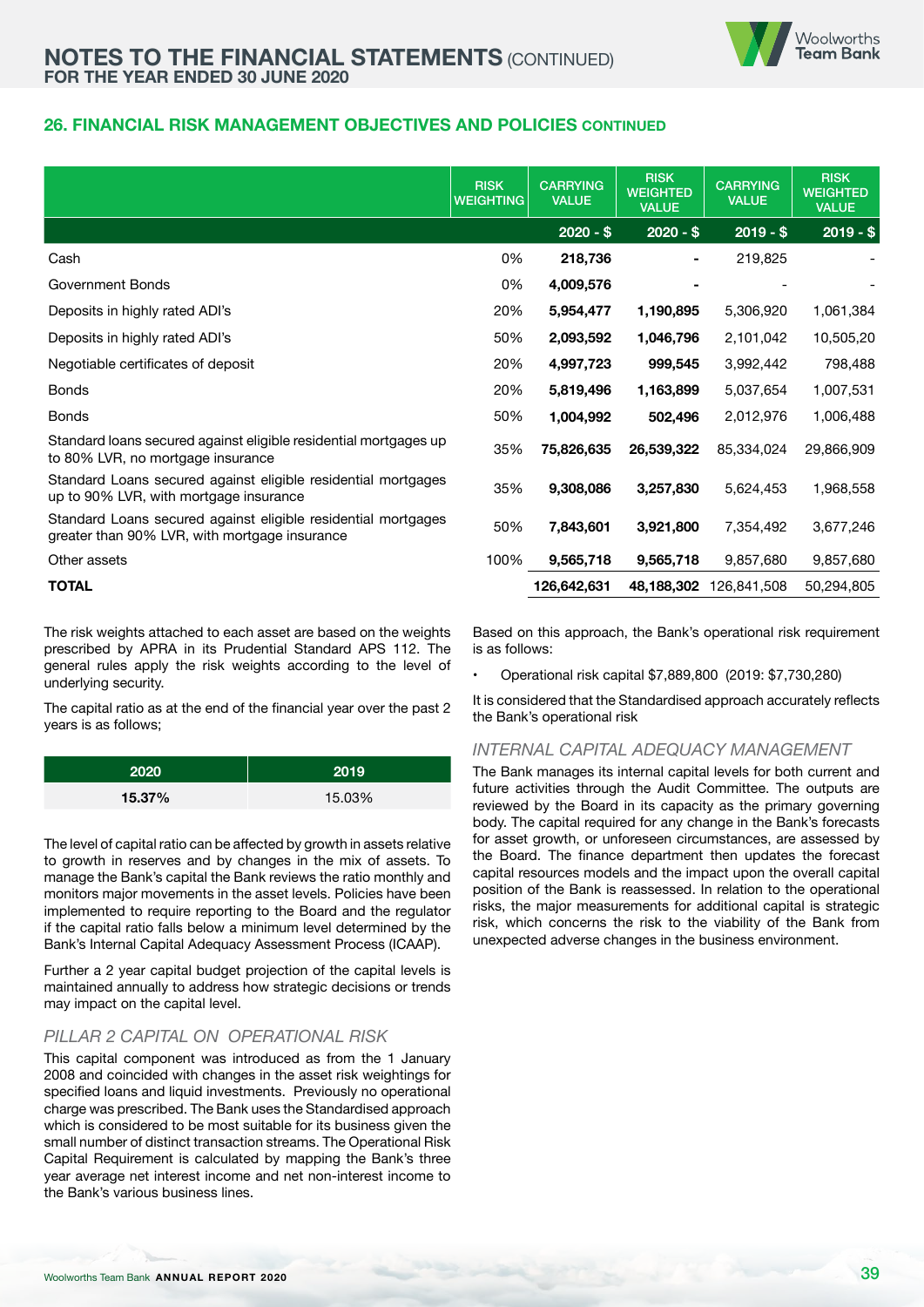

# **27. CORPORATE INFORMATION**

Woolworths Team Bank Limited is a public company limited by shares, and is registered under the Corporations Act 2001.

The address of the registered office is: **522 – 550 Wellington Road, Mulgrave VIC 3170**

The address of the principal place of business is: **522 – 550 Wellington Road, Mulgrave VIC 3170**

The nature of the operations and its principal activities are the provision of deposit taking facilities and loan facilities to the members of the Bank.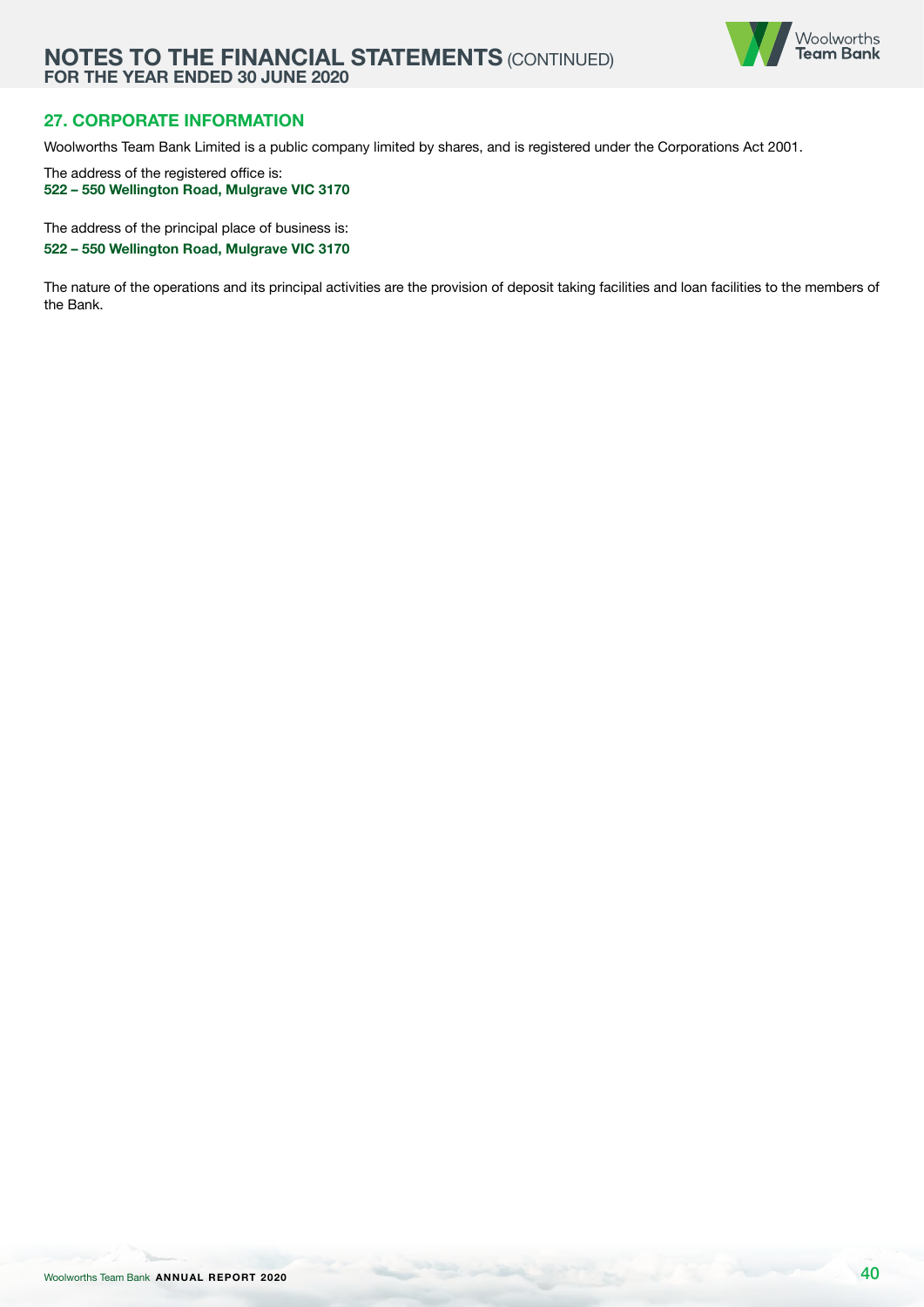